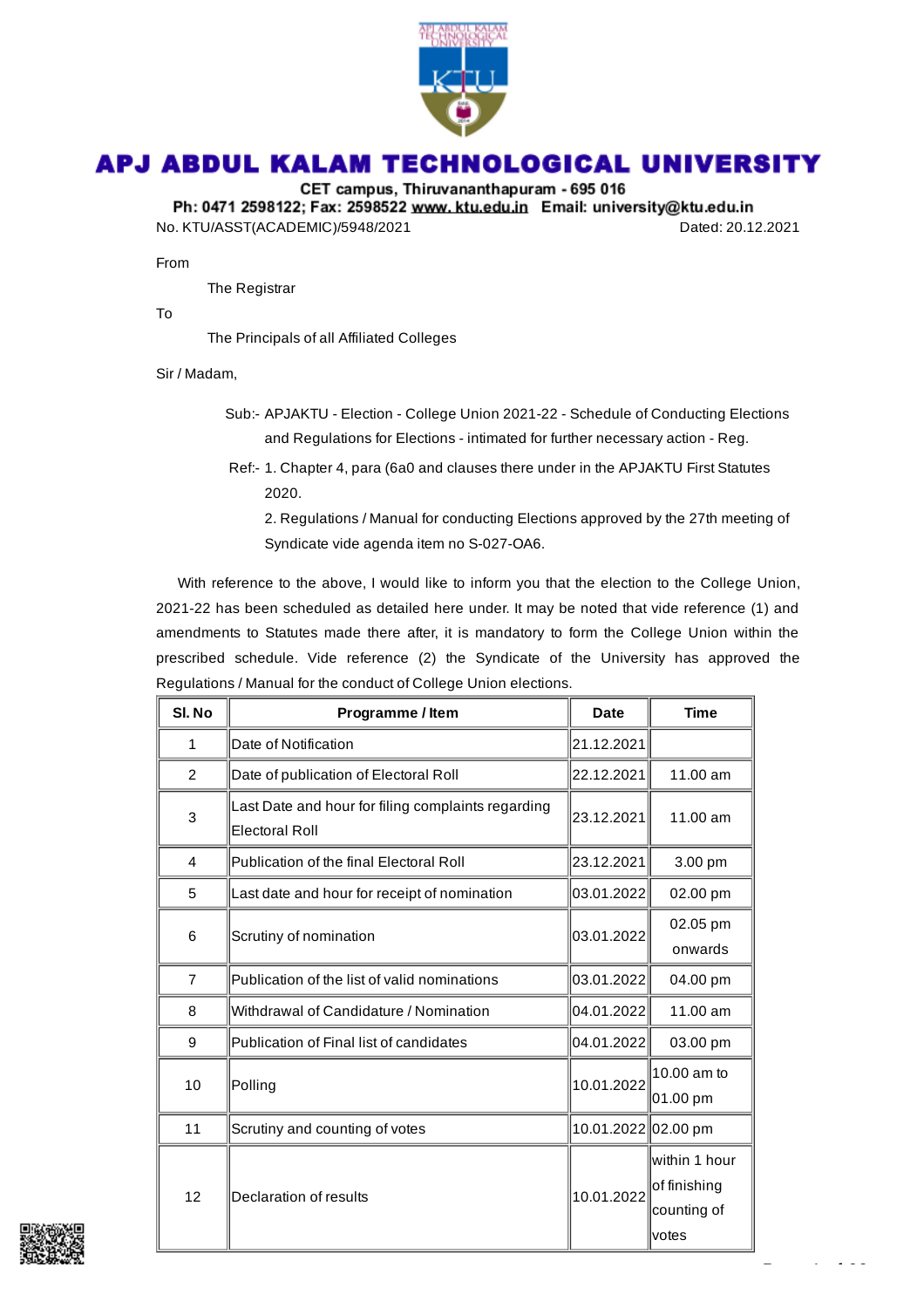I request you to conduct the election to the College Union of your college as per the above schedule in accordance with the system of election envisaged by the Honorable Supreme Court, strictly complying with the orders passed by the Honorable Supreme Court of India. There will not be any University examinations or other academic programmes on the date of poll; neither shall the colleges schedule any internal examinations on that date.

Copy of the Election Manual, cited (2) above is also attached herewith. Necessary forms and model for Ballot papers etc are also included in the Manual which has to be used for the purpose of conducting elections.

It is mandatory that the election notification shall be in the format specified to ensure uniformity. The schedule fixed shall be followed strictly. Copies of the order appointing Returning Officers, election notification issued, list of candidates validly nominated and the result of election shall be emailed to the University (mail-id: election@ktu.edu..in), positively then and there. Non receipt of the above items at the right occasion from a college/institution will draw the University to the conclusion that the programme has not been conducted as per the schedule.

Only persons whose names are on the electoral roll shall be entitled to participate in the elections. The electors have to produce photo identity card duly signed by the Head of the institution with the seal of the institution before the presiding officer while turning up for casting their votes. The Principal / Director of the institution should ensure the issue of photo affixed identity cards to all the electors before the date of poll.

Intimation shall be given to the Superintendent of Police of the District and also to the SHO of Police of your area about the election. Hard copies of the notification declaring the result of the election, including the election of class representatives, details of the University Union Councilors in the prescribed format and a statement about the mode of election opted shall be delivered to the Election Section of the University for ensuring their membership in the General Council, on or before 10.02.2022.

Encl:

- 1. Election Manual.
- 2. Orders of Hon' Supreme Court approving Lyngdoh Committee recommendations for conduct of elections.

Yours faithfully Dr.A. Praveen \* **Registrar** 

\* This is a computer system (Digital File) generated letter. Hence there is no need for a physical signature.

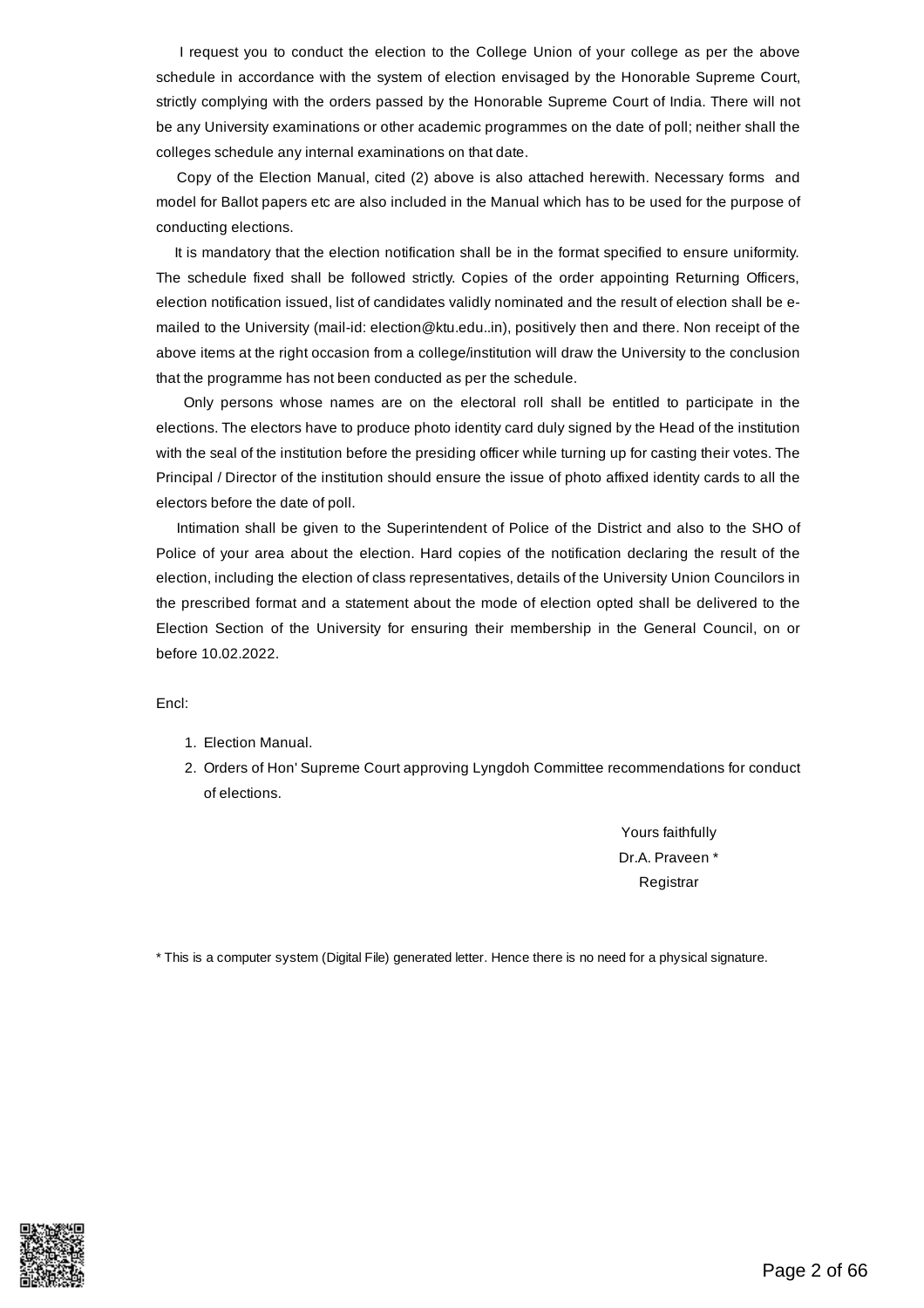#### **Introduction**

The APJ Abdul Kalam Technological University was established and incorporated on the 5<sup>th</sup> day of May 2014 as a University for the promotion of technical education in the State of Kerala by the APJ Abdul Kalam Technological University Act 2015 (Act No. 17 of 2015), enacted by the Legislature of the State of Kerala. It became the Umbrella University for regulating all the Institutions offering technical education affiliated to other Universities in the State, by transferring their affiliation from those other Universities to the APJ Abdul Kalam Technological University.

The First Statutes of the University issued as per S.R.O No.480/2020 dated 07/08/2020 published on 05/08/2020 provides for the University Union and the College Union

Chapter 4 Statute 2 provides for the University Union. The constitution, structure, the manner of electing its office bearers and their tenure, powers, duties and functions of the University Union, constitution of University Union General Council, University Union Executive Council, their election, their meeting and its conduct, tenure of office bearers are provided in the Statutes.

Chapter 4 Statute 6 provides that there shall be a College Union by whatever name called in the colleges, institutions, autonomous colleges, constituent colleges and colleges granted academic autonomy which are affiliated to the University. The

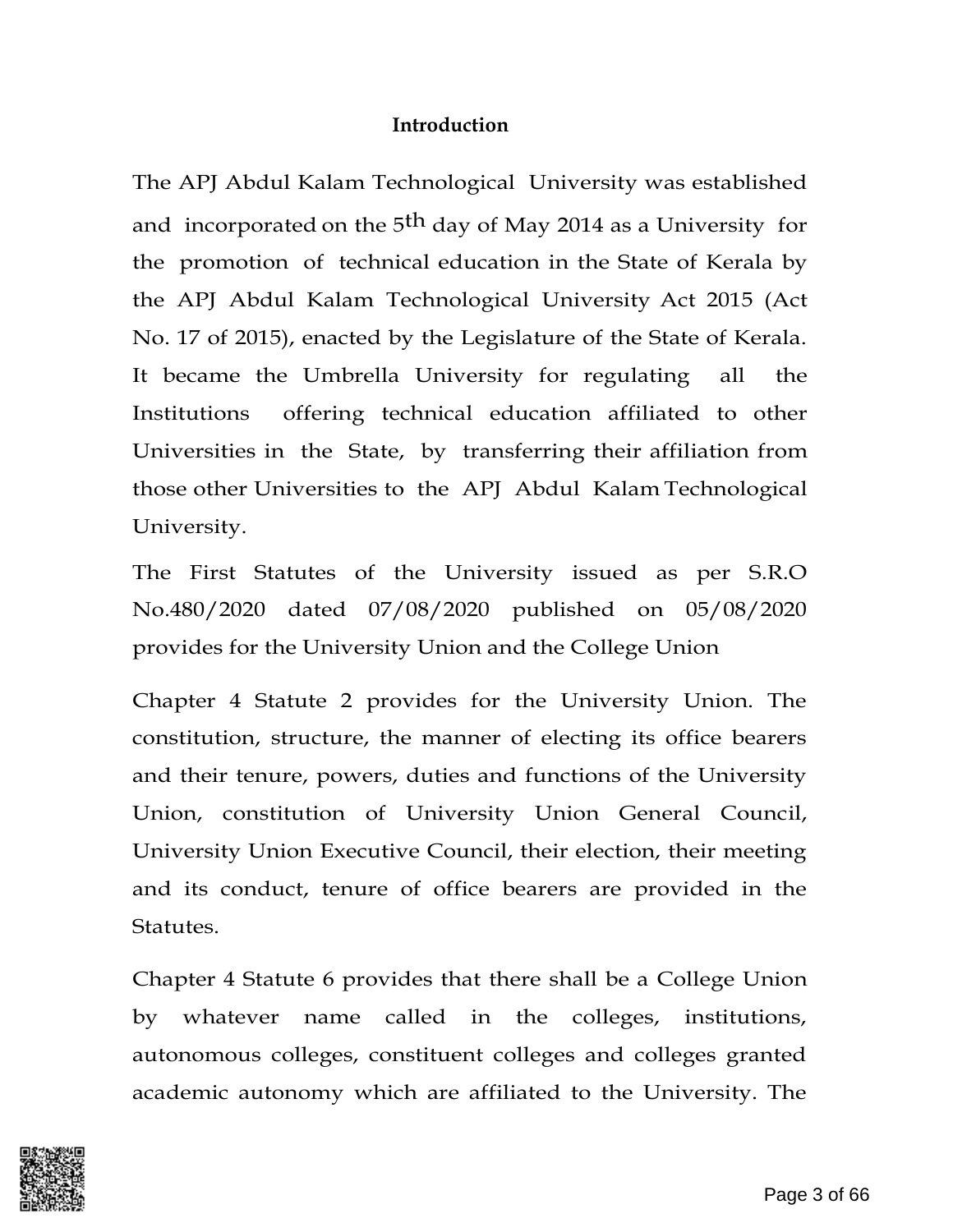constitution, constitution of the College Union, College Union Executive Committee, office bearers, their powers, duties and functions, elections to the College Union and its official tenure are provided in the Statutes.

The University Union and the College Union can be constituted only after elections. Since the University Union and College Union are statutory bodies, the rules and regulations relating to the conduct of elections have to be framed so as to give it statutory effect.

Item (V), Sub section (2) of Section 30 of the APJ Abdul Kalam Technological University Act, 2015 empowers the Syndicate of the University to exercise control over the students of the University, to secure their health, well being and discipline and to exercise through the affiliated Colleges control for similar purposes over the students of affiliated Colleges.

Chapter 4, Statute 2 provides for the constitution of the University Union and allied matters. Chapter 4 Statute 2 provides for the constitution of the College Union and allied matters.

A draft Election Manual incorporating the rules and regulations for the conduct of elections to the University Union and College Union has to be framed by the University. The Standing Committee of the Syndicate on Student Affairs to the Syndicate in its meeting held on 01.11.2021. submitted a draft proposal to the Syndicate for its consideration and approval. The Syndicate

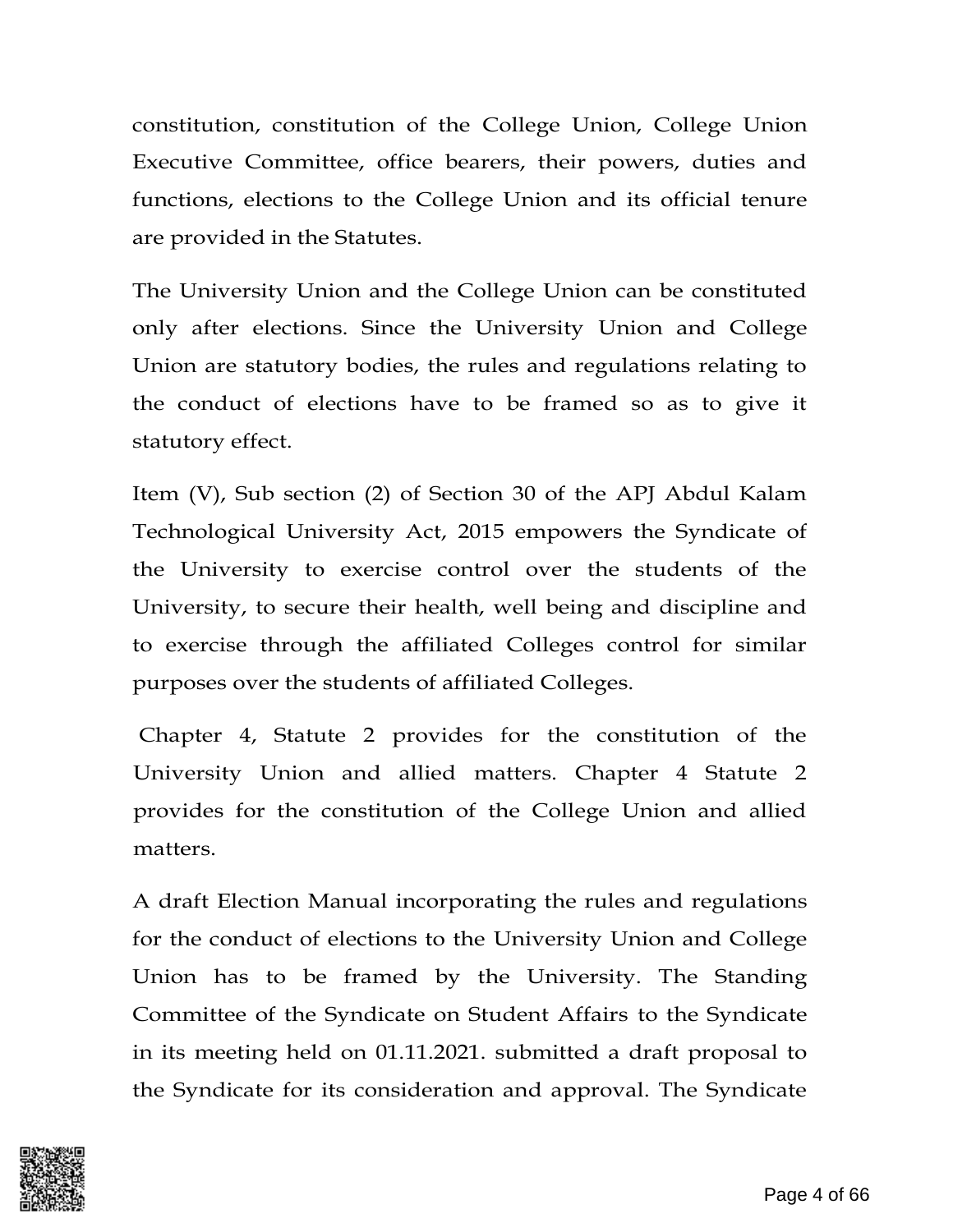in its 27th meeting held on 02-12-2021 Vide item no. S-027-OA6 considered the draft Election Manual and approved the same with modifications. The Election Manual as approved by the Syndicate is hereby published for implementation by all concerned.

#### **CHAPTER - I**

#### **Provisions in the First Statutes relating to Elections**

Chapter 4 Statute 2 Sub Statute 4 – Manner of election of official office bearers of the University Union.

- (1) The Vice Chancellor shall appoint a statutory officer of the University as the Returning Officer for conducting elections to the positions of official office bearers of the University Union.
- (2) The Councilors referred in categories (i) to (viii) of statute 5 of these statutes shall be the electors who shall elect the official office bearers of the University Union. The Returning Officer shall prepare the voters list of electors in accordance with the election manual and shall publish the same at least one month before elections to the positions of office bearers of the University Union are announced. Objections to the voters list, publication of the final voters list, submission of nomination for elections, withdrawal of nominations, place, date and time of elections, date of counting, declaration of results etc. shall be the responsibility of the Returning Officer. The Returning Officer shall also take other measures to ensure smooth conduct of the election.
- (3) The Councilors present in the General Council shall elect the official office bearers by secret ballot from among themselves on majority basis. The election shall be conducted under the supervision of the Returning Officer appointed by the Vice Chancellor and officers of the University deputed for elections appointed by the Returning Officer.

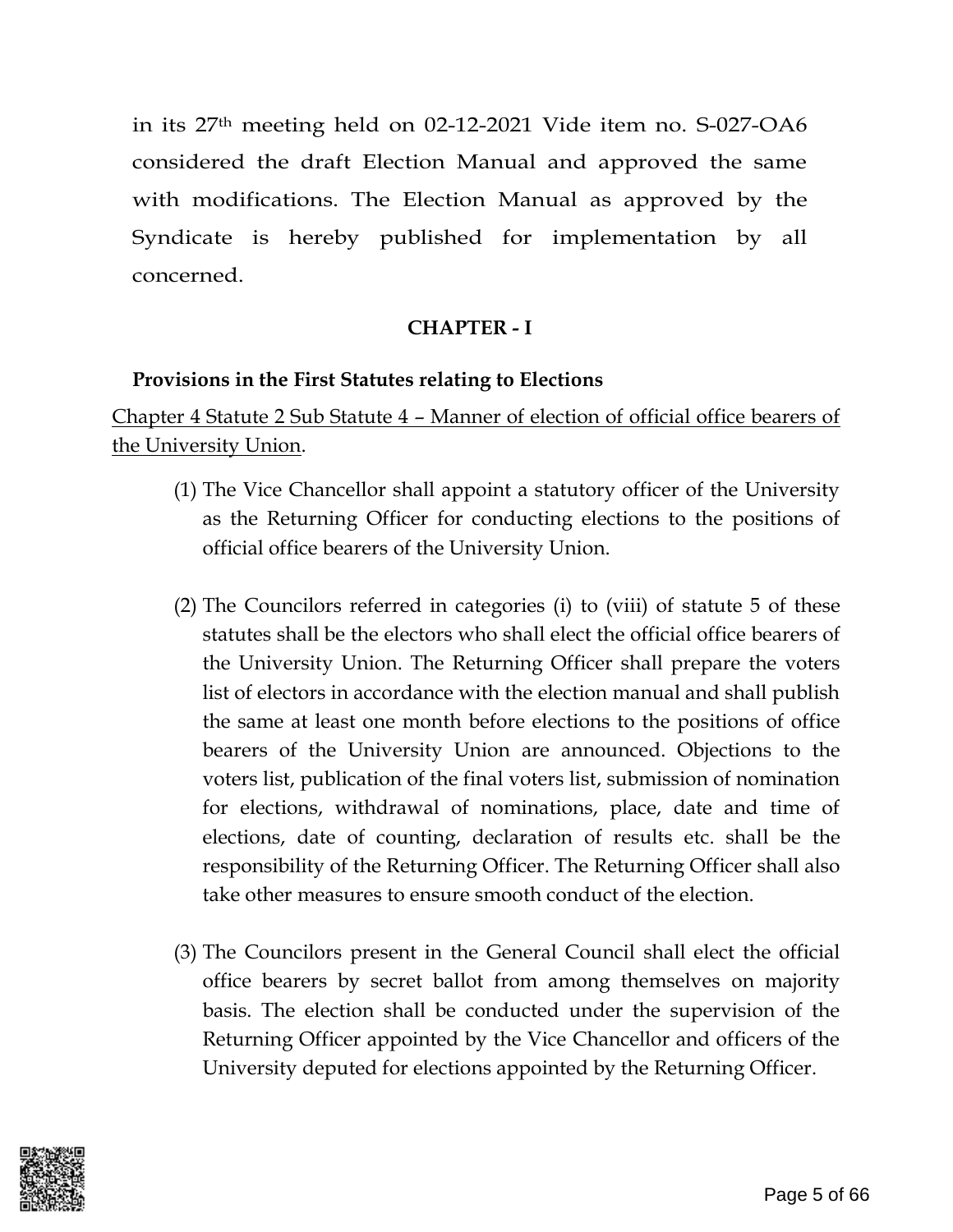- (4) Any dispute regarding elections shall be submitted as a complaint before the Returning Officer and the Returning Officer shall after following such procedures dispose of the complaint as deemed fit by order after recording the reasons thereof.
- (5) In case of complaint against the order of the Returning Officer an appeal can be filed before the Vice Chancellor, within 15 days after it is issued, who shall after following such procedures dispose of the complaint as deemed fit by order after recording the reasons thereof. The decision of the Vice Chancellor shall be final.
- (6) The expenditure for the conduct of elections to the positions of official office bearers of the University Union shall be met from the University Union fund.
- (7) Elections to the teaching departments of the University, elections to the College Unions of colleges, institutions, autonomous colleges, constituent colleges and colleges conferred with academic autonomy affiliated to the University and elections of councilors to the University Union after such election shall be conducted in the manner determined by the University from time to time and the expenditure for elections met from the respective institutions.

## Chapter 4 Statute 2 Sub Statute 5 - University Union General Council

Councilors shall be elected to the University Union General Council from the following 8 categories in the manner specified therein.

- (i) 15 Councilors elected by Councilors included in the electoral field of student councilors elected from Private Self Financing Engineering Colleges affiliated to the University.
- (ii) 5 Councilors elected by Councilors included in the electoral field of student councilors elected from each Government Controlled Self Financing College affiliated to the University.

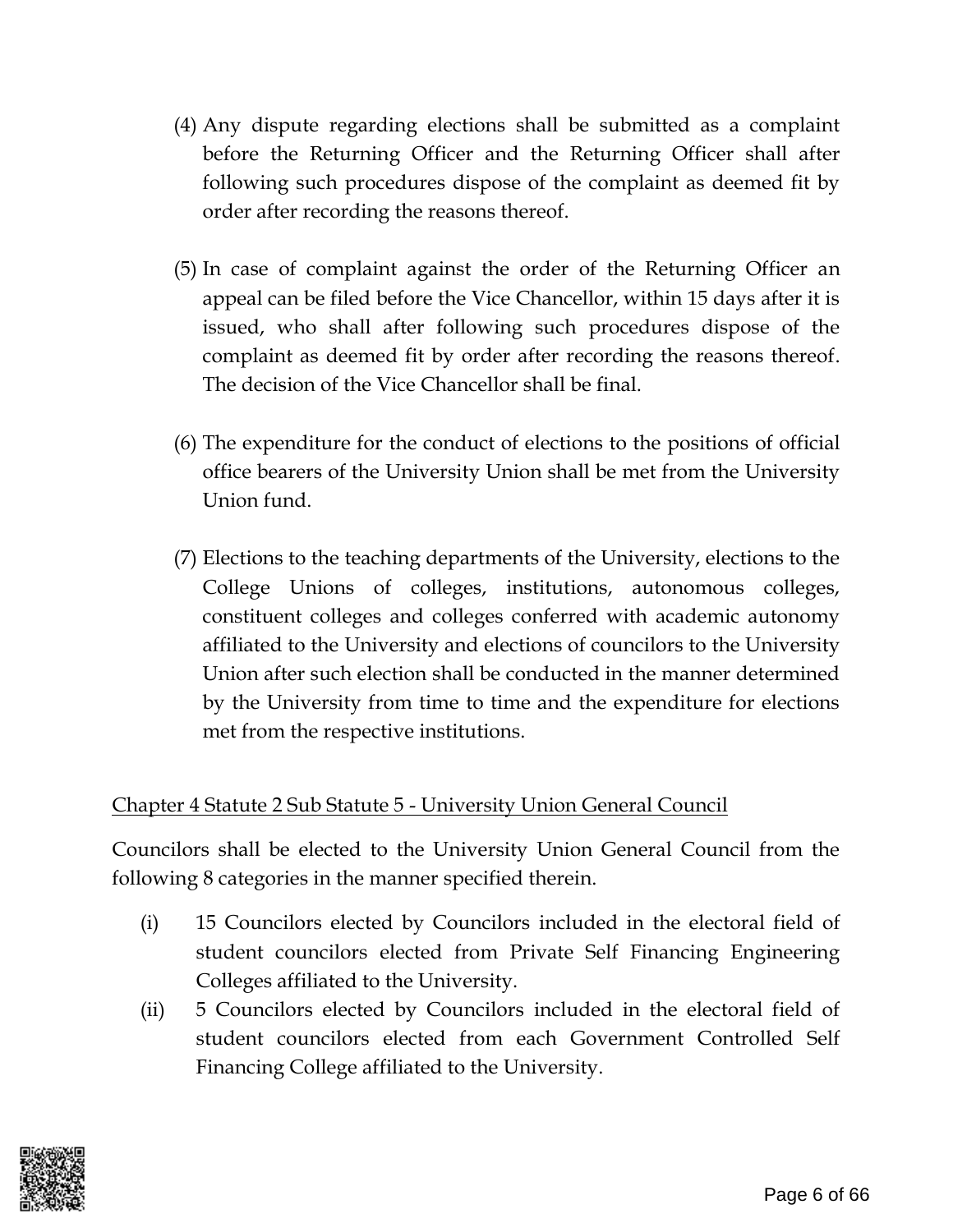- (iii) 2 Councilors elected by Students from each Government Engineering College affiliated to the University.
- (iv) 2 Councilors elected by Students from each Aided Engineering College affiliated to the University.
- (v) 2 Councilors elected by the students of the University.
- (vi) 1 Councilor elected by Councilors of Autonomous Colleges from among themselves.
- (vii) 1 Councilor elected by Councilors of Constituent Colleges from among themselves.
- (viii) 1 Councilor elected by Councilors of Colleges conferred with academic autonomy from among themselves.

#### Chapter 4 Statute 2 Sub Statute 3 – Official Office Bearers of the University Union

- (i) Chairperson
- (ii) Vice Chairpersons 3
- (iii) General Secretary
- (iv) Joint Secretaries 3

Provided that one Vice Chairperson and one Joint Secretary shall be women. One Joint Secretary shall belong to Scheduled caste or scheduled tribe.

#### Chapter 4 Statute 6

#### College Union

Colleges, Institutions, Autonomous Colleges, Constituent Colleges and Colleges conferred with academic autonomy affiliated to the University shall have a College Union by whatever name known.

#### Sub Statute 6(1) – Constitution of College Union

The College Union shall have an Executive Committee. The following members shall be included in the Committee.

- (i) Chairperson
- (ii) Vice Chairperson
- (iii) General Secretary
- (iv) Magazine Editor

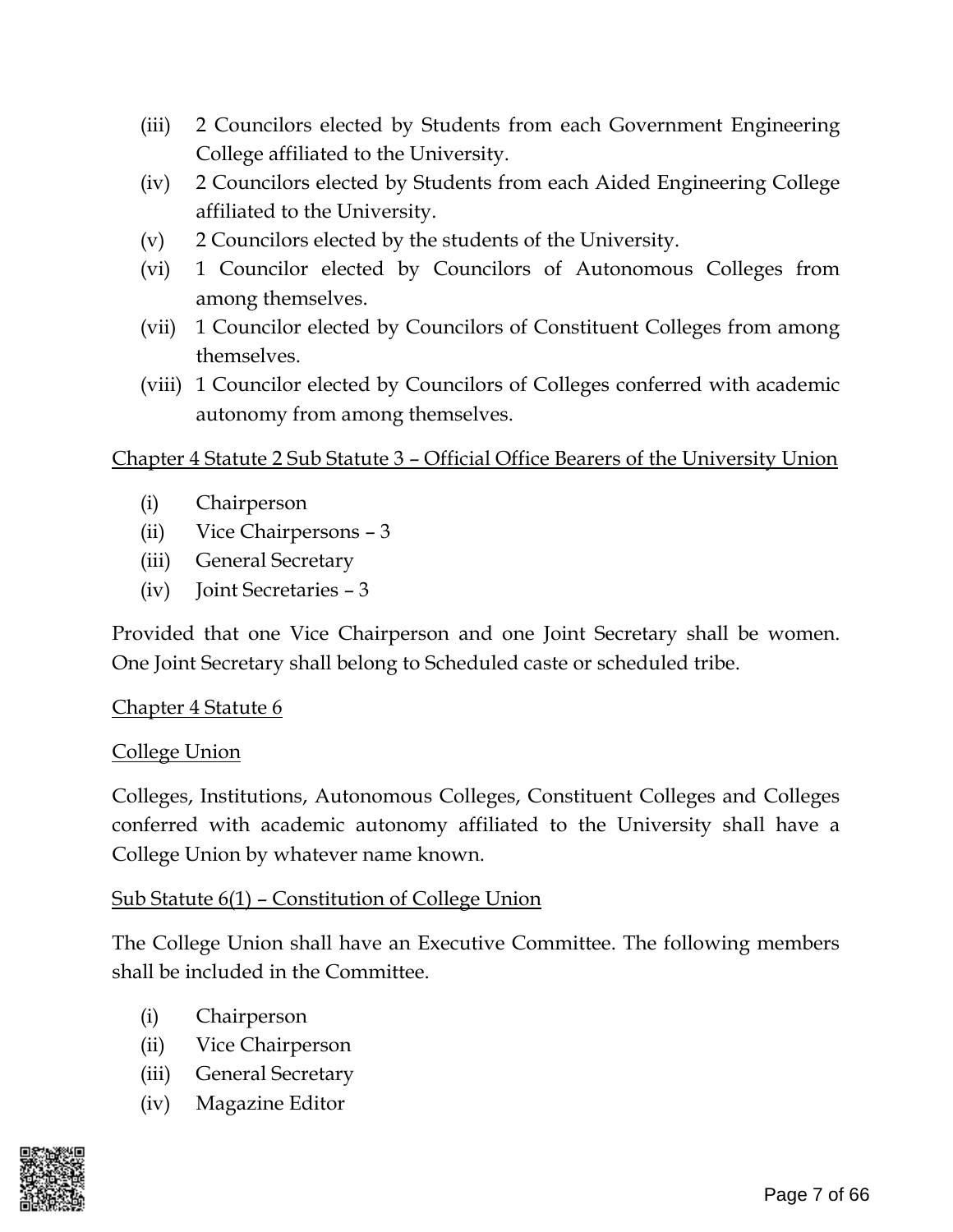- (v) Arts Club Secretary
- (vi) The Councilors elected to the General Council of the University Union (the number of Councilors in the various categories of the General Council shall be as determined by the University if it is not specifically provided for in these statutes).
- (vii) One Student representing each degree course
- (viii) One Student representing each post graduate course
- (ix) Where there are girl students, the representatives of girl students shall be as determined by the University.
- (x) Where there are no elected girl students belonging to scheduled caste or scheduled tribe one Student belonging scheduled caste of scheduled tribe nominated by the Executive Committee
- (xi) Patron cum Treasurer Principal/Head of the Institution/Teacher in Charge (Ex-Officio)
- (xii) Staff Advisor (Ex-Officio) One teacher nominated by Principal/Head of the Institution/Teacher in Charge
- (xiii) A Student who is Sports Secretary nominated by the Executive Committee

#### Elections to the University Union and College Union

In respect of matters relating to date, method, qualifications for contesting elections, election expenditure, financial responsibility, duties and limitations in the actions of the contestants and those conducting elections, maintenance of law and order, election complaints, disputes etc. relating to the conduct of elections shall be in accordance with the Regulations, Rules, Orders and Guidelines issued by the University from time to time. The manner of electing students to the various positions in the College Union and the manner of electing Councilors to the University Union General Council for electing the Official Office Bearers of the University Union and the manner of electing Official Office Bearers of the University Union shall be as provided in the Act and Statutes and the manner of conducting elections shall be as determined by the University if it is not otherwise prescribed in the Act and Statutes.

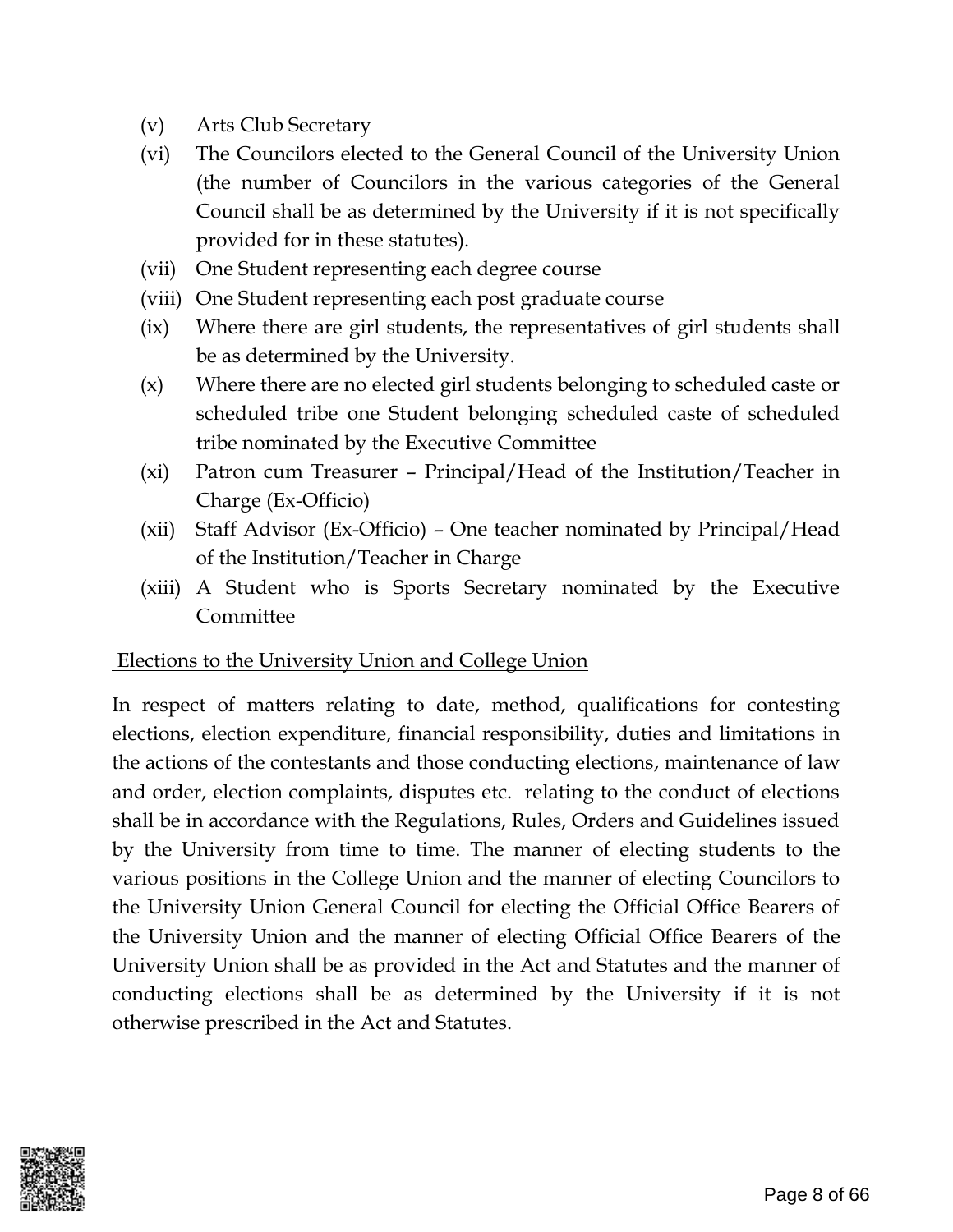### CHAPTER – II

# APPLICATION OF THE APJ ABDUL KALAM TECHNOLOGICAL UNIVERSITY ACT, 2015 AND THE FIRST STATUTES 2020

The provisions contained in the application of the APJ Abdul Kalam Technological University Act, 2015 and the APJ Abdul Kalam Technological University First Statutes, 2020 relating to University Union and College Union shall govern the functioning of the University Union and College Unions.

#### CHAPTER - III

## **RULES & REGULATIONS FOR THE CONDUCT OF ELECTIONS TO THE COLLEGE UNION**

- **1. College Union -** There shall be a College Union by name as provided in Chapter 4 Statute 6 of the First Statutes of the APJ Abdul Kalam Technological University 2020, in Colleges, Institutions, Autonomous Colleges, Constituent Colleges and Colleges conferred with academic autonomy affiliated to the University and for all teaching departments of the University together. For the purpose of these Rules and Regulations Institutions, Autonomous Colleges, Constituent Colleges and Colleges conferred with academic autonomy affiliated to the University and all teaching departments of the University together shall be deemed to be termed as Colleges.
- 2. **Aims and Objects of the College Union -** The aims and objects of the College Union shall be;-
	- (a) To create an atmosphere of learning in the college through camaraderie, sharing, scaffolding, and imbibing the spirit of democratic values, ethics and morals.
	- (b) To promote friendship and bonding among students as human beings across gender, caste, race, religion, language, descent, place etc.
	- (c) To train students in upholding the law of the land in letter and spirit in tune with the principles and essence of justice enshrined in the Constitution of India.

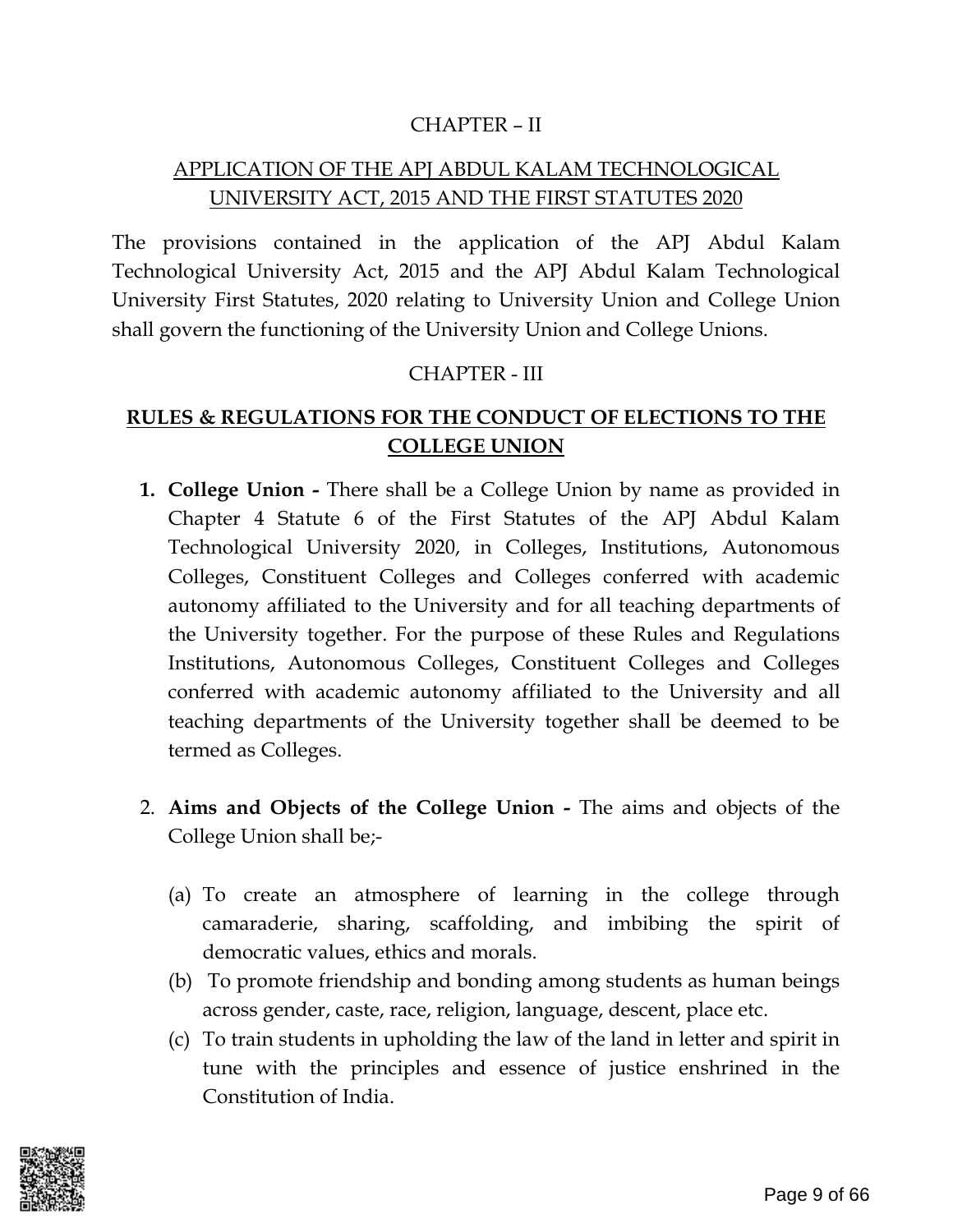- (d) To inculcate in students the requirement to respect and follow the sage advice of parents, teachers, elders and such others in their journey across life.
- (e) To promote opportunities for the development of character, leadership, efficiency, knowledge and spirit of service among students.
- (f) To organise debates, seminars, work squads, touring parties and such other functions; and
- (g) To encourage sports, arts and other cultural, educational, social or recreational activities that are incidental and conducive to the above objects
- 3. **Membership -** All students enrolled in the college and having live registration in the students portal of the University shall be members of the College Union. They shall have the right to vote for and contest in the various positions of the College Union Executive Committee subject to the limitations prescribed in these Rules and Regulations.
- 4. **Tenure -** The tenure of College Union shall be as prescribed in Chapter 4 Statute 6 Sub Statute 7 of the First Statutes of the University.
- **5. Positions in the College Union Executive Committee–** The various positions in the College Union shall be as prescribed in Chapter 4 Statute 6 Sub Statute 1 of the First Statutes of the University.
- 6. **Positions in the College Union Executive Committee to which Elections are conducted –** (1) Chairperson
	- (2) Vice Chairperson
	- (3) General Secretary
	- (4) Magazine Editor
	- (5)Arts Club Secretary

(6)Councilor/s to the election field of University Union General Council (one Councilor if the total strength of the

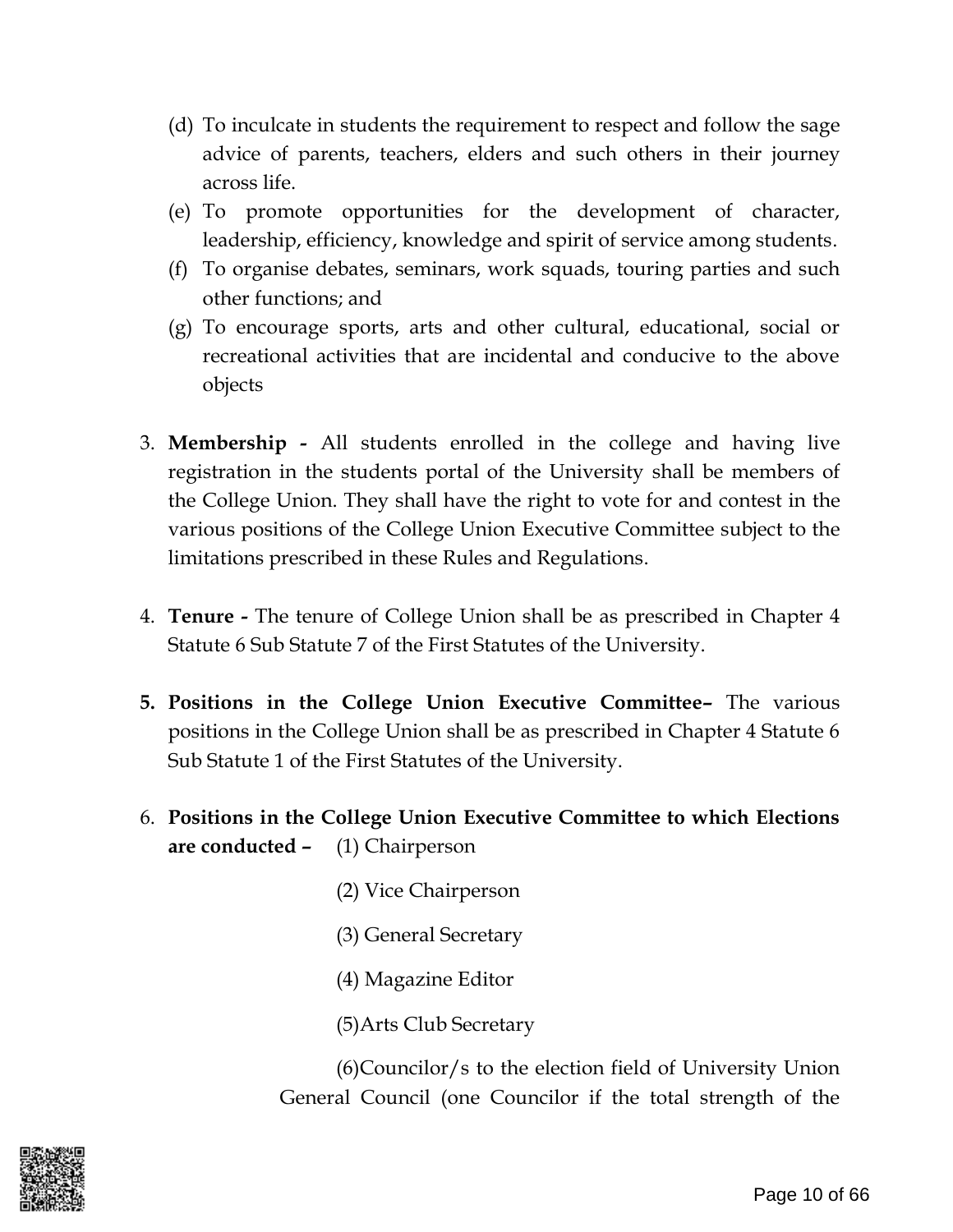students on the rolls of the college is upto 750 and two Councilors if the total strength of the students on the rolls of the college is exceeds 750)

(7) One student representing each degree course of study.

(8) One student representing each post graduate degree course of study.

(9) Two girl students representing all the girl students in the college (if girl students are enrolled in the college).

#### **Positions in the College Union to which elections are not conducted**:-

(1) One girl student belonging to Scheduled caste/Scheduled Tribe nominated by the College Union Executive Committee if in the absence of an elected girl student belonging to Scheduled caste/Scheduled Tribe.

(2) Patron cum Treasurer (as prescribed in the Statutes)

(3) Staff Advisor (as prescribed in the Statutes)

(4)One Student who is the Sports Secretary nominated by the College Union Executive Committee.

- **7. Official Office Bearers of the College Union and their powers, duties and functions –** Official Office Bearers of the College Union and their powers, duties and functions shall be as prescribed in Chapter 4 Statute 6 Sub Statute 3 of the First Statutes of the University.
- 8. **Meetings of the College Union Executive Committee** Meetings of the College Union Executive Committee shall be as prescribed in Chapter 4 Statute 6 Sub Statute 2 of the First Statutes of the University.
- 9. **Powers, Duties and Functions of the Official Office Bearers of the College Union** - Powers, Duties and Functions of the Official Office

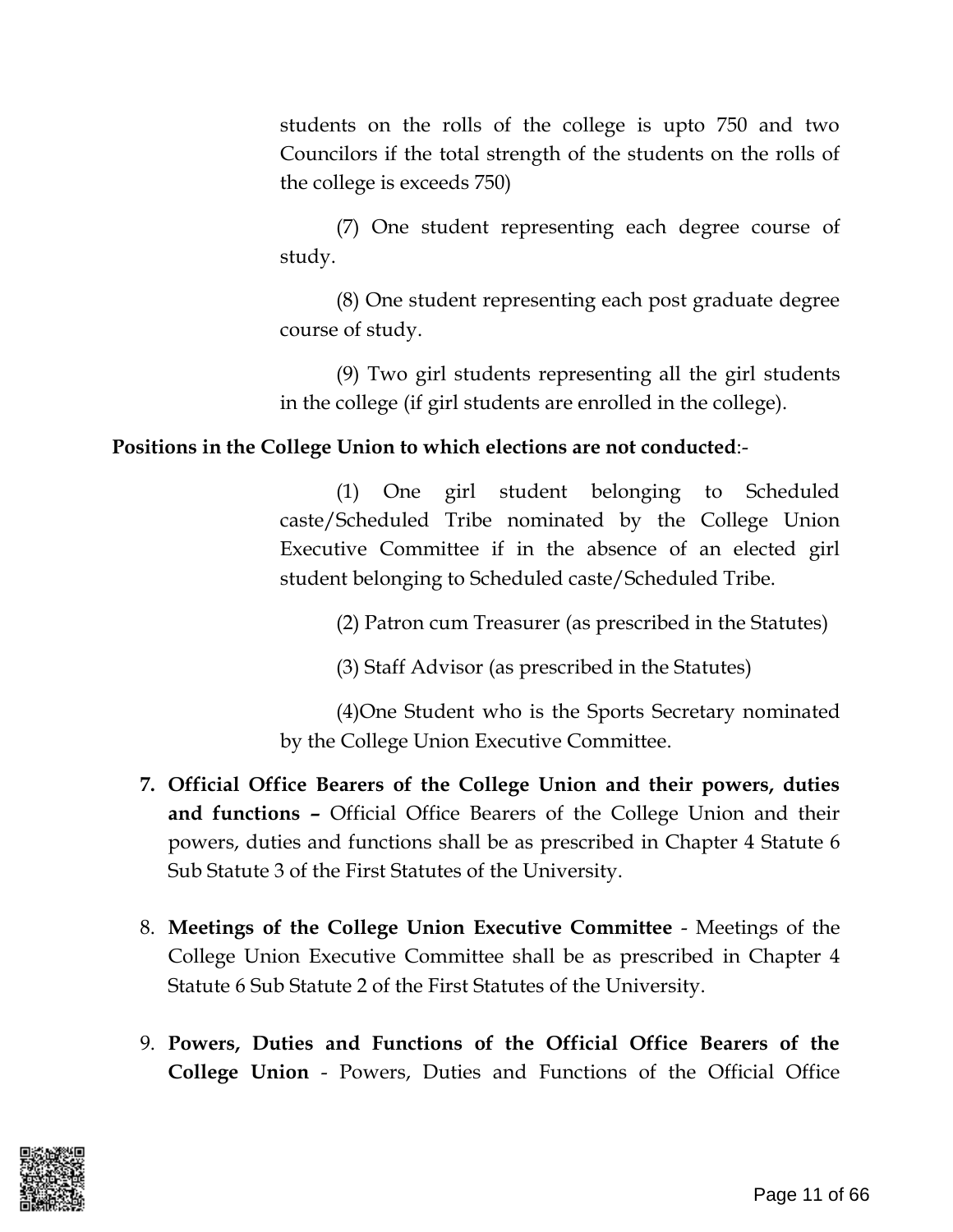Bearers of the College Union shall be as prescribed in Chapter 4 Statute 6 Sub Statute 3 of the First Statutes of the University.

- 10.**Powers, Duties and Functions of the members of the College Union other than Official Office Bearers** - Powers, Duties and Functions of the members of the College Union other than Official Office Bearers shall be as prescribed in Chapter 4 Statute 6 Sub Statute 4 of the First Statutes of the University.
- 11.**Powers, Duties and Functions of the College Union** Powers, Duties and Functions of the College Union shall be as prescribed in Chapter 4 Statute 6 Sub Statute 5 of the First Statutes of the University.
- 12.**Funds** The College Union shall institute a fund called 'College Union Fund'. It shall collect the prescribed fees fixed by the College Council from time to time from the students on the rolls of the college each year towards Union activities as directed by the University from time to time. The fees collected from the students shall be deposited in any public sector bank decided by the College Council. The expenditure of money from the College Union Fund, maintenance of its income and expenditure shall be as prescribed in Chapter 4 Statute 6 Sub Statute 3(8) of the First Statutes of the University. The audit of accounts of the College Union Fund shall be done by an auditor appointed by the Principal.

# **ELECTIONS TO POSITIONS IN THE COLLEGE UNION TO WHICH ELECTIONS ARE CONDUCTED**

- 13.**Conduct of Elections** Elections shall be conducted to the various positions in the College Union Executive Committee as per the applicable conditions provided in these Rules and Regulations.
- 14.**Appointment of Returning Officer** The Returning Officer for the conduct of elections to the College Union shall be a senior faculty of the College. The Returning Officer may appoint the required number of staff to assist him in the conduct of elections. It shall be the responsibility of the Returning Officer to ensure a peaceful atmosphere in the College during

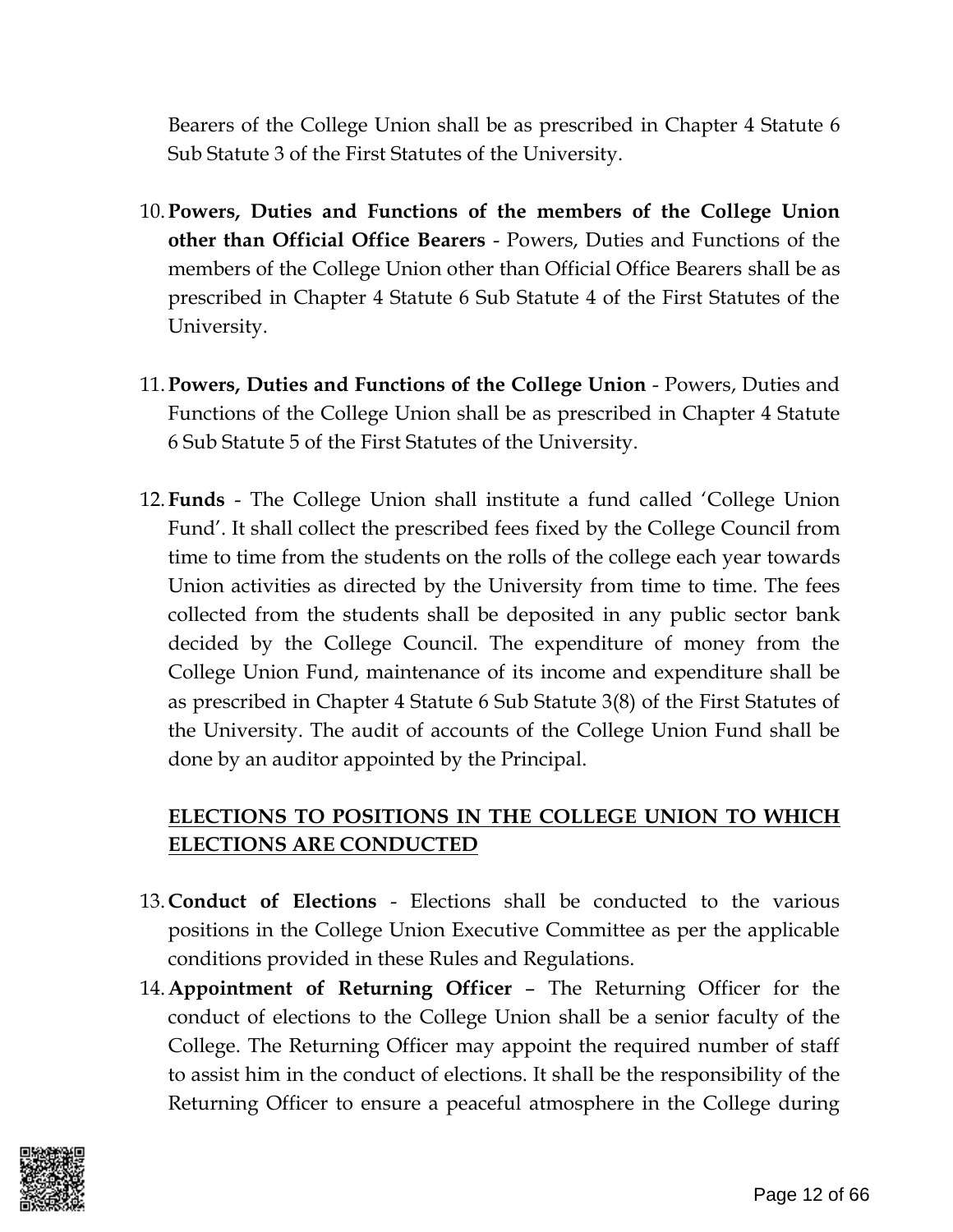the election days. The name of the Principal or the faculty appointed by the Principal to act as the Returning Officer shall be intimated to the University.

- 15.**Electoral Rolls -** The Returning Officer shall maintain an electoral roll of students in the College eligible to take part the elections for the purpose of electing candidates contesting to positions in the College Union to which elections are conducted showing their names serially numbered with details of their Semester, Course etc. Copies of the electoral rolls shall be made available to the students who request for the same free of cost from the office of the Returning Officer. For the purpose of these Rules and Regulations Institutions, Autonomous Colleges, Constituent Colleges and Colleges conferred with academic autonomy affiliated to the University and for all teaching departments of the University together shall be deemed to be Colleges and every student included in the electoral roll shall be referred to as an 'elector'.
- 16.**Eligibility to take part in Elections –** (i) The names of all the students who are on the KTU portal of the College as on the date of publication of the election notification shall be included in the electoral rolls and shall be eligible to participate and contest in the elections:

Provided that after publication of the election notification but before the date notified for election, if any student, whose name is removed from the KTU portal of the College he/she shall not be eligible to vote in the elections or contest the elections, even if he/she is included in the electoral rolls.

Provided further that the Returning Officer shall be empowered to make any correction, alteration, inclusion or deletion in the electoral roll if requisition for the same is received within twenty four hours of the publication of the electoral rolls and further is satisfied that the correction, alteration, inclusion or deletion is justified.

17.**Notification of Election** - The Returning Officer shall under the direction from the University notify the election to the College Union in the office of the Returning Officer, simultaneously causing it to be displayed in the College notice boards. The notification shall be issued within 10 (Ten) days

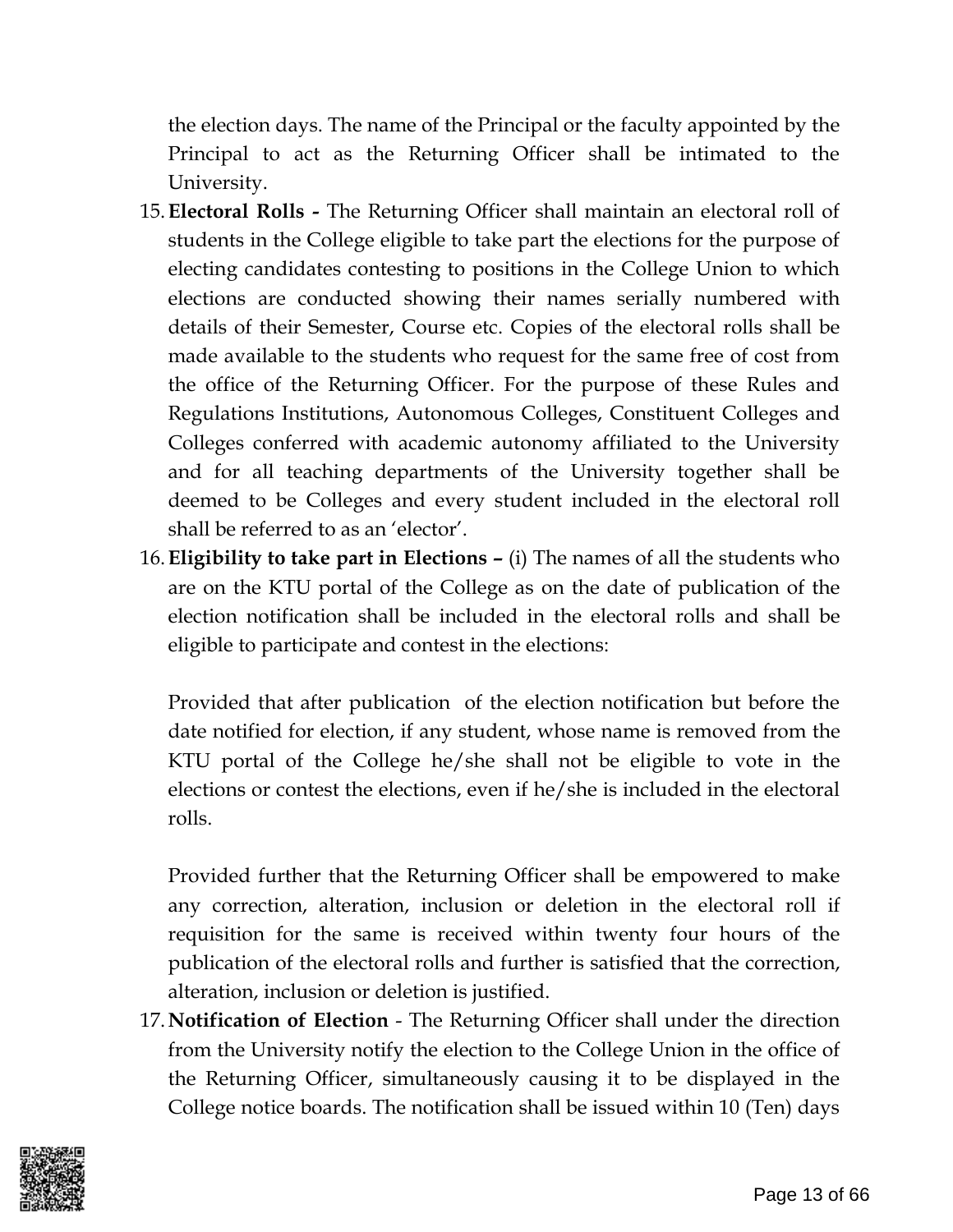before the date of the Poll. The notification shall contain the programme of the election giving the following details.

- (1) Positions in the College Union to which elections are conducted.
- (2) Date of Notification Not less than 10 (Ten) clear days before the date fixed for the poll.
- (3) Date of publication of Electoral Roll Succeeding working day from the date of notification.
- (4) Last date and hour for receipt of nomination At 2-00 PM with 2 (two) clear working days from the date of notification.
- (5) Scrutiny of nomination 2.05 PM on the same day fixed for the receipt of nomination.
- (6) Publication of the list of valid nomination Same day fixed for Scrutiny.
- (7) Withdrawal At 11.00 AM on the succeeding working day.
- (8) Polling 10.00 AM to 1.00 PM with 10 (Ten clear days from the date of publication of the notification of the election.
- (9) Scrutiny and counting of votes To start from 2.00 PM on the day fixed for the Poll.
- (10) Declaration of results Within 1 hour of finishing counting of votes.
- 18.**Nomination of Candidates to Contest Elections -** Every elector included in the electoral roll may nominate an elector included in the electoral roll to contest the elections to the various positions in the College Union to which elections are conducted provided he/she is otherwise eligible to contest the elections to the respective positions in accordance with these Rule and Regulations as a candidate. Every nomination shall be in the prescribed form (Specimen form shown in Appendix A) and shall be made by the student in writing and shall be proposed and seconded by two other students included in the electoral roll. The nomination paper shall be put in sealed covers and deposited in the box kept for the purpose by the Returning Officer in his office, within the date and hour fixed for filing of nominations. Every elector who has been nominated to contest the elections shall be referred to as a 'candidate' for the elections.

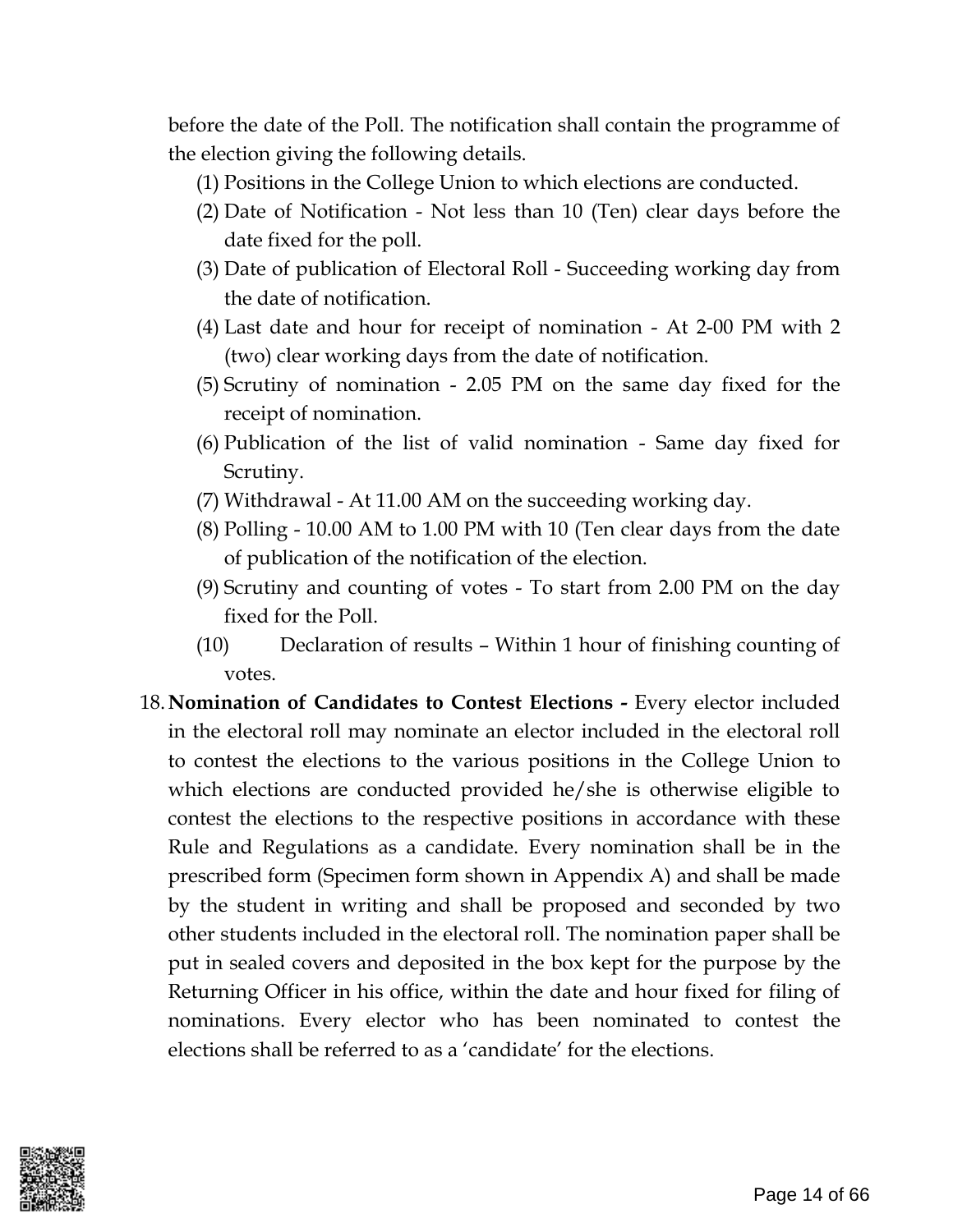- 19.**Scrutiny of nominations** All nomination papers deposited in the box provided for the purpose shall be scrutinized by the Returning Officer at the hour on the date notified in the election notification. The candidate/s contesting the elections or his/her nominee (one who shall be a student included in the electoral roll) will be permitted to be present at the time of scrutiny of nominations. The Returning Officer shall examine the nomination papers and shall decide on all objections made to any nominations.
- 20.**List of candidates validly nominated -** A list of candidates contesting each of the positions in the College Union to which elections are conducted along with their names, semester, course etc. whose nominations have been found valid shall be published by affixing the same in the office of the Returning Officer and the notice boards in the college.
- 21.**Withdrawal of nomination -** Any candidate who has filed a nomination may withdraw his nomination by notice in writing signed by him and delivered in person or by his/her authorized representative who shall be one included in the electoral roll, to the Returning Officer so as to be received by him within the date and hour fixed for the same. Withdrawal once made shall be final. A candidate who has withdrawn his nomination shall not be eligible for renomination as a candidate for the same election in that academic year.
- 22.**Final List of Candidates -** The Returning Officer shall publish after the lapse of time fixed for withdrawal of candidature a final list of candidates for each positions for which elections are conducted validly nominated showing the names arranged in alphabetical order together with their names, semester, course etc.

#### **23.Declaration of election of validly nominated candidates -**

(i) If the number of candidates validly nominated and not withdrawn does not exceed the number of vacancies to be filled by election, such candidates shall be declared to have been duly elected.

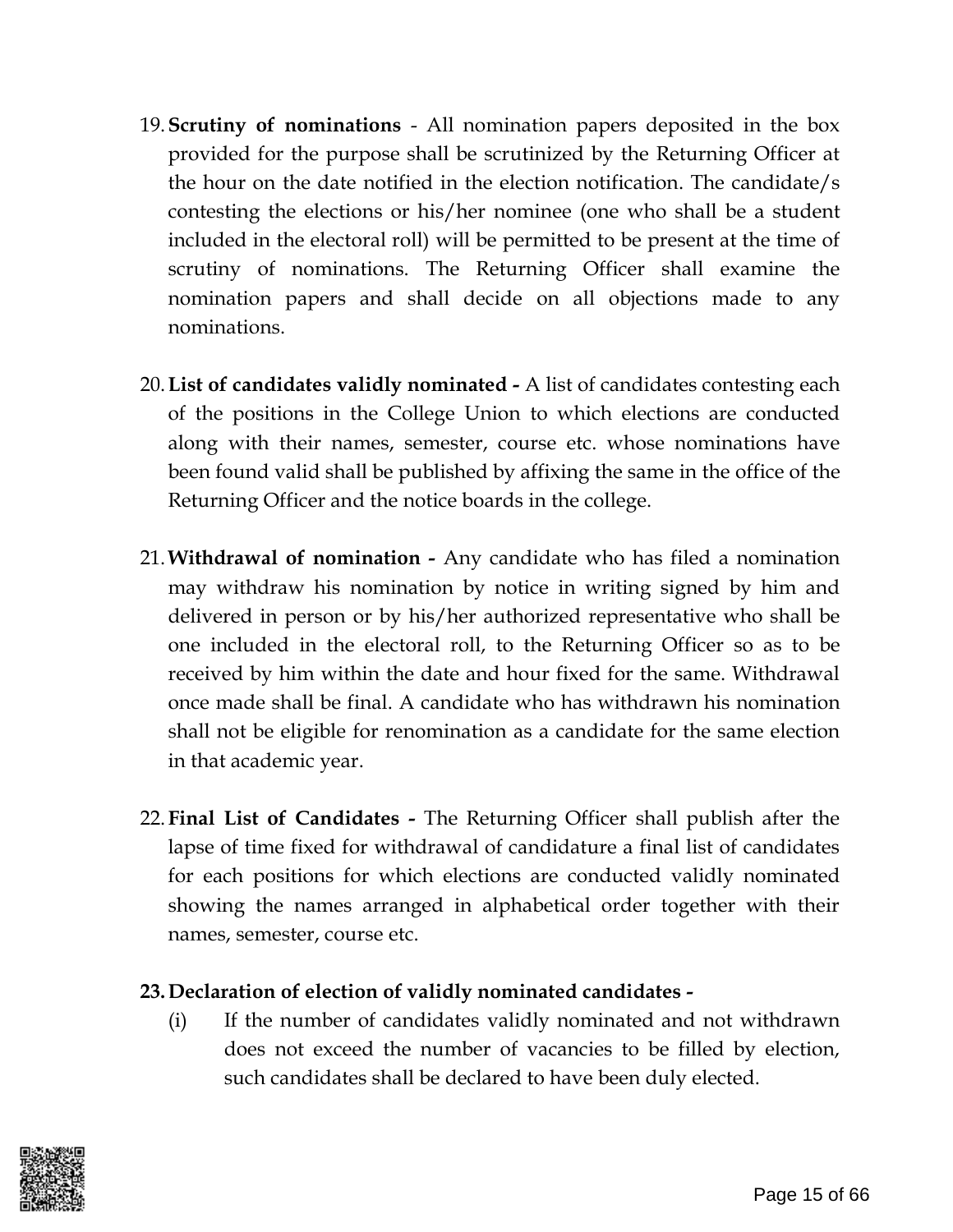- (ii) If the number of candidates validly nominated and withdrawn is less than the number of vacancies to be filled by election, such candidates shall be declared to have been duly elected; and the electorate shall be called upon to elect a person(s) as the case may be, to fill the remaining vacancies).
- (iii) If the number of candidates validly nominated and not withdrawn exceeds the number of vacancies to be filled by election, then the Returning Officer shall proceed with the election in the manner prescribed in the Rules and Regulations on the date and hour notified in the election notification.
- 24.**Voting** Every elector including the candidates included in the electoral roll shall be entitled to elect a candidate of his/her choice who has been validly nominated for contesting the election by exercising his/her preference by a vote if he/she is otherwise eligible to vote as per the Rules and Regulations in the manner provided herein.
- 25.**Polling** (1) Polling shall be by secret ballot in the prescribed form (Specimen form shown in Appendix B). No vote shall be given by proxy. The date and time of polling shall be as specified in the election notification. For the convenience of electors and for the smooth conduct of the election, the Returning Officer may arrange sufficient number of polling booths. The Returning Officer may also appoint sufficient number of officers and staff of the College to supervise the conduct of elections.

(2) The ballot box sealed or locked (in the presence of the Candidates or their agents if so required by them) shall be placed in a convenient place in the polling booth for voting and depositing the ballot papers through a slit provided in the box.

(3) The Returning Officer or such other officer appointed and authorized by him/her shall ascertain (a) the identity of the elector casting the vote before issue of the ballot paper and (b) that the elector presenting himself/herself to vote has not already voted.

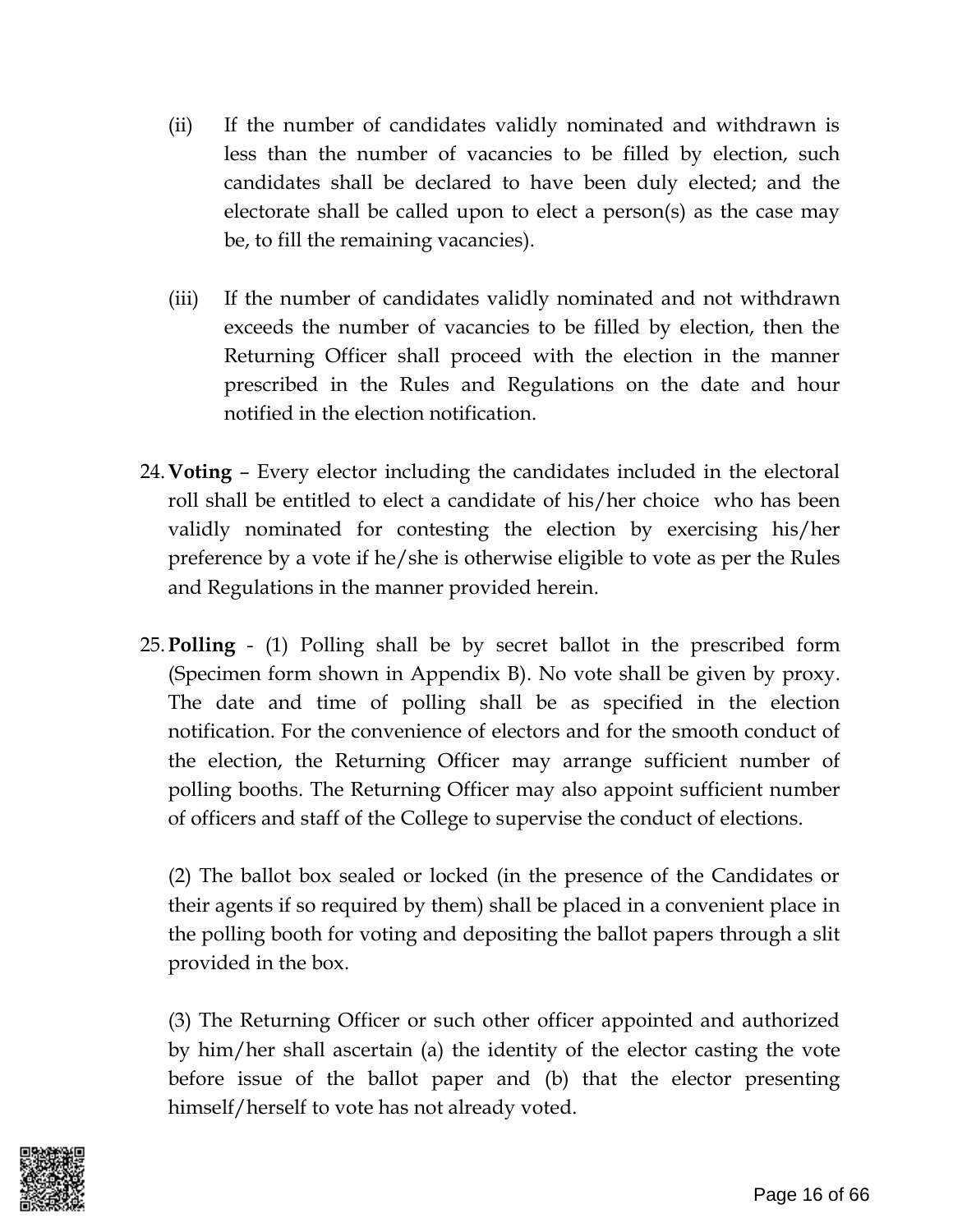(4) The name of the elector who has voted shall be entered upon the serially numbered counterfoil of the ballot paper and in a ballot paper issue book and got acknowledged by the elector who voted. The ballot paper corresponding to that counterfoil shall then be torn off after fixing the initials of the Returning Officer thereon and handed over to the elector for the purpose of voting and the counterfoil securely kept.

(5) At the time of issuing the ballot paper, the officer authorized by the Returning Officer shall make a mark against the name of the elector in a copy of the electoral roll kept for the purpose and get the signature of the elector against his/her name in the electoral roll.

(6) The elector who received the ballot paper shall then proceed to a place screened from observation by others for marking his/her vote in the ballot paper against the name of the candidate/s of his/her choice and then proceed to the place where the ballot box is placed and deposit the ballot paper in the ballot box.

(7) No elector shall be allowed to enter the place arranged for marking of vote when another elector is exercising his vote and no student shall remain there longer than is necessary for recording his vote.

(8) If any elector is incapacitated to vote due to blindness or other physical reasons, it shall be competent for him/her to record his/her vote by the hand of the Returning Officer or such other officer authorized by him.

(9) The Returning Officer shall seal the slit of the ballot box immediately after polling is over and keep it in safe custody.

26.**Procedure on counting** – (1) The scrutiny and counting of votes shall be done by the Returning Officer as prescribed in the election notification. The ballot box shall be opened at the hour fixed for the purpose and the scrutiny and counting shall begin in the presence of the Returning Officer.

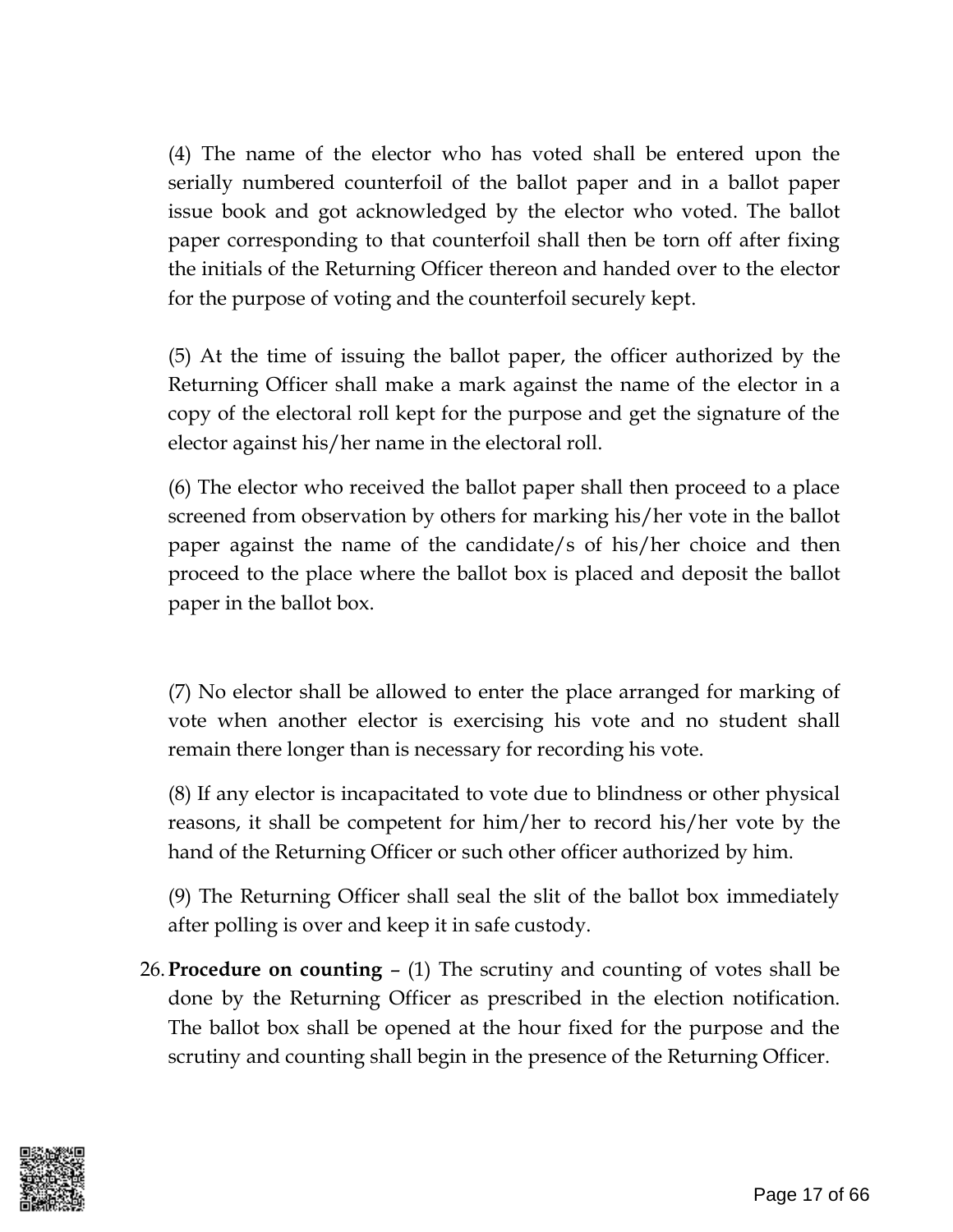(2) No person other than the Returning Officer, the officers and staff appointed by him for the purpose and the candidates shall be present at the time of scrutiny and counting of votes. However, the candidate, with the permission of the Returning Officer may authorize an elector in the electoral roll to represent him/her to be present at the time of scrutiny and counting, in his/her place as his/her authorized representative.

(3) The persons present at the time of scrutiny and counting shall record their presence in the manner determined by the Returning officer.

(4) The persons present at the time of scrutiny and counting shall be present at the time of declaration of results and shall record their presence in the manner determined by the Returning Officer.

27.**Ballot Paper when rejected** - (1) A ballot paper shall be rejected for the purpose of scrutiny and counting.

(i) If it does not bear the initials of the Returning Officer or the person duly authorized by him/her for the purpose, or

(ii) If an elector records his name or writes any word or makes any mark on it revealing his/her identity, or

(iii) If the vote is recorded thereon by any mark other than thus 'X' against the name of names of the candidate (s), or

(iv) If no vote is recorded thereon, or

(v) If the number of votes recorded thereon exceeds the number of vacancies to be filled, or

(vi) If it is not identifiable or uncertain as to whom vote has been cast, or

(vii) If vote is recorded violating any other law, order, guidelines etc. issued by the Returning Officer in respect of the elections.

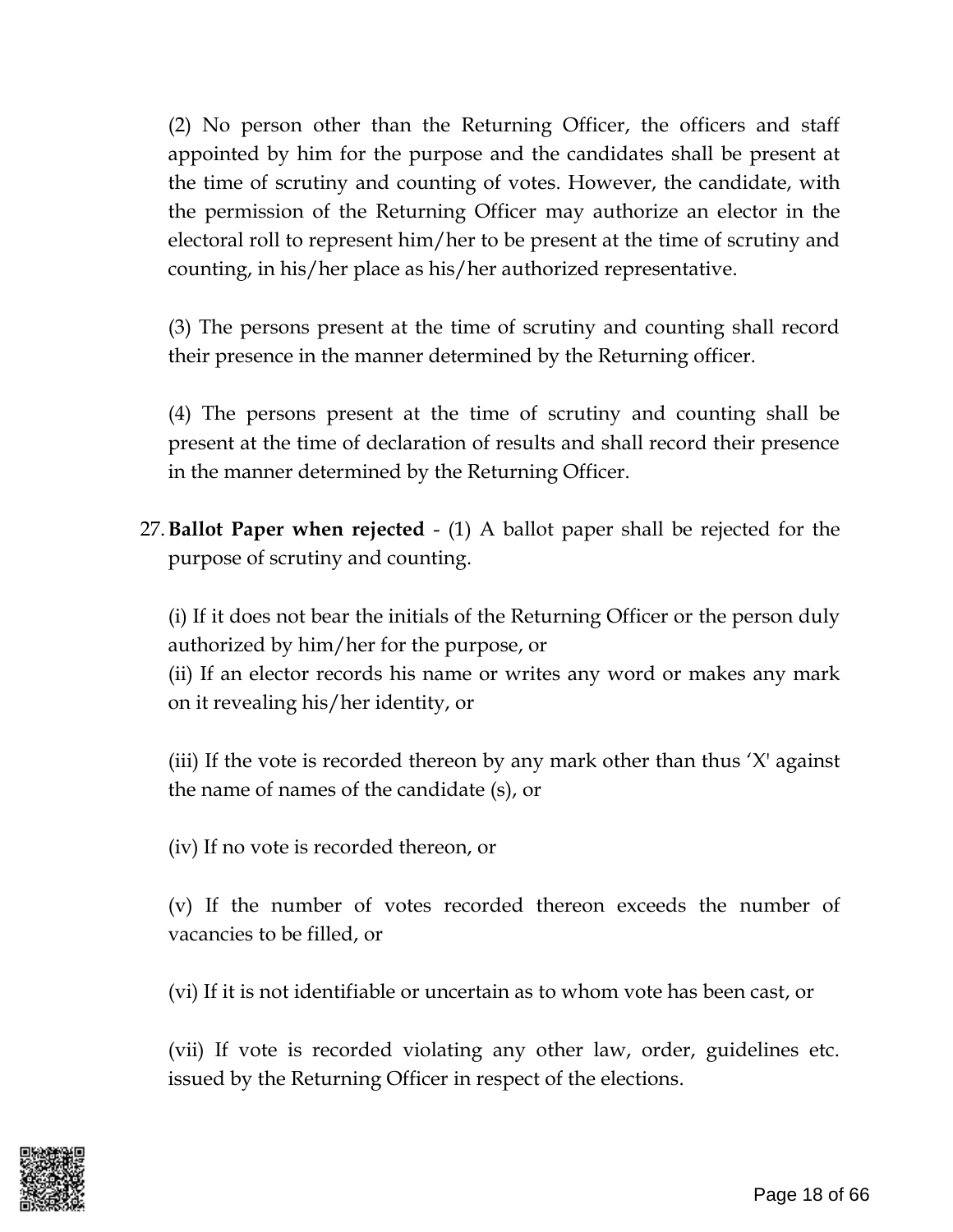(2) Every ballot paper rejected, shall be authenticated by the Returning Officer and such ballot papers kept separately for future purposes, if any, till such time as provided in these Rules and Regulations.

28.**Recounting** – (1) Any candidate or his authorized representative may immediately after completion of the scrutiny and counting request in writing to the Returning Officer to re-scrutiny or recount the votes received by all or any of the candidates and the Returning Officer shall rescrutiny or recount the same accordingly.

(2) The Returning Officer may at his own discretion recount the votes either once or more than once when he is not satisfied as to the correctness of any previous counting:

Provided however that nothing in these Rules and Regulations shall require on the Returning Officer to recount the same votes more than once.

- (3) The persons present at the time of scrutiny and counting shall be present at the time of recounting.
- 29. **Declaration of Results**  (1) The results of the polling shall be declared as prescribed in the election notification.
- (2) The candidate/s equal to the number of vacancies to which elections are conducted, receiving the largest number of votes shall be declared duly elected to such vacancies.
- (3) If two or more candidates receive an equal number of votes against election to a vacancy, the Returning Officer shall draw a lot with the names of such candidates, and the candidate selected from the lot would be declared duly elected to such vacancy.
- (4) The results shall be declared by the Returning Officer on a document in such manner determined by the Returning Officer.

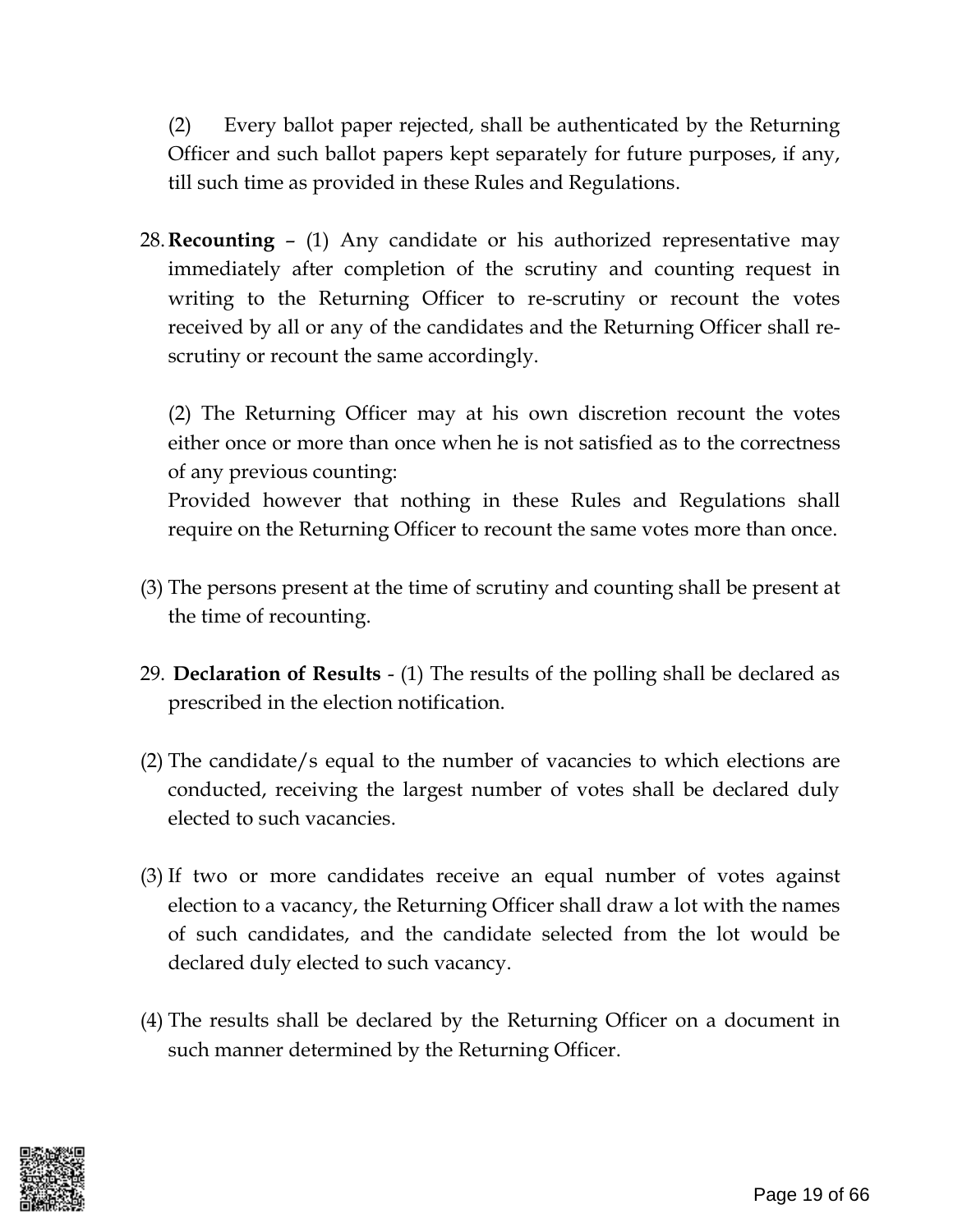- (5) The persons present at the time of scrutiny, counting and recounting shall be present at the time of declaration of results and record their name and signature on the document containing the declaration of results.
- (6) The document containing the details of the results with the name and signature of the persons present at the time of scrutiny, counting and recounting shall be immediately forwarded to the Registrar of the University under acknowledgement.
- 30.**Complaints Regarding Elections**  Complaints regarding the conduct of elections to College Union, if any, shall be made in writing to the Vice Chancellor of the University so as to reach him/her within seven days after the declaration of the results of the election and the Vice Chancellor after causing an enquiry into the Complaint in such manner as deemed fit take an appropriate decision and by Order dispose of the complaint. The decision of the Vice Chancellor on the complaint shall be final.
- 31.**Preservation of Election papers** All papers connected with the conduct of elections to the College Union including electoral rolls, nomination papers, used and unused ballot papers etc. shall be preserved by the Returning Officer in a box locked and sealed in the presence of candidates or their authorized representatives duly recording their presence, for a period of one month after the declaration of the results, or till any complaint regarding the election is disposed of.

## 32.**Code of Conduct for Elections**

- (1) The following shall be the general code of conduct for elections to the College Union;
	- i. No person other than a student of the college shall participate in the propaganda, meetings and other gatherings inside the college without the written permission of the Returning Officer.
	- ii. Candidates, their authorized representatives and other students shall not disfigure any class rooms, compound walls and buildings

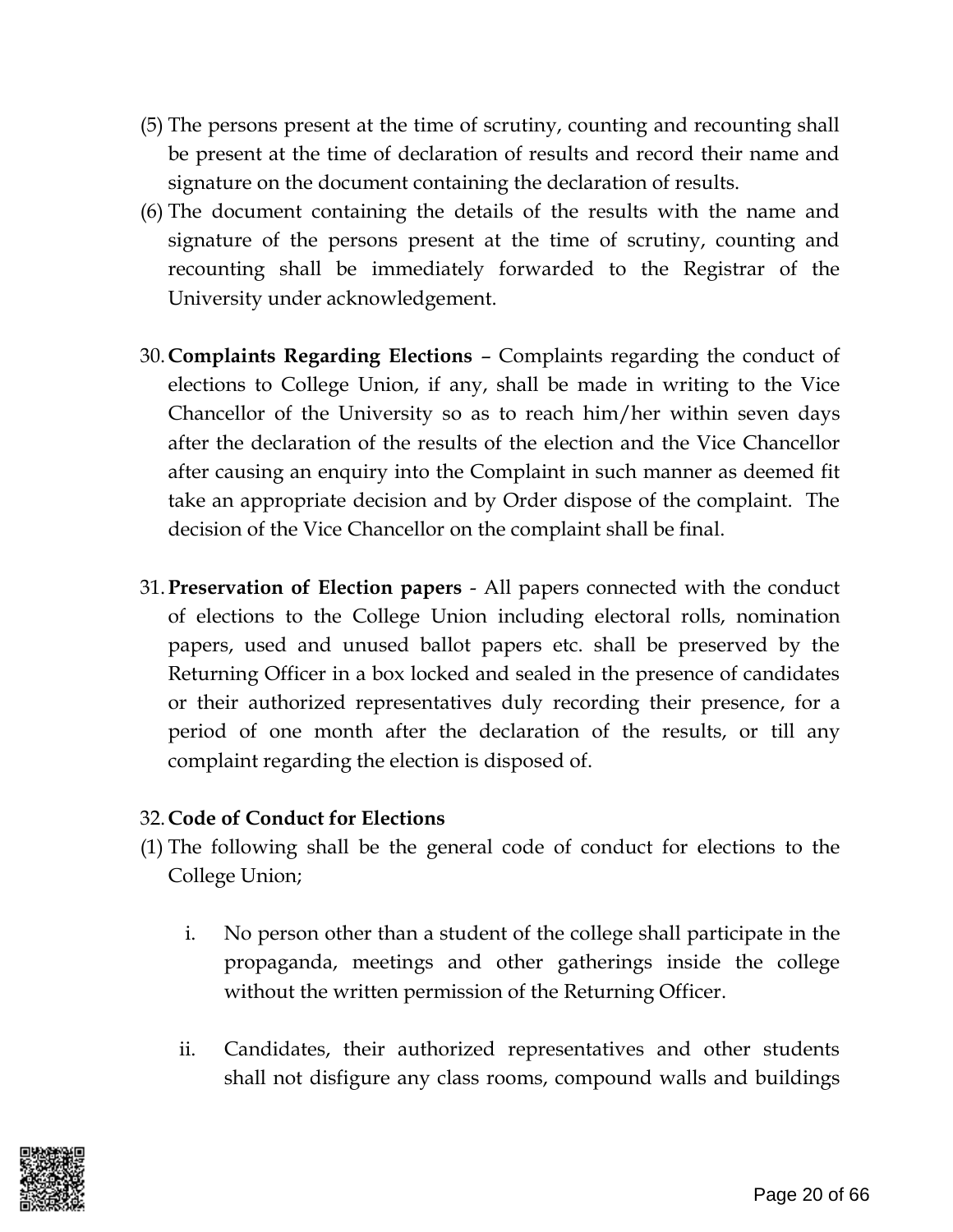in the college campus by pasting of posters or writing on the walls as part of their election campaign.

- iii. Election campaign/propaganda in the college campus shall be limited to the issue of pamphlets, display of banners and posters and conducting group meetings.
- iv. Election campaign/propaganda/meetings shall be held in the college campus only during the working hours of the college. Election campaign/propaganda/meetings before or after working hours of the college shall be done only with the sanction of the Returning Officer.
- v. Election campaign/propaganda/meetings/canvassing in the college campus on the day fixed for the poll and till the election results are declared is prohibited.
- vi. Election campaign/propaganda/meetings/canvassing shall be held in a peaceful, co-operative, friendly manner keeping in view the aims and objects of the College Union.
- (2) Complaints of violation of the code of conduct shall be given in writing to the Returning Officer who shall dispose of the same on merits.

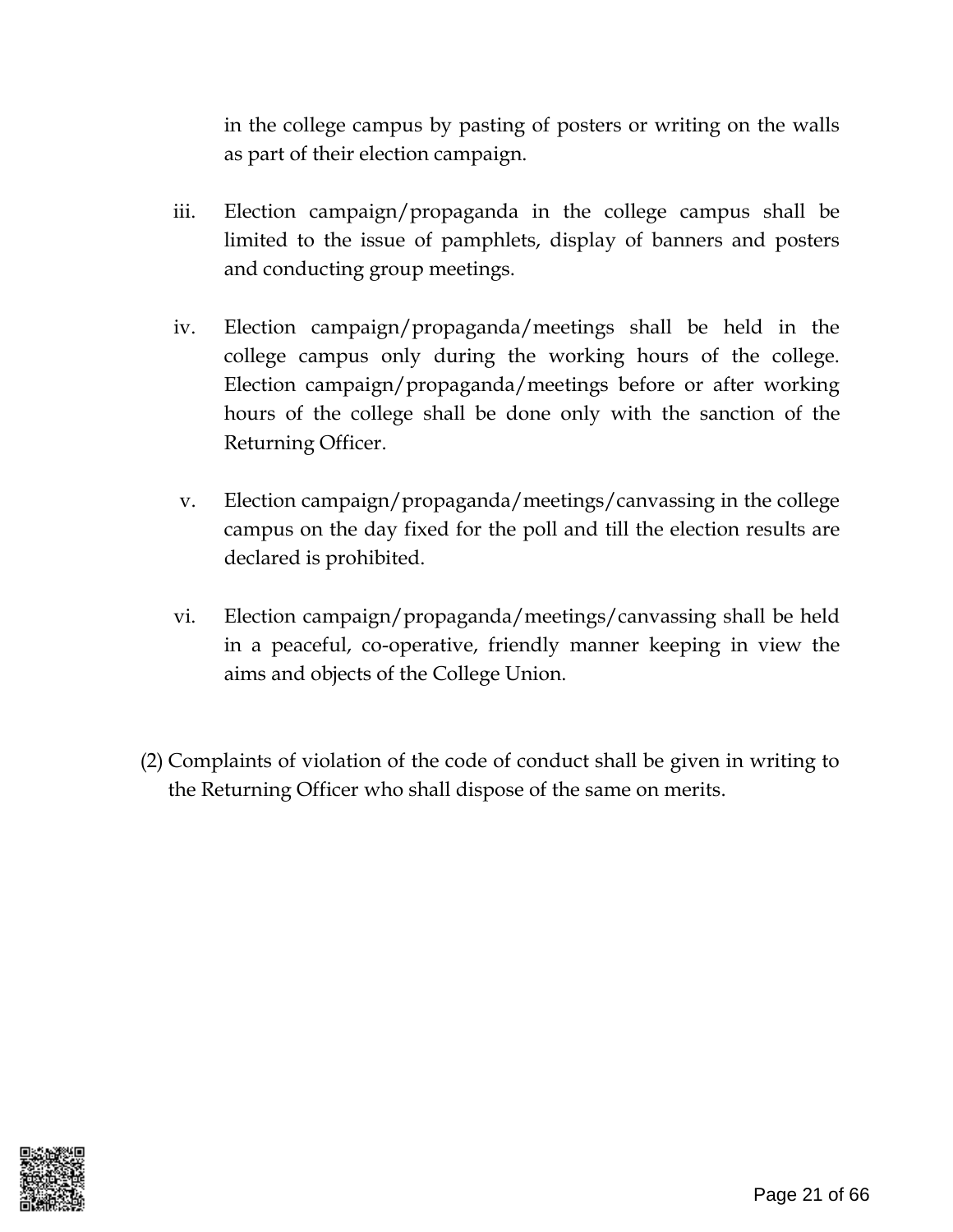|                      |                                               |    |       |             |     |                                                                                 | <b>APPENDIX - A</b> |          |    |       |            |
|----------------------|-----------------------------------------------|----|-------|-------------|-----|---------------------------------------------------------------------------------|---------------------|----------|----|-------|------------|
|                      |                                               |    |       |             |     |                                                                                 |                     |          |    |       |            |
|                      | Election                                      | to | (here | mention<br> | the | vacancy to which                                                                |                     | election | is | being | conducted) |
|                      |                                               |    |       |             |     | <b>NOMINATION PAPER</b>                                                         |                     |          |    |       |            |
|                      | Name of the candidate                         |    |       |             |     |                                                                                 |                     |          |    |       |            |
|                      | Semester of the candidate                     |    |       |             |     |                                                                                 |                     |          |    |       |            |
|                      | Course enrolled for                           |    |       |             |     |                                                                                 |                     |          |    |       |            |
|                      | Number of the candidate in the electoral roll |    |       |             |     |                                                                                 |                     |          |    |       |            |
| <b>KTU ID number</b> |                                               |    |       |             |     |                                                                                 |                     |          |    |       |            |
|                      | Consent of the candidate                      |    |       |             |     | I agree, if elected, to serve on the body to which I am proposed as a candidate |                     |          |    |       |            |
|                      |                                               |    |       |             |     |                                                                                 |                     |          |    |       |            |
|                      | Name of the Proposer                          |    |       |             |     |                                                                                 |                     |          |    |       |            |
|                      | Semester of the proposer                      |    |       |             |     |                                                                                 |                     |          |    |       |            |
|                      | Course enrolled for                           |    |       |             |     |                                                                                 |                     |          |    |       |            |
|                      | Number of the proposer in the electoral roll  |    |       |             |     |                                                                                 |                     |          |    |       |            |
| <b>KTU ID number</b> |                                               |    |       |             |     |                                                                                 |                     |          |    |       |            |
|                      |                                               |    |       |             |     | Signature of the proposer                                                       |                     |          |    |       |            |
|                      |                                               |    |       |             |     |                                                                                 |                     |          |    |       |            |
|                      | Name of the seconder                          |    |       |             |     |                                                                                 |                     |          |    |       |            |
|                      | Semester of the seconder                      |    |       |             |     |                                                                                 |                     |          |    |       |            |
|                      | Course enrolled for                           |    |       |             |     |                                                                                 |                     |          |    |       |            |
|                      | Number of the seconder in the electoral roll  |    |       |             |     |                                                                                 |                     |          |    |       |            |
| <b>KTU ID number</b> |                                               |    |       |             |     |                                                                                 |                     |          |    |       |            |
|                      |                                               |    |       |             |     | Signature of the seconder                                                       |                     |          |    |       |            |

**………………………………..Date ………………………. College Seal** 

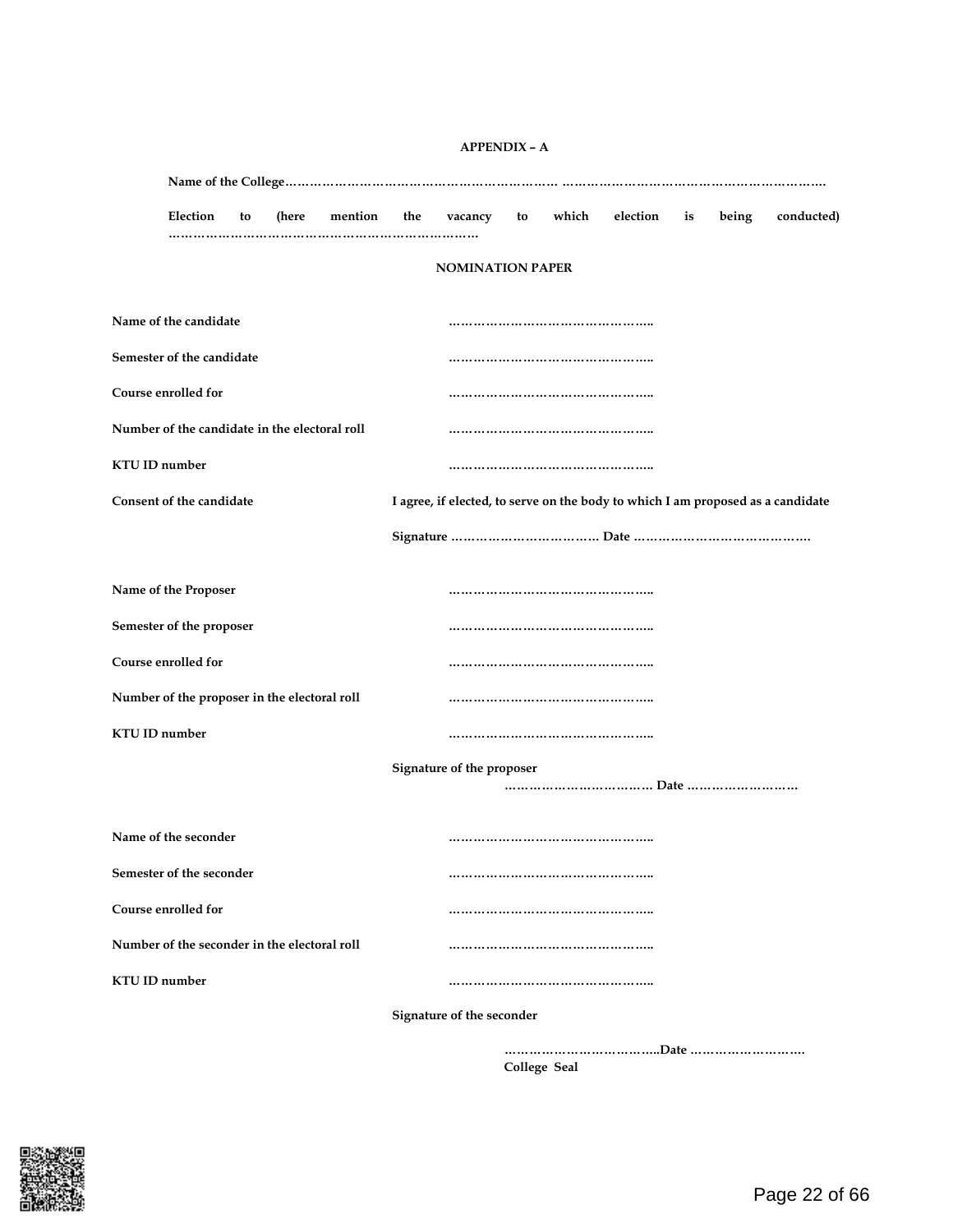#### **ACKNOWLEDGMENT**

| Name of the College |  |
|---------------------|--|
|---------------------|--|

**Election to (here mention the vacancy to which election is being conducted) …………………………………………………………………**

**Received the nomination paper of …………………………………..**

**Returning Officer Date & Seal**

**College Seal** 

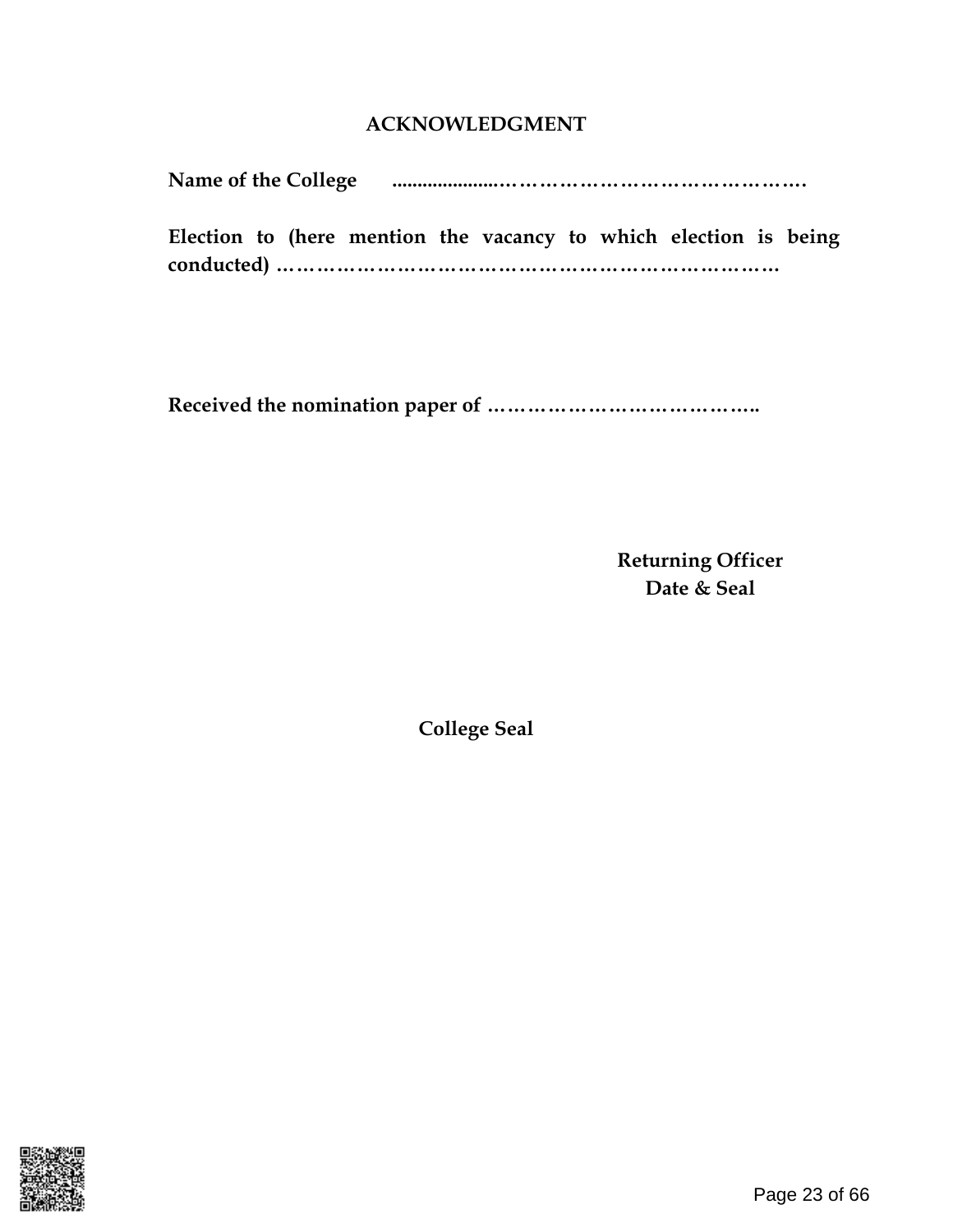# **Counterfoil of Ballot Paper BALLOT PAPER**

Election to ……… (here mention the vacancy to which election is being held)

Name of the elector ………………………………..

Course …………………………………..

Number of the elector in the electoral roll …………………………..

Returning Officer

## Sl. No. **APPENDIX B**

Name of the College………………….. Name of the College……………..……..

**Election to** ……………………………

**(here mention the vacancy** to which position election is being held)

|                | Sl.No   Name of the Candidate, Semester, Course | Mark showing<br>Voter's Choice |
|----------------|-------------------------------------------------|--------------------------------|
|                |                                                 |                                |
| $\overline{2}$ |                                                 |                                |
| 3              |                                                 |                                |
| 4              |                                                 |                                |

## **(Elector's choice to be shown by X mark)**

Returning Officer Seal of the College Seal of the College Seal of the College Seal of the College Seal of the College Seal of the College Seal of the College Seal of the College Seal of the College Seal of the College Seal of the College Se

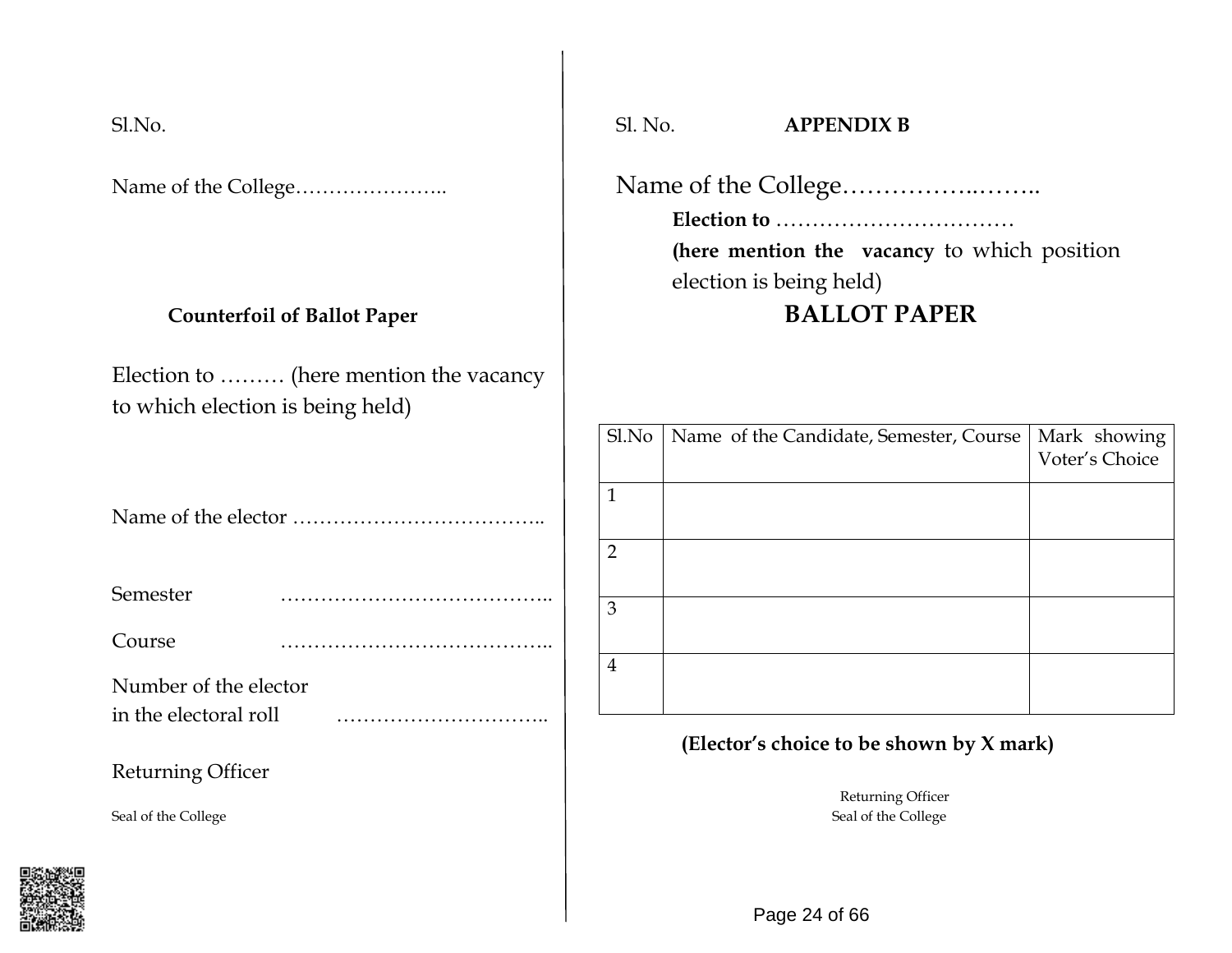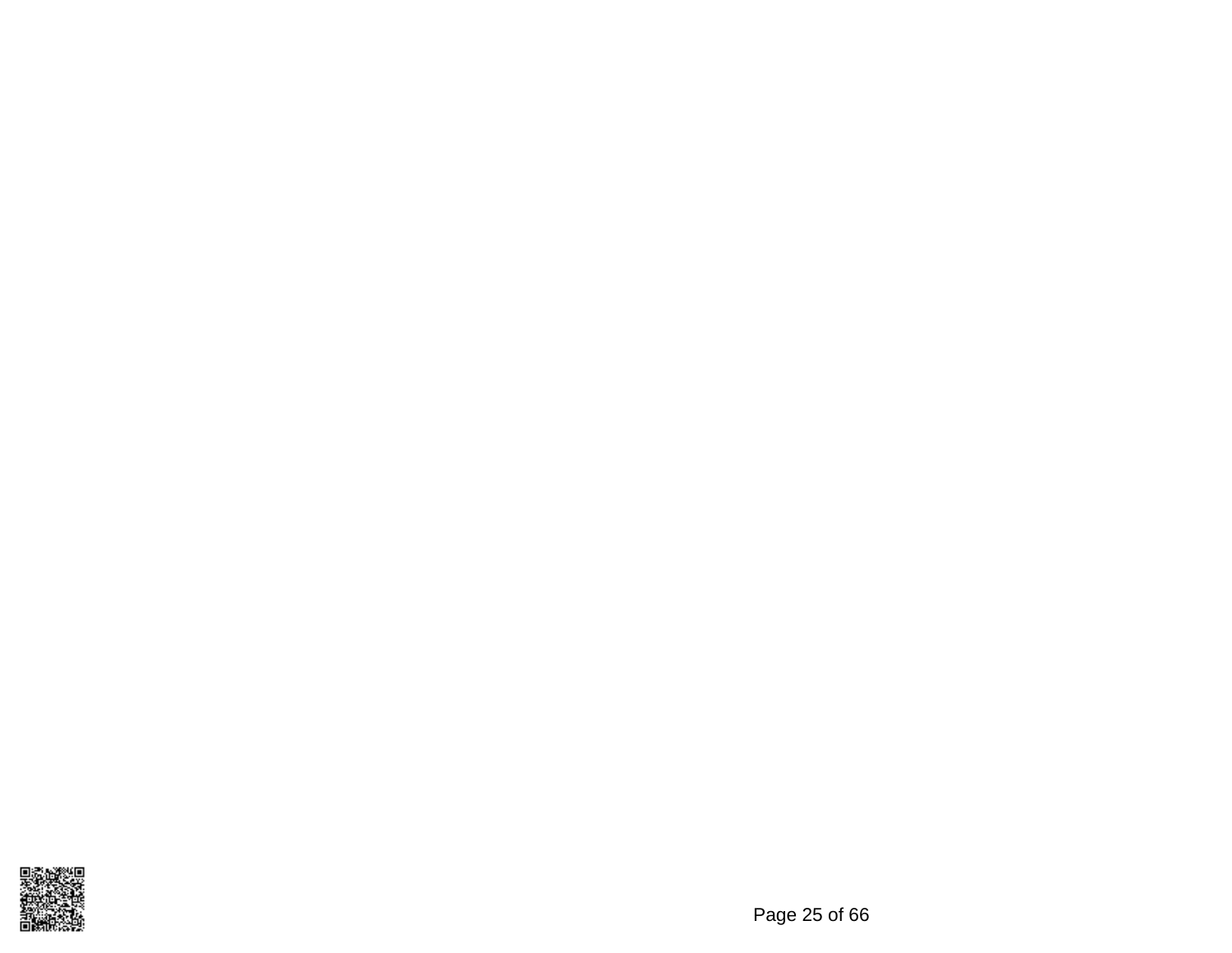#### **CHAPTER IV**

# **RULES & REGULATIONS FOR THE CONDUCT OF ELECTIONS TO THE UNIVERSITY UNION GENERAL COUNCIL, OFFICIAL OFFICE BEARERS OF THE UNIVERSITY UNION AND THE UNIVERSITY UNION EXECUTIVE COUNCIL**

33.**University Union -** There shall be constituted a University Union by name as provided in Chapter 4 Statute 2 Sub statutes 1 and 2 of the First Statutes of the APJ Abdul Kalam Technological University 2020, for the APJ Abdul Kalam Technological University (Herein after referred to as 'University') .

#### 34.**Aims and Objects of the University Union –**

- (1) The aims and objects of the University Union shall be
	- a) To play a leadership role in achieving the aims and objects of the University.
	- b) To be a role model for other University Unions and students of the University and other Universities.
	- c) To be interface of the Students of the University with the University.
	- d) To bring all or any matters affecting the Students of the University.
	- e) To provide opportunities for the students of the University to play a vital role in participating in the academic, scientific, social, cultural and political space in the State and the Country and to organize all kinds of the programme to achieve the same.
	- f) To organize festivals and programmes in academic, science, arts, sports, literature, cultural and other spheres of human endeavor
	- g) To lead and motivate the student of the University to participate in social activities for serving the people in need and community at large.
	- (2) The Syndicate of the University shall be empowered to prescribe such other matters to be included in the aims in the objects of the University time to time.
	- (3) The Syndicate of the University may prescribe the manner and procedure for achieving the aims in the objects of the University Union.

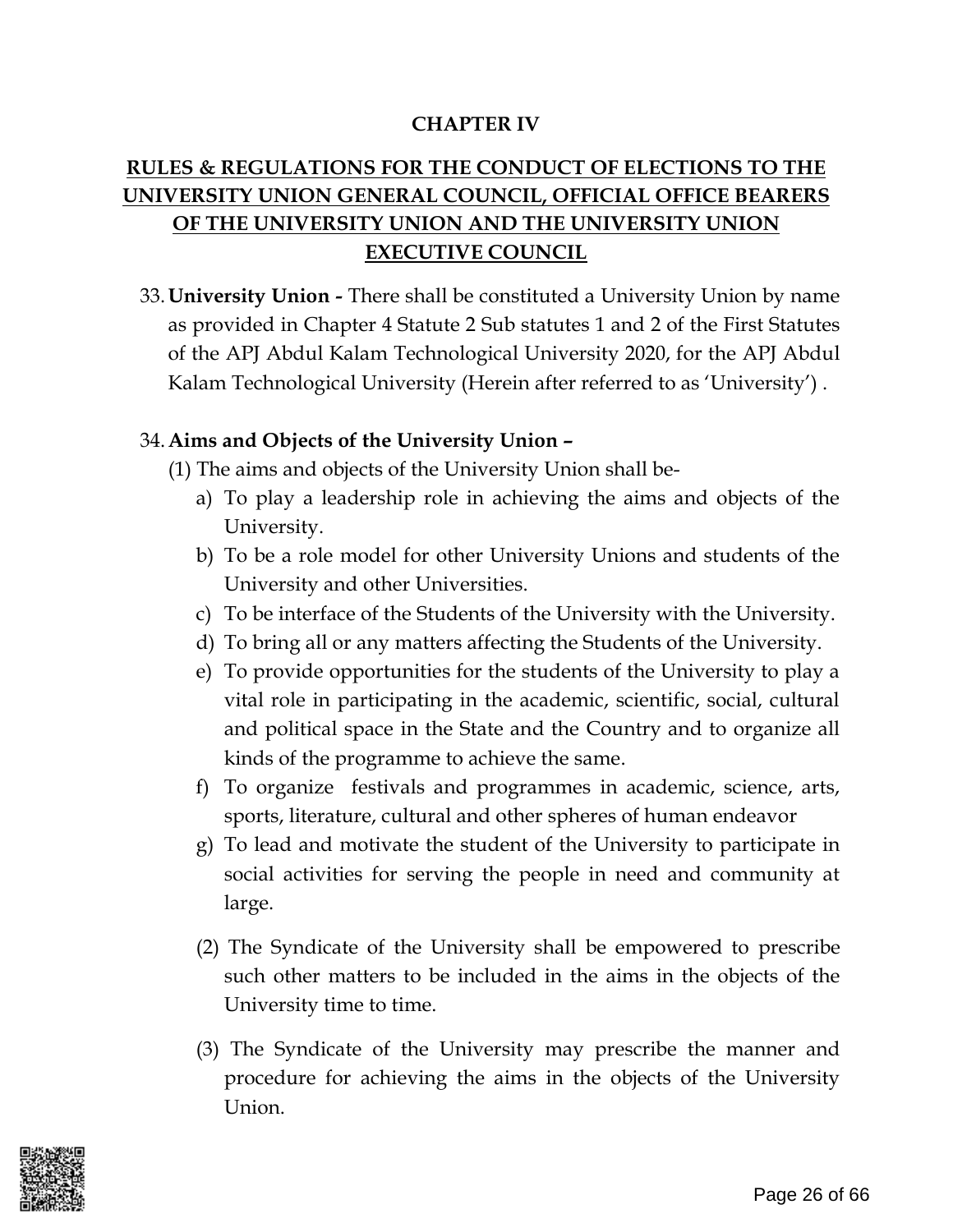- 35.**Powers Duties and Functions of the University Union -** The Powers Duties and Functions of the University Union shall be as provided in Chapter 4 Statute 2 Sub Statute 8 of the First Statutes of the University.
- 36.**Membership in the University Union -** All the students registered in the students Portal of the University shall be members of the University Union.
- 37.**Tenure in the University Union –** The official tenure of University Union, its General Council, Executive Council, Official Office Bearers, and Members shall be as prescribed in Chapter 4 Statute 2 Sub Statute 7(1) of the First Statutes of the University.
- **38.Members of University Union General Council–** The members of the University Union General Council shall be as provided in Chapter 4 Statute 2 Sub Statute 5 of the First Statutes of the University.
- **39.Members of University Union Executive Council–** The members of the University Union Executive Council shall be as provided in Chapter 4 Statute 2 Sub Statute 6 of the First Statutes of the University.
- **40.Official Office Bearers of the University Union-** The Official Office Bearers of the University Union shall be as provided in Chapter 4 Statute 2 Sub Statute 3 of the First Statutes of the University.
- **41.Powers Duties and Functions of the Official Office Bearers of the University Union-**The Powers Duties and Functions of the Official Office Bearers of the University Union shall be as provided in Chapter 4 Statute 2 Sub Statute 21 of the First Statutes of the University
- **42.Meetings of the University Union and their Conduct-** Meetings of the University Union and their Conduct shall be as provided in Chapter 4 Statute 2 Sub Statute 9 to 19 of the First Statutes of the University.

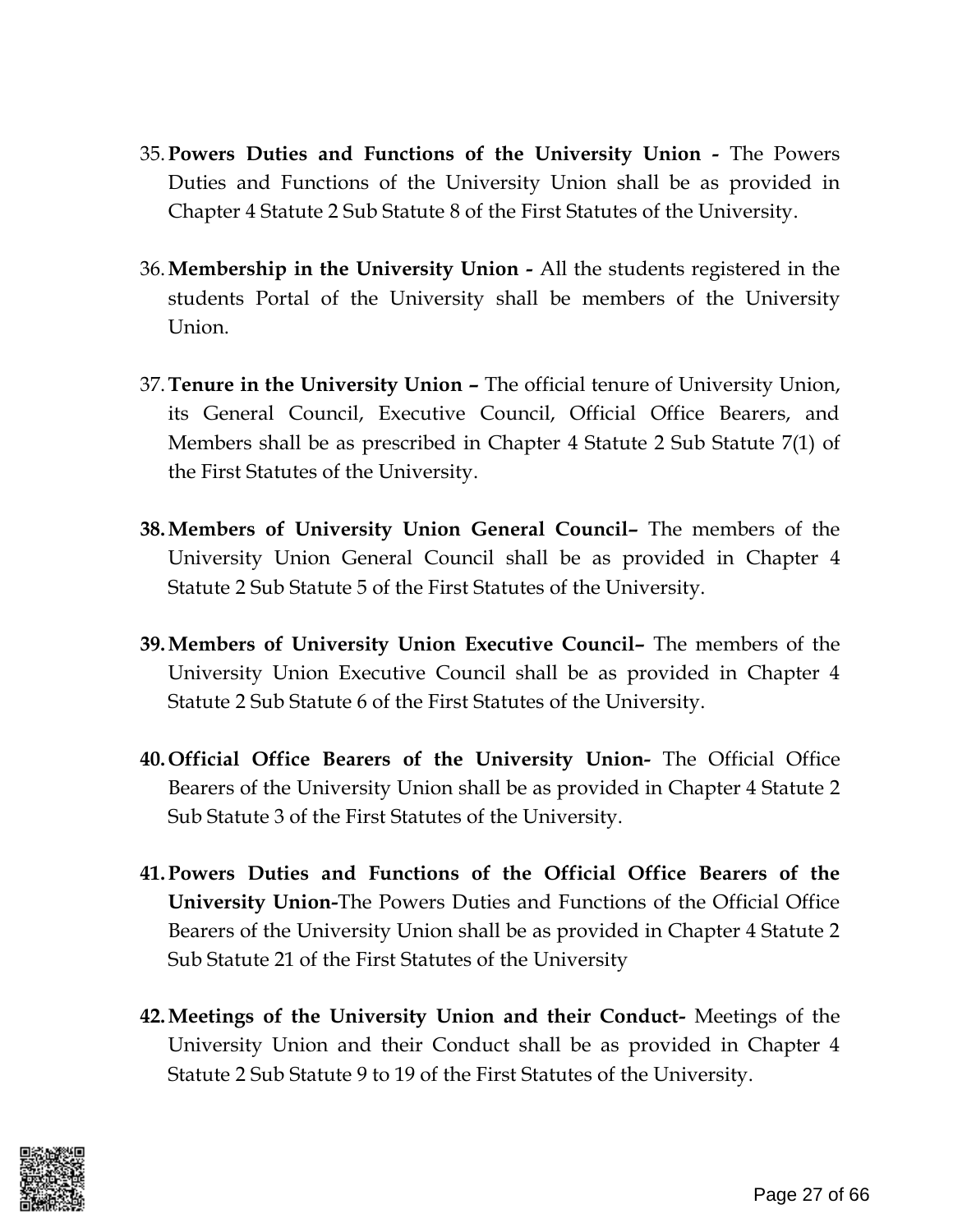- **43.University Union Fund-** A University Union Fund shall be maintained and operated as provided in Chapter 4 Statute 2 Sub Statute 20 of the First Statutes of the University.
- **44.Election of Official Office Bearers of the University Union, their number and manner of their election**: (1) The following shall be the positions to which elections are conducted:
- i. Chairman 1
- ii. Vice Chairman- 3 (One position of Vice Chairman reserved for Girl Students)
- iii. General Secretary 1
- iv. Joint Secretary 3 (One position of Joint Secretary reserved for Girl Students and One position of Joint Secretary reserved for Student belonging to Scheduled Caste or Scheduled Tribes)

(2) The manner of election shall be as hereinafter provided

## **45.Election of Councilors to the General Council of the University Union.**

- (1) The following shall be the number of councilors and the category from which to which they are to be elected:
- (a) 15 Councilors elected by Councilors of Private Self Financing Engineering Colleges affiliated to the University (category (i) of Chapter 4, Statute 2, Sub Statute 5).
- (b) 5 Councilors elected by Councilors of Government Controlled Self Financing Engineering Colleges affiliated to the University (category (ii) of Chapter 4, Statute 2, Sub Statute 5).
- (c) 2 Councilors elected by Students from each Government Engineering College affiliated to the University.
- (d) 2 Councilors elected by Students from each Aided Engineering College affiliated to the University.
- (e) 2 Councilors elected by the students of the University.
- (f) 1 Councilor elected by Councilors of Autonomous Colleges from among themselves.

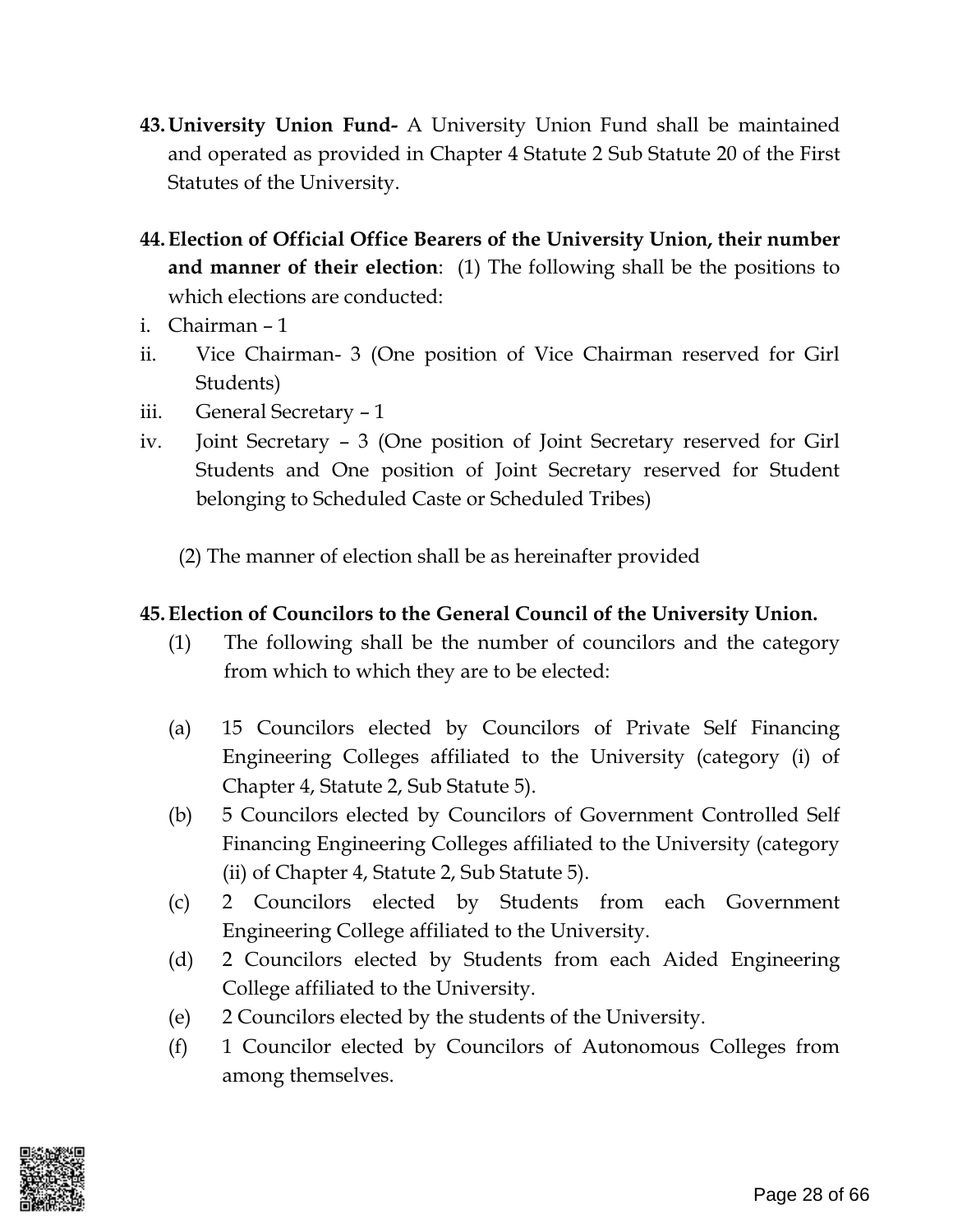- (g) 1 Councilor elected by Councilors of Constituent Colleges from among themselves.
- (h) 1 Councilor elected by Councilors of Colleges conferred with academic autonomy from among themselves.
- (2) The manner of election shall be as hereinafter provided
- 46.**Appointment of Returning Officer** The Vice Chancellor of the University shall appoint a statutory officer of the University as the Returning Officer for the conduct of elections to the University Union General Council, Official Office Bearers of the University Union and the University Union Executive Council. The Returning Officer may appoint the required number of staff to assist him in the conduct of elections. It shall be the responsibility of the Returning Officer to ensure peaceful conduct of the elections.

# 47.**Electoral Roll of Councilors of College Unions for election to the University Union General Council –**

- (1) The Returning Officer shall prepare separate electoral rolls comprising of Councilors of College Union elected from each category referred to in Chapter 4 Statute 2 Sub Statute 5 which shall comprise as following:
	- (a) Electoral Roll of Councilors elected from Private Self Financing Engineering Colleges affiliated to the University.
	- (b) Electoral Roll of Councilors elected from Government Controlled Self Financing Engineering Colleges affiliated to the University.
	- (c) Electoral Roll of Councilors elected from Government Engineering Colleges affiliated to the University.
	- (d) Electoral Roll of Councilors elected from Government Aided Engineering Colleges affiliated to the University.
	- (e) Electoral Roll of Councilors elected by the students of the University.

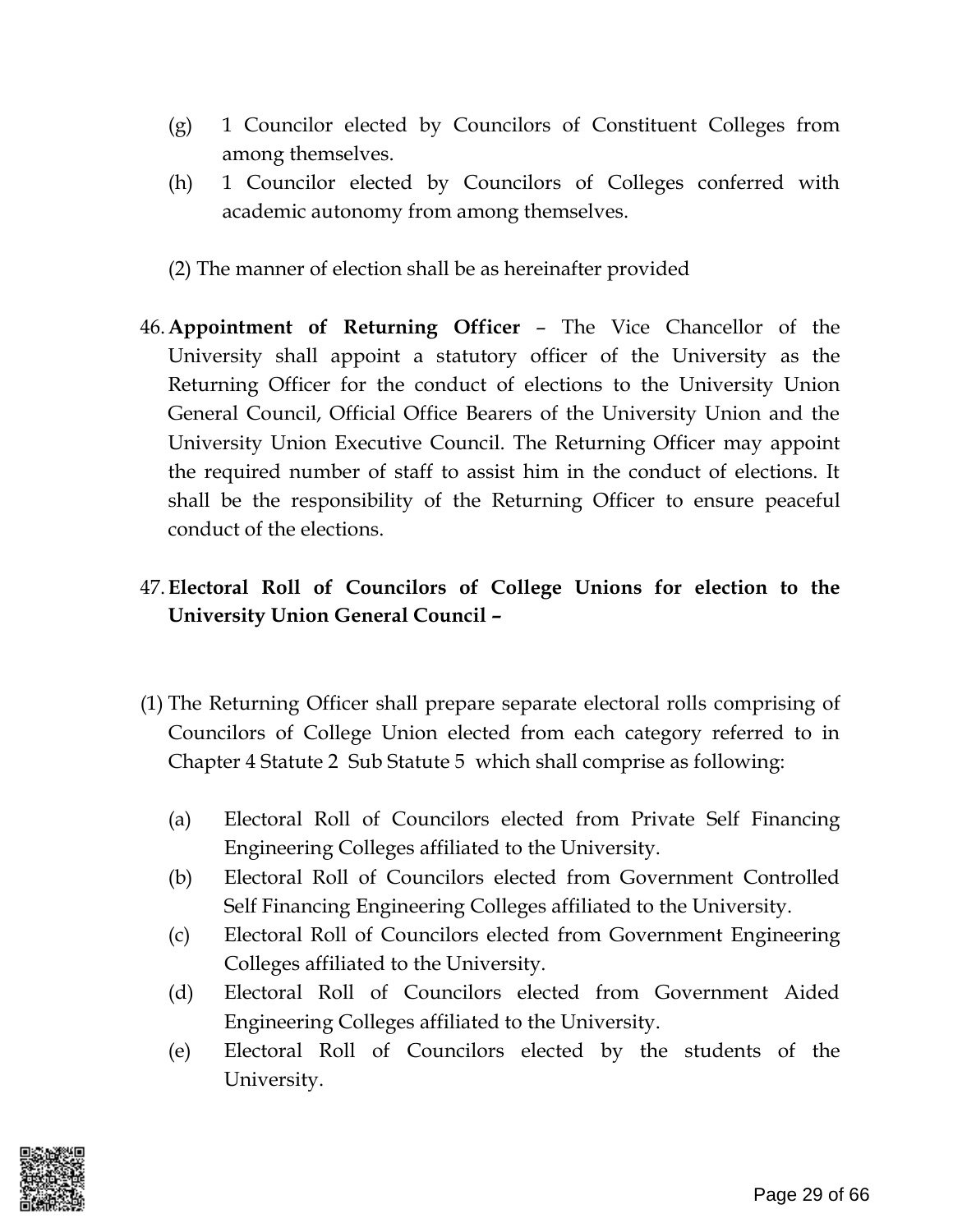- (f) Electoral Roll of Councilors elected from Autonomous Colleges affiliated to the University from among themselves.
- (g) Electoral Roll of Councilors elected from Constituent Colleges affiliated to the University from among themselves.
- (h) Electoral Roll of Councilors elected from Colleges Conferred Academic Autonomy from among themselves.
- (2) The names of the Councilors serially numbered with details of their College, Semester, Course etc shall be noted in each of the electoral roll. Copies of the electoral rolls shall be made available to the Councilors included in the respective Electoral roll who request for the same free of cost from the office of the Returning Officer. Every Councilor included in the electoral roll shall be referred to as an 'elector'.
- **48.Eligibility to take part in Elections to the University Union General Council –** The names of all the Councilors who are included in the respective category of the Electoral Roll prepared by the Returning Officer as on the date of publication of the election notification shall be eligible to participate and contest the elections to the University Union General Council from the respective category except Councilors included in the electoral rolls specified in Rule  $47(1)(c)$ , (d) and (e):

Provided that the Returning Officer shall be empowered to make any correction, alteration, inclusion or deletion in the electoral roll if requisition for the same is received within twenty four hours of the publication of the electoral rolls and further is satisfied that the correction, alteration, inclusion or deletion is justified.

49.**Notification of Election to University Union General Council** - The Returning Officer shall under the direction from the University notify the elections to the University Union General Council, Official Office Bearers of the University Union and the University Union Executive Council, in the office of the Returning Officer, simultaneously causing it to be displayed in the notice boards of the Colleges and University. The notification shall contain the programme of the election giving the following details.

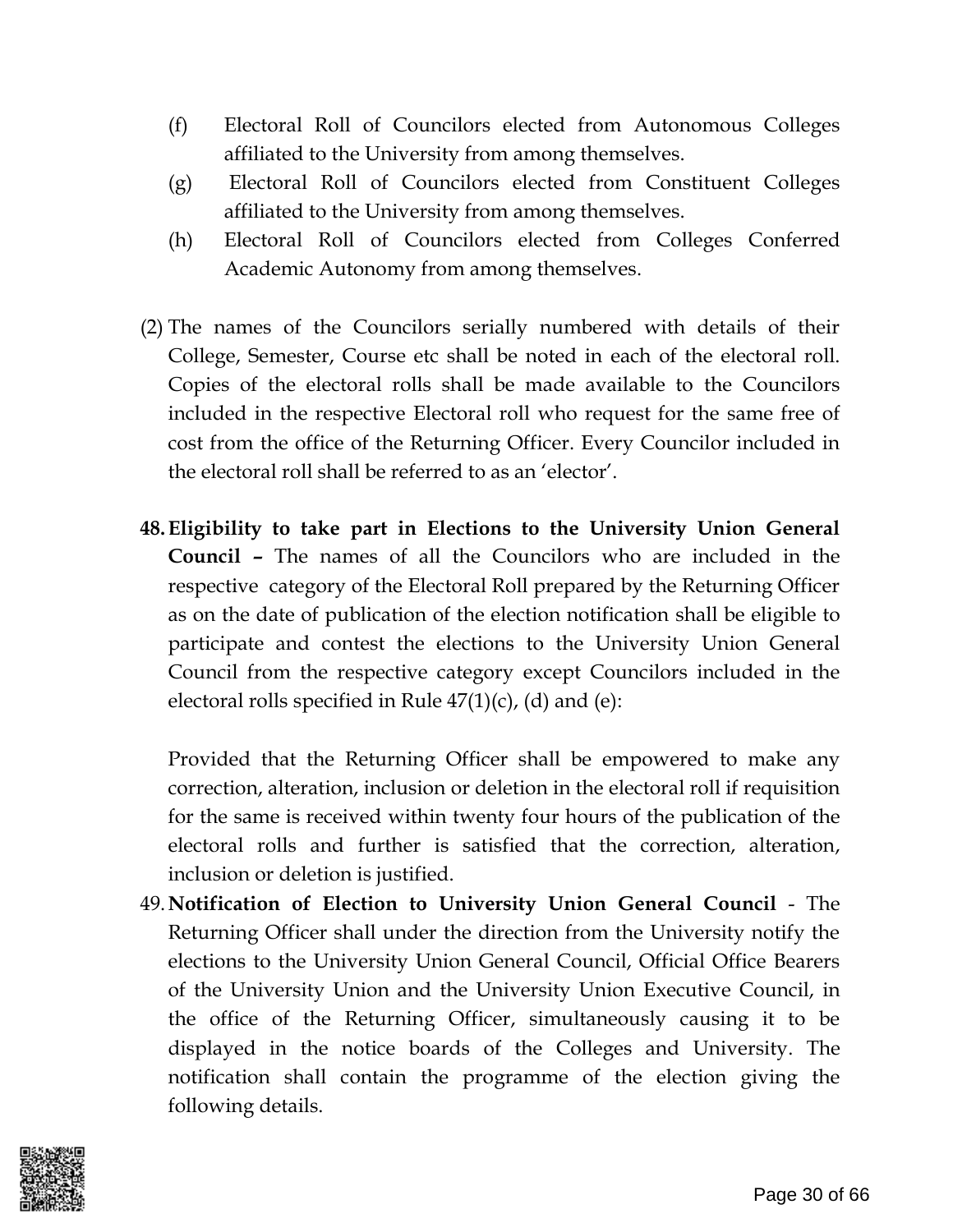- (1) Date of Notification As Notified by the Returning Officer of the University.
- (2) Date of publication of Electoral Roll Succeeding working day from the date of notification.
- (3) Last date and hour for receipt of nomination At 2-00 PM with 2 (two) clear working days from the date of notification.
- (4) Scrutiny of nomination 2.00 PM two days from on the day fixed for the receipt of nomination.
- (5) Publication of the list of validly nominated candidates Same day fixed for Scrutiny.
- (6) Withdrawal At 11.00 AM two days succeeding the day fixed for scrutiny.
- (7) Publication of final list of candidates at 11.00 AM two days succeeding the day fixed for withdrawal.
- (8) Polling 10.00 AM to 1.00 PM on the date notified by the Returning Officer of the University.
- (9) Scrutiny and counting of votes To start from on the date and time notified by the Returning Officer of the University in the University.
- (10) Declaration of results Within 1 hour of finishing counting of votes.
- 50.**Nomination of Candidates to Contest Elections to the University Union General Council -** Every elector included in the electoral roll specified in Rule 47(1) except those Councilors included in (c), (d) and (e) may nominate an elector included in the respective electoral roll to contest the elections as a candidate in accordance with these Rule and Regulations. Every nomination shall be in the prescribed form (Specimen form shown in Appendix A) and shall be made by the elector in writing and shall be proposed and seconded by two other electors included in the respective electoral roll. The nomination paper shall be put in sealed covers and deposited in the box kept for the purpose by the Returning Officer in his office or by Registered Post with acknowledgement due within the date and hour fixed for filing of nominations. However nominations sent by post, if not acknowledged by the Returning Officer within the date and hour fixed for filing of nominations will not be treated to have been filed.

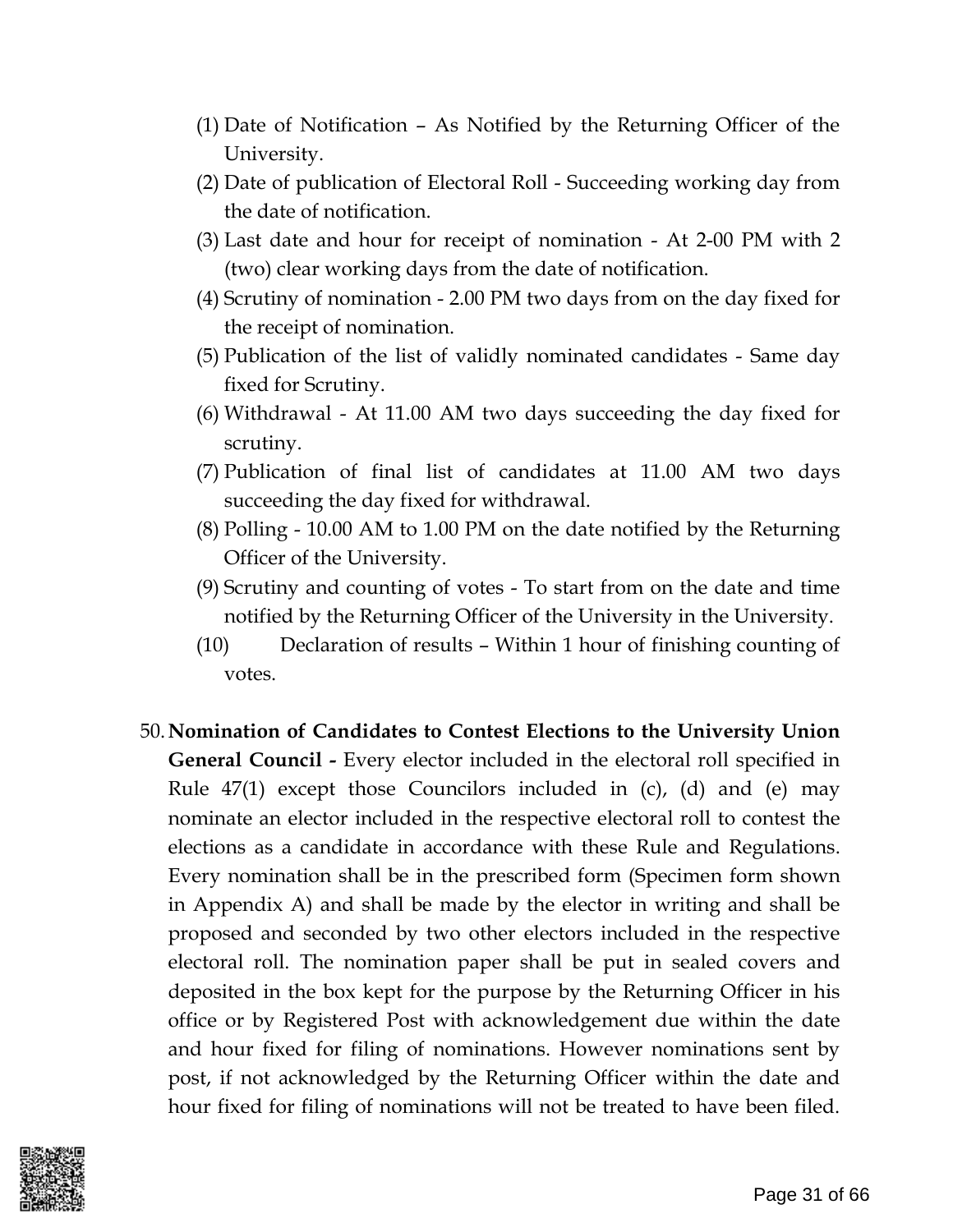Every elector who has been nominated to contest the elections shall be referred to as a candidate for the elections.

51.**Electoral Roll of Councilors of University Union General Council –**

After election of Councilors to the University Union General Council under Rule 47(1)(a), (b), (f), (g) and (h) the Returning Officer shall prepare a combined electoral roll of all Councilors elected to the University Union General Council for election of Official Office Bearers of the University Union.

- 52.**Notification of Election of Official Office Bearers of the University Union** - The Returning Officer shall under the direction from the University notify the elections to the positions of Official Office Bearers of the University Union, in the office of the Returning Officer, simultaneously causing it to be displayed in the notice boards of the Colleges and University. The notification shall contain the programme of the election giving the following details.
- (1) Date of Notification As Notified by the Returning Officer of the University.
- (2) Date of publication of Electoral Roll Succeeding working day from the date of notification.
- (3) Last date and hour for receipt of nomination At 2-00 PM with 2 (two) clear working days from the date of notification.
- (4) Scrutiny of nomination 2.00 PM two days from on the day fixed for the receipt of nomination.
- (5) Publication of the list of validly nominated candidates Same day fixed for Scrutiny.
- (6) Withdrawal At 11.00 AM two days succeeding the day fixed for scrutiny.
- (7) Publication of final list of candidates at 11.00 AM two days succeeding the day fixed for withdrawal.
- (8) Polling 10.00 AM to 1.00 PM on the date notified by the Returning Officer of the University.
- (9) Scrutiny and counting of votes To start from on the date and time notified by the Returning Officer of the University in the University.
- (10) Declaration of results Within 1 hour of finishing counting of votes.

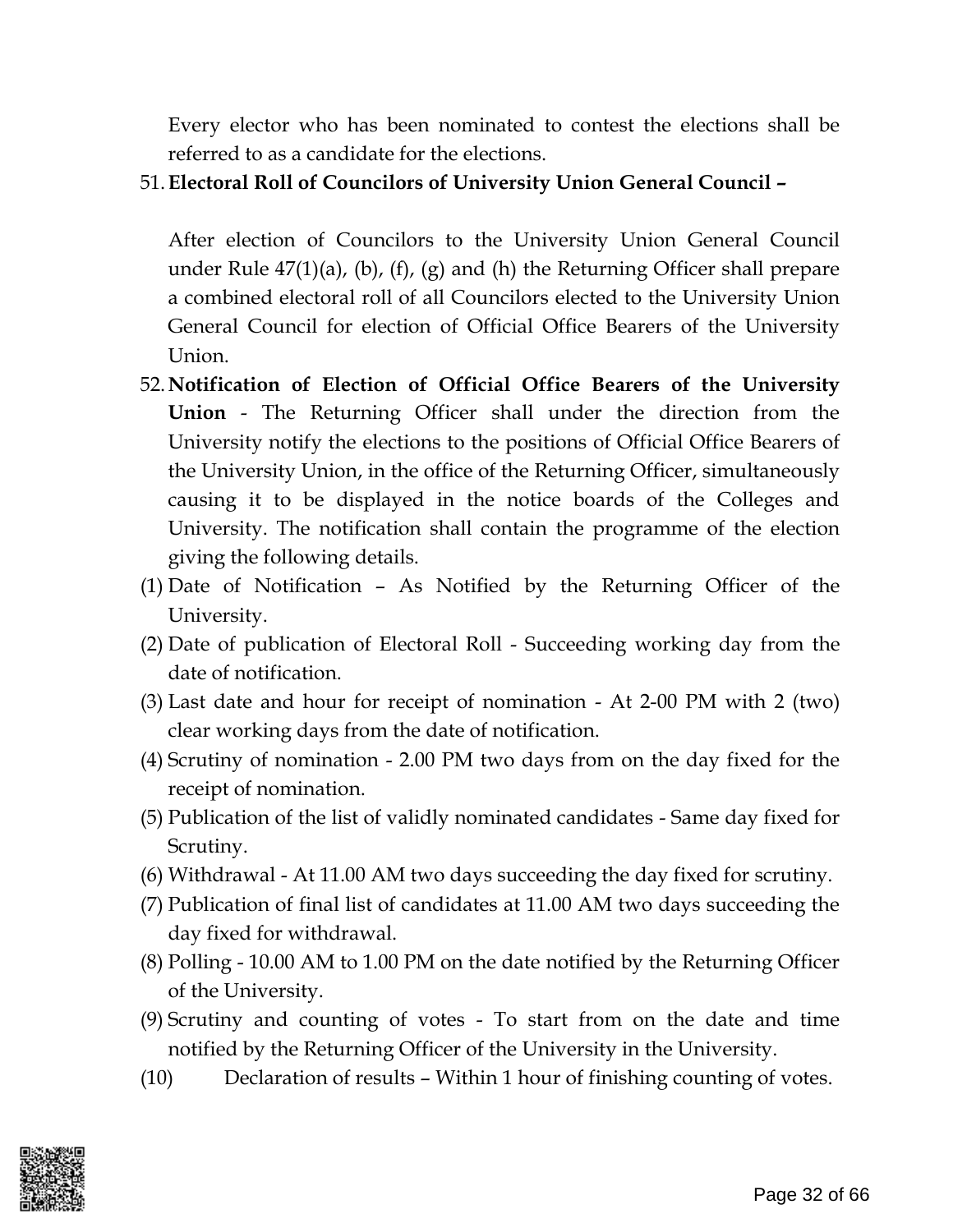- 53.**Nomination of Candidates to Contest Elections to the positions of Official Office Bearers of the University Union –** Every elector included in the electoral roll specified in Rule 51 may nominate an elector included in the electoral roll to contest the elections as a candidate to the positions of Official Office Bearers of the University Union in accordance with these Rules and Regulations. Every nomination shall be in the prescribed form (Specimen form shown in Appendix A) and shall be made by the elector in writing and shall be proposed and seconded by two other electors included in the respective electoral roll. The nomination paper shall be put in sealed covers and deposited in the box kept for the purpose by the Returning Officer in his office or by Registered Post with acknowledgement due within the date and hour fixed for filing of nominations. However nominations sent by post, if not acknowledged by the Returning Officer within the date and hour fixed for filing of nominations will not be treated to have been filed. Every elector who has been nominated to contest the elections shall be referred to as a candidate for the elections.
- 54.**Scrutiny of nominations** All nomination papers for elections to the University Union General Council and to the positions of Official Office Bearers of the University Union deposited in the box provided for the purpose in the Office of the Returning Officer or received by Post which has been duly acknowledged shall be scrutinized by the Returning Officer at the hour on the date notified in the election notification. The candidate contesting the elections or his/her nominee (one included in the electoral roll of the candidate) will be permitted to be present at the time of scrutiny of nominations. The Returning Officer shall examine the nomination papers and shall decide on all objections made to any nominations.
- 55.**List of candidates validly nominated - (1)** A list of candidates validly nominated for contesting the elections as a candidate for elections to the University Union General Council and to the positions of Official Office Bearers of the University Union along with their names, semester, course etc. whose nominations have been declared valid shall be published by

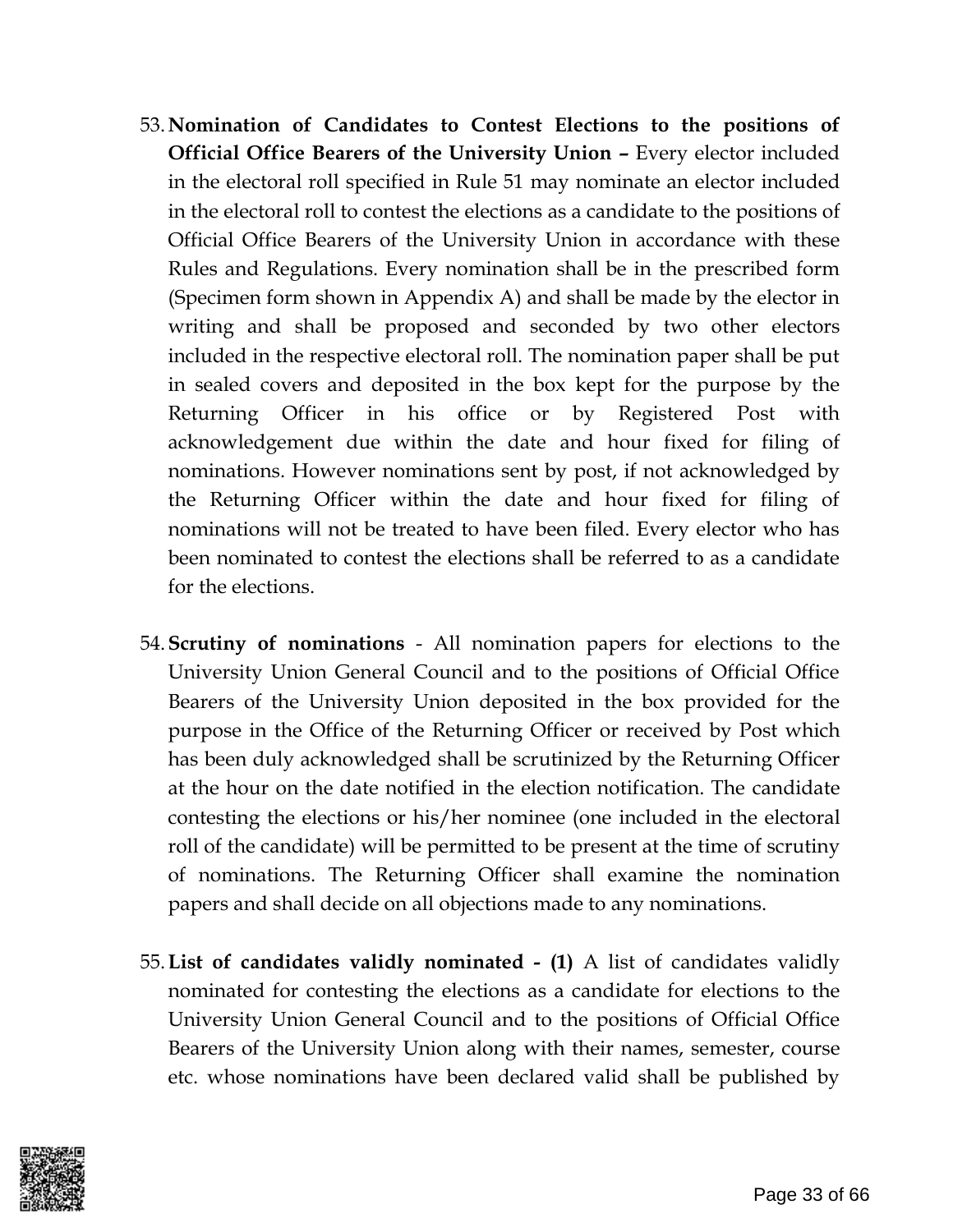affixing the same in the office of the Returning Officer and the notice boards of the University and Colleges from which candidates are elected.

- 56.**Withdrawal of nomination -** Any candidate who has filed a nomination may withdraw his nomination by notice in writing signed by him/her and delivered in person him/her or by his/her authorized representative who shall be one included in the electoral roll in which candidate is included, to the Returning Officer so as to be received by him within the date and hour fixed for the same. Withdrawal once made shall be final. A candidate who has withdrawn his nomination shall not be eligible for renomination as a candidate for the same election in that academic year.
- 57.**Final List of Candidates –** The Returning Officer shall publish after the lapse of time fixed for withdrawal of candidature a final list of candidates validly nominated for the respective elections showing their names arranged in alphabetical order together with names, semester, course etc.

#### **58.Declaration of election of validly nominated candidates -**

- (i) If the number of candidates validly nominated and not withdrawn does not exceed the number of vacancies to be filled by election, such candidates shall be declared to have been duly elected.
- (ii) If the number of candidates validly nominated and withdrawn is less than the number of vacancies to be filled by election, such candidates shall be declared to have been duly elected; and the electorate shall be called upon to elect a person(s) as the case may be, to fill the remaining vacancies).
- (iii) If the number of candidates validly nominated and not withdrawn exceeds the number of vacancies to be filled by election, then the Returning Officer shall proceed with the election in the manner prescribed in the Rules and Regulations.
- 59.**Voting** Every elector including the candidates included in the electoral roll of the respective category shall be entitled to elect a candidate of

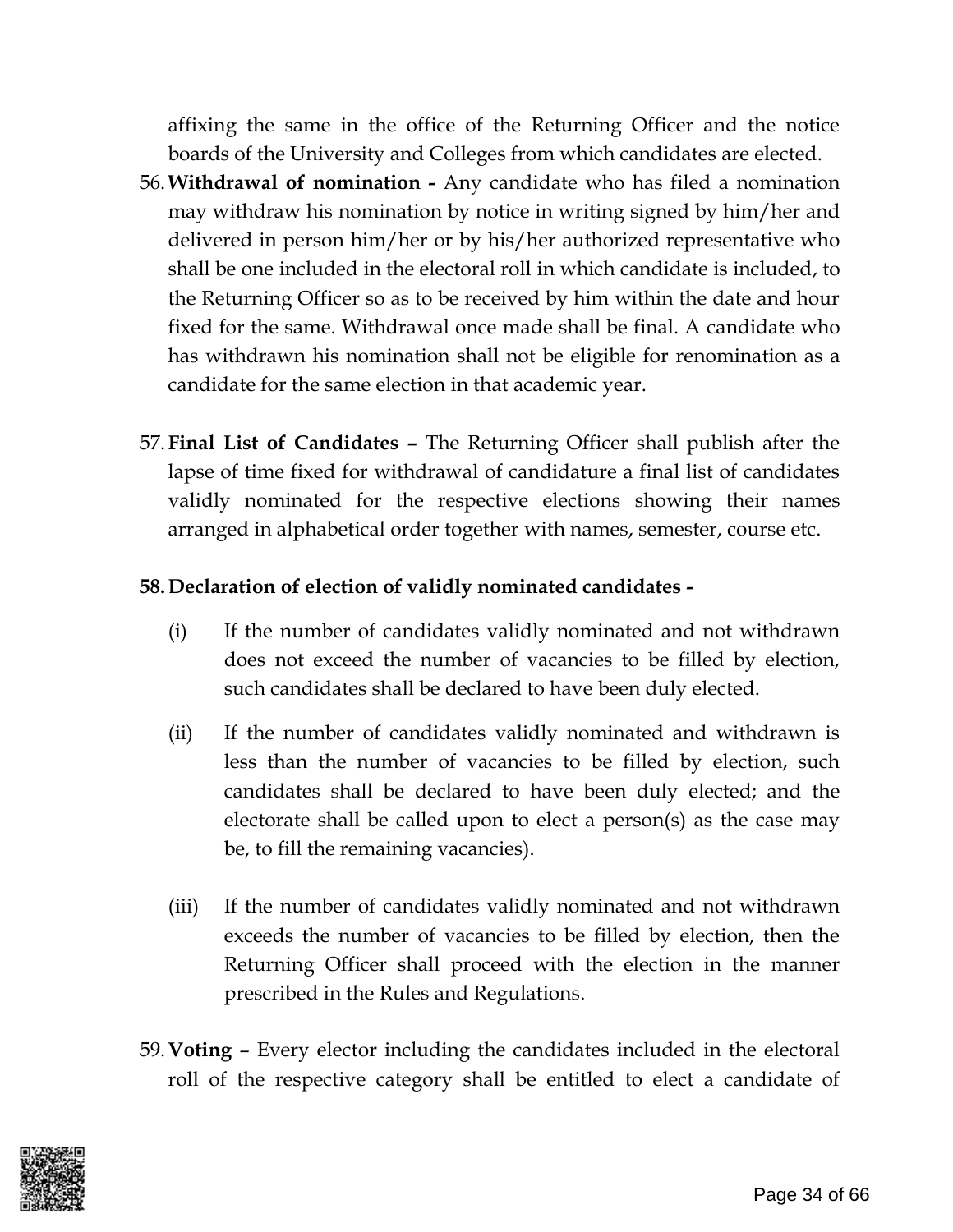his/her choice from the respective category to which elections are conducted by exercising his/her preference by a vote if he/she is otherwise eligible to vote as per the Rules and Regulations in the manner provided herein.

- **60.Polling for election of Councilors to the University Union General Council and to the positions of Official Office Bearers of the University Union**
	- (1) The Returning officer of the University shall be the Returning Officer for conducting election of Office Bearers of the University Union.
	- (2) Polling shall be by Ballot Paper.
	- (3) Polling shall be by secret ballot and held in the University.
	- (4) A Polling Booth or sufficient number of polling booths shall be arranged by the Returning Officer in the University for conducting the Poll with such numbers of Officers and Staff of the College.
	- (5) Polling shall be conducted and done by vote in the manner prescribed in these rules and regulations by making his/her choice in the ballot paper in the prescribed form (Specimen form shown in Appendix B). No vote shall be given by proxy. The date and time of polling shall be as notified by the Returning officer of the University.
	- (6) The Returning Officer shall ascertain (a) the identity of the councilor casting the vote before issue of the ballot paper and (b) that the councilor presenting himself/herself to vote has not already voted.
	- (7) The name of the elector who has voted shall be entered upon the serially numbered counterfoil of the ballot paper and in a ballot paper issue book and got acknowledged by the councilor who voted. The ballot paper corresponding to that counterfoil shall then be torn off after fixing the initials of the Returning Officer thereon and handed

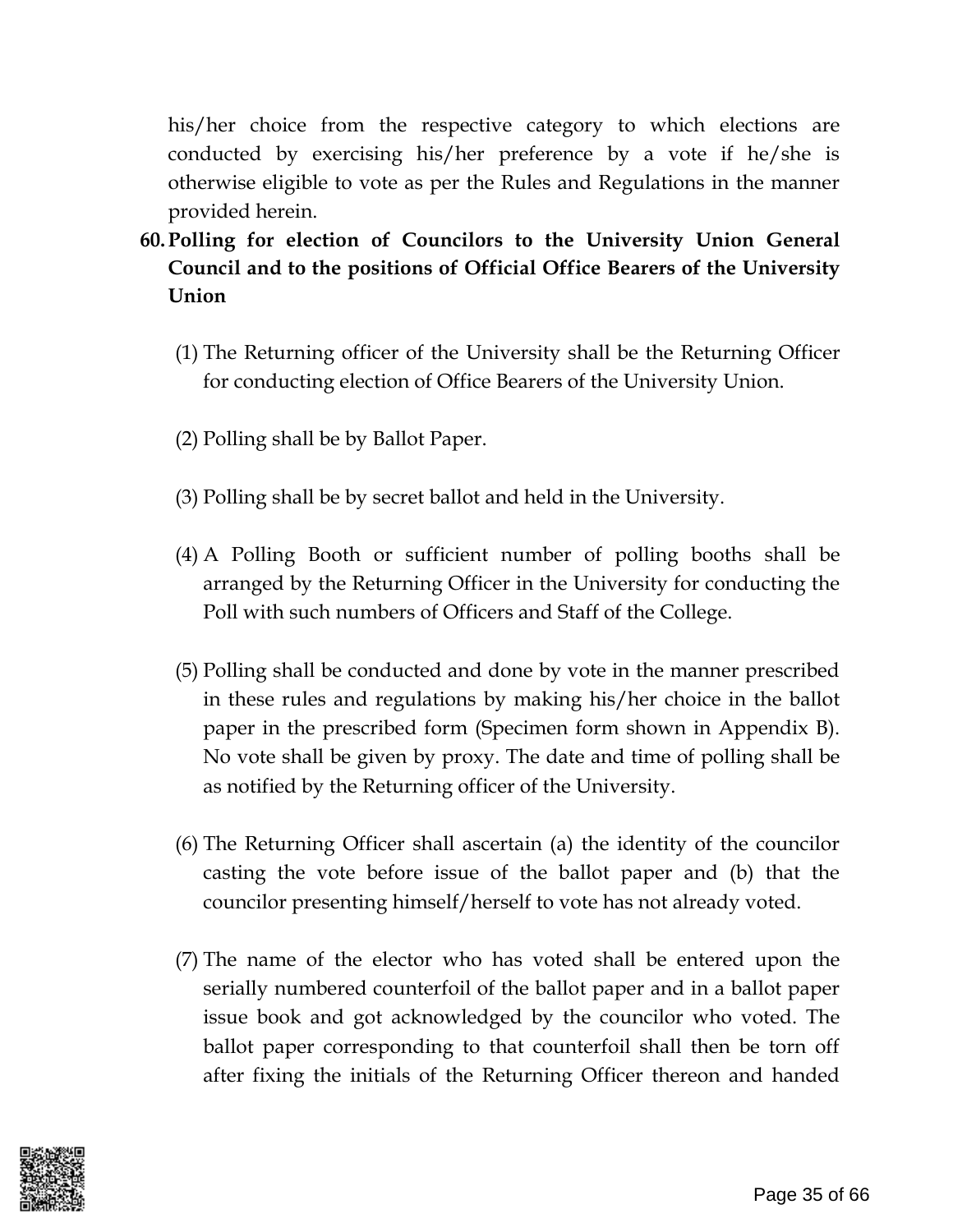over to the councilor for the purpose of voting and the counterfoil securely kept.

- (8) At the time of issuing the ballot paper, the Returning Officer shall make a mark against the name of the elector in a copy of the respective electoral roll kept for the purpose and get the signature of the elector against his/her name in the electoral roll.
- (9) The elector who received the ballot paper shall then proceed to a place screened from observation by others for marking his/her vote in the ballot paper against the name of the candidate/s of his/her choice and deposit the same in a ballot box sealed or locked (in the presence of the candidates or their agents if so required by them) kept in a convenient place in the Polling booth.
- (10) No person shall be allowed to enter the place arranged for marking of vote other than the elector who is eligible to vote.
- (11) If any councilor is incapacitated to vote due to blindness or other physical reasons, it shall be competent for him/her to record his/her vote by the hand of the Returning Officer.
- 61.**Procedure on counting**  (1) The scrutiny and counting of votes shall be done by the Returning Officer as prescribed in the election notification. The ballot box shall be opened at the hour fixed for the purpose and the scrutiny and counting shall begin in the presence of the Returning Officer.
	- (2) No person other than the Returning Officer, the officers and staff appointed by him for the purpose and the candidates shall be present at the time of scrutiny and counting of votes. However, the candidate, with the permission of the Returning Officer may authorize an elector in the electoral roll to represent him/her to be present at the time of scrutiny and counting, in his/her place as his/her authorized representative.

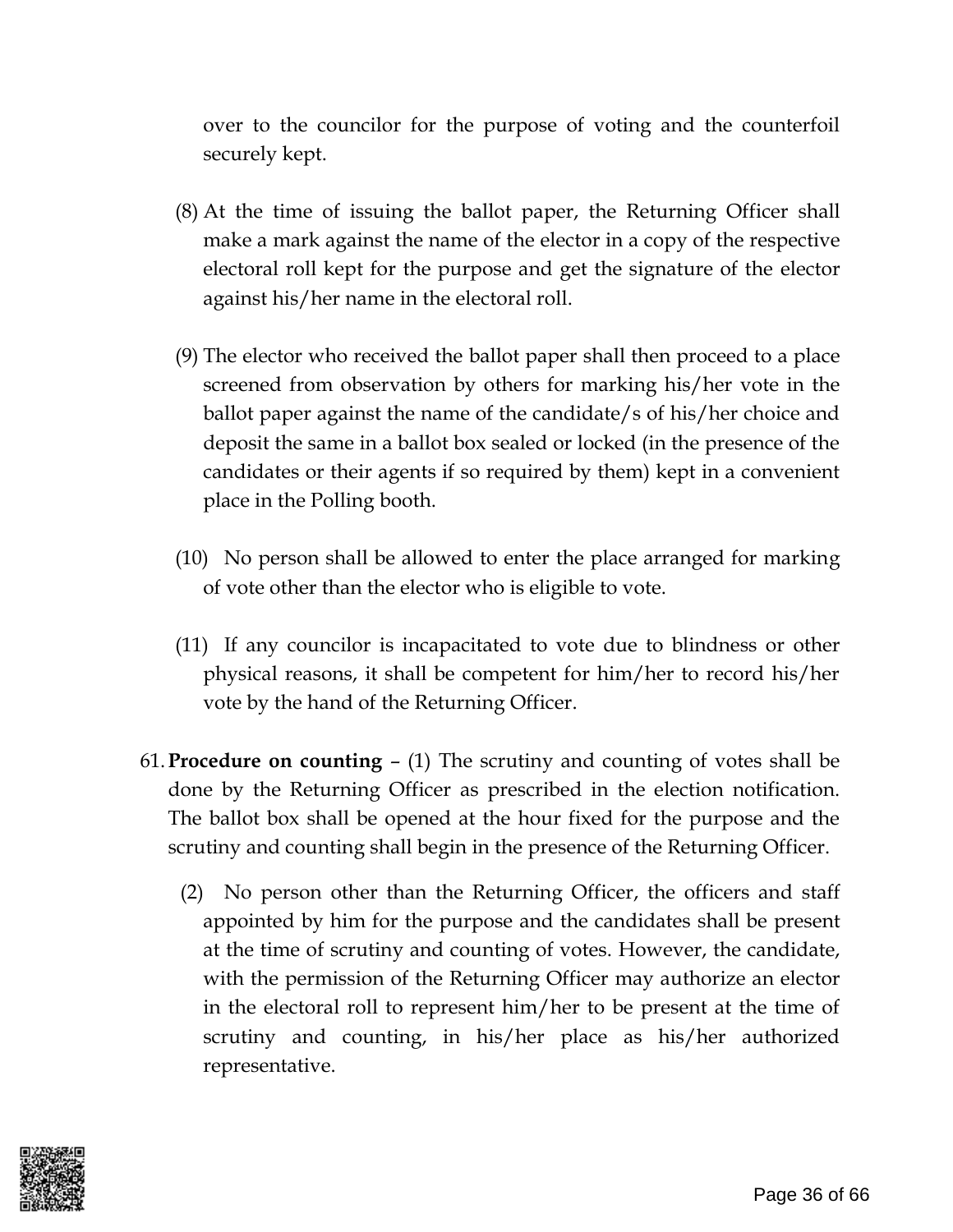- (3) The persons present at the time of scrutiny and counting shall record their presence in the manner determined by the Returning officer.
- (4) The persons present at the time of scrutiny and counting shall be present at the time of declaration of results and shall record their presence in the manner determined by the Returning Officer.
- 62.**Ballot Paper when rejected**  (1) A Ballot Paper shall be rejected for the purpose of scrutiny and counting.

(i) If it does not bear the initials of the Returning Officer or the person duly authorized by him/her for the purpose, or

(ii) If an elector records his name or writes any word or makes any mark on it revealing his/her identity, or

(iii) If the vote is recorded thereon by any mark other than thus  $'X'$ against the name of names of the candidate (s), or

(iv) If no vote is recorded thereon, or

(v) If the number of votes recorded thereon exceeds the number of vacancies to be filled, or

(vi) If it is not identifiable or uncertain as to whom vote has been cast, or

(vii) If vote is recorded violating any other law, order, guidelines etc. issued by the Returning Officer in respect of the elections.

(2) Every ballot paper rejected, shall be authenticated by the Returning Officer and such ballot papers kept separately for future purposes, if any, till such time as provided in these Rules and Regulations.

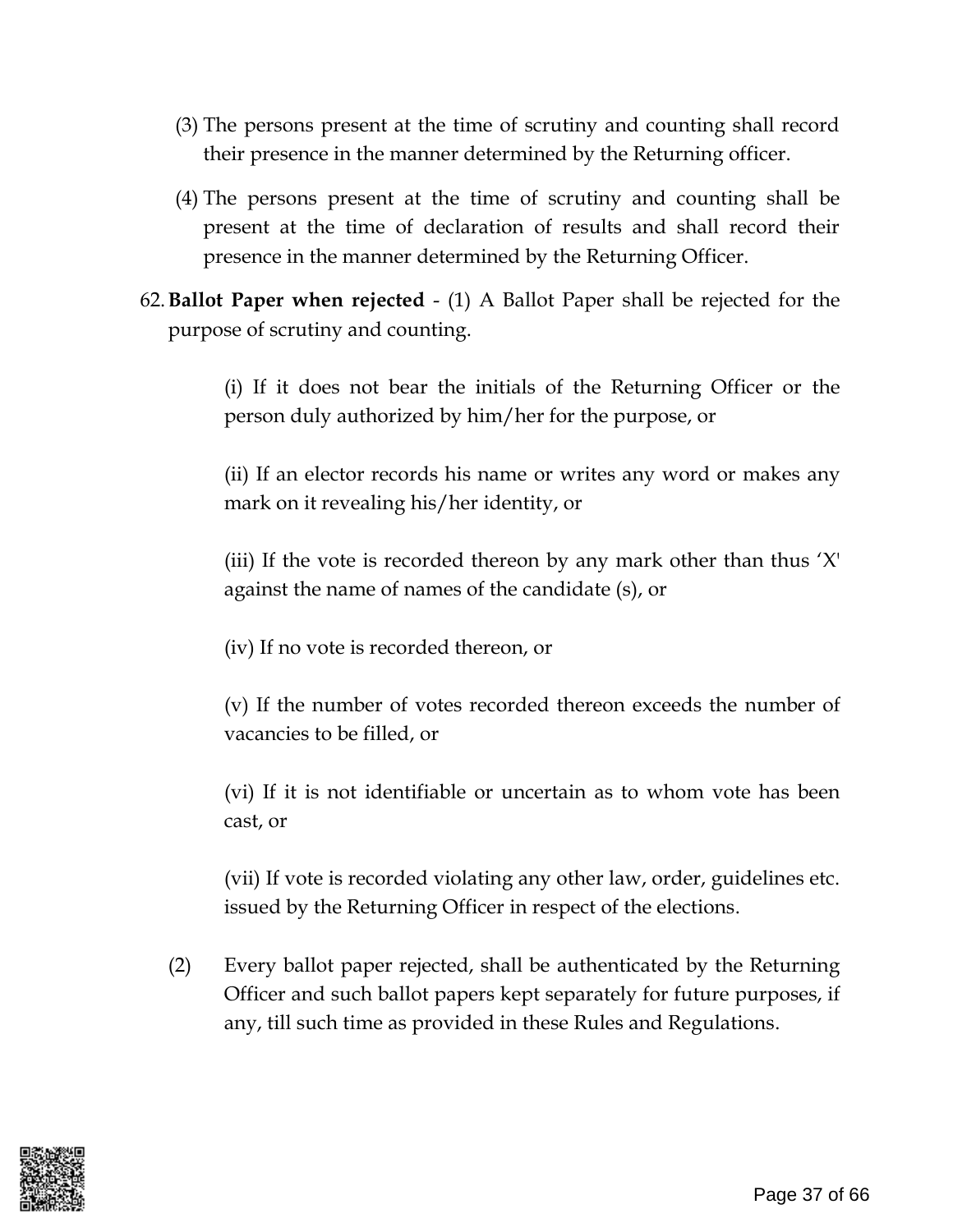63.**Recounting** – (1) Any candidate or his authorized representative may immediately after completion of the scrutiny and counting request in writing to the Returning Officer to re-scrutiny or recount the votes received by all or any of the candidates and the Returning Officer shall rescrutiny or recount the same accordingly.

(2) The Returning Officer may at his own discretion recount the votes either once or more than once when he is not satisfied as to the correctness of any previous counting:

Provided however that nothing in these Rules and Regulations shall require on the Returning Officer to recount the same votes more than once.

- (3) The persons present at the time of scrutiny and counting shall be present at the time of recounting.
- 64. **Declaration of Results**  (1) The results of the polling shall be declared as prescribed in the election notification.
	- (2) The candidate/s equal to the number of vacancies to which elections are conducted, receiving the largest number of votes shall be declared duly elected to such vacancies.
	- (3) If two or more candidates receive an equal number of votes against election to a vacancy, the Returning Officer shall draw a lot with the names of such candidates, and the candidate selected from the lot would be declared duly elected to such vacancy.
	- (4) The results shall be declared by the Returning Officer on a document in such manner determined by the Returning Officer.
	- (5) The persons present at the time of scrutiny, counting and recounting shall be present at the time of declaration of results and record their name and signature on the document containing the declaration of results.

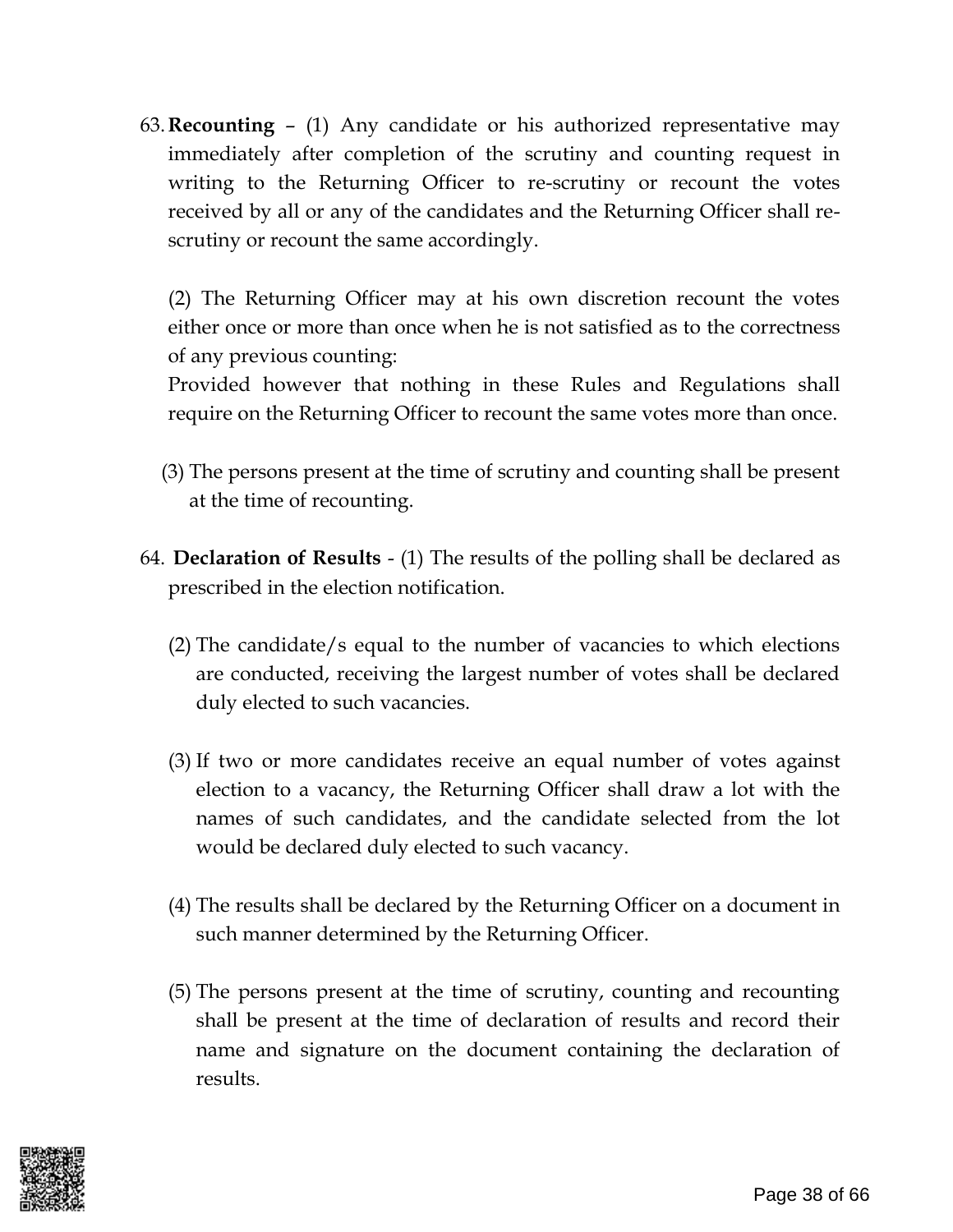- 65.**Complaints Regarding Elections**  Complaints regarding the conduct of elections, if any, shall be made in writing to the Vice Chancellor of the University so as to reach him/her within seven days after the declaration of the results of the election and the Vice Chancellor after causing an enquiry into the Complaint in such manner as deemed fit take an appropriate decision and by Order dispose of the complaint. The decision of the Vice Chancellor on the complaint shall be final.
- 66.**Preservation of Election papers** All papers connected with the conduct of elections including electoral rolls, nomination papers, used and unused ballot papers etc. shall be preserved by the Returning Officer in a box locked and sealed in the presence of candidates or their authorized representatives duly recording their presence, for a period of one month after the declaration of the results, or till any complaint regarding the election is disposed of.

#### 67.**Code of Conduct for Elections**

(1) The following shall be the general code of conduct for elections;

- i. No person other than a student's shall participate in the propaganda, meetings and other gatherings inside the college without the written permission of the Returning Officer.
- ii. Candidates, their authorized representatives and other students shall not disfigure any class rooms, compound walls and buildings in the college campus or University buildings by pasting of posters or writing on the walls thereof as part of their election campaign.
- iii. Election campaign/propaganda in the college campus/university shall be limited to the issue of pamphlets, display of banners and posters and conducting group meetings.

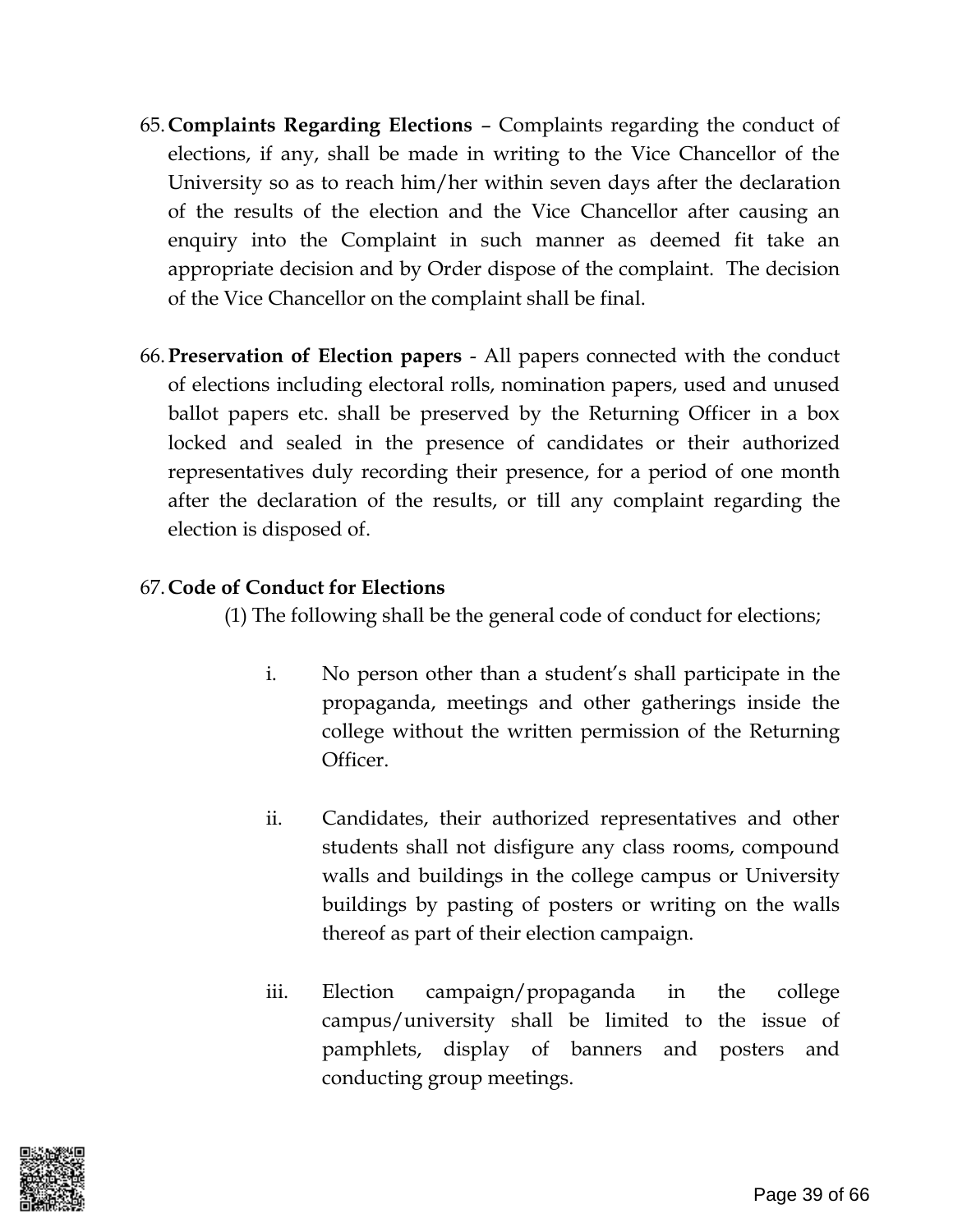- iv. Election campaign/propaganda/meetings shall be held in the college campus/University only during the working hours of the college or University. Election campaign/propaganda/meetings before or after working hours of the college/University shall be done only with the sanction of the Returning Officer.
- v. Election campaign/propaganda/meetings/canvassing in the college campus or University on the day fixed for the poll and till the election results are declared is prohibited.
- vi. Election campaign/propaganda/meetings/canvassing shall be held in a peaceful, co-operative, friendly manner keeping in view the aims and objects of the University Union.
- **vii.** Complaints of violation of the code of conduct shall be given in writing to the Returning Officer who shall dispose of the same on merits**.**

# **68. Election of Members to the University Union Executive Committee**

- (1) The Returning officer shall immediately after constitution of the University Union General Council and election of Official Office Bearers of the University Union convene the first meeting of the University Union General Council on such date notified him/her in consultation with University Union General Secretary to elect members of the University Union Executive Council under the categories specified in Chapter 4 Statute 2 Sub statute 6(1)(ii) to  $(ix).$
- (2) The Returning Officer shall determine the manner of conducting the election and inform the Members of the University Union General Council sufficiently early before the first meeting of the University Union General Council.

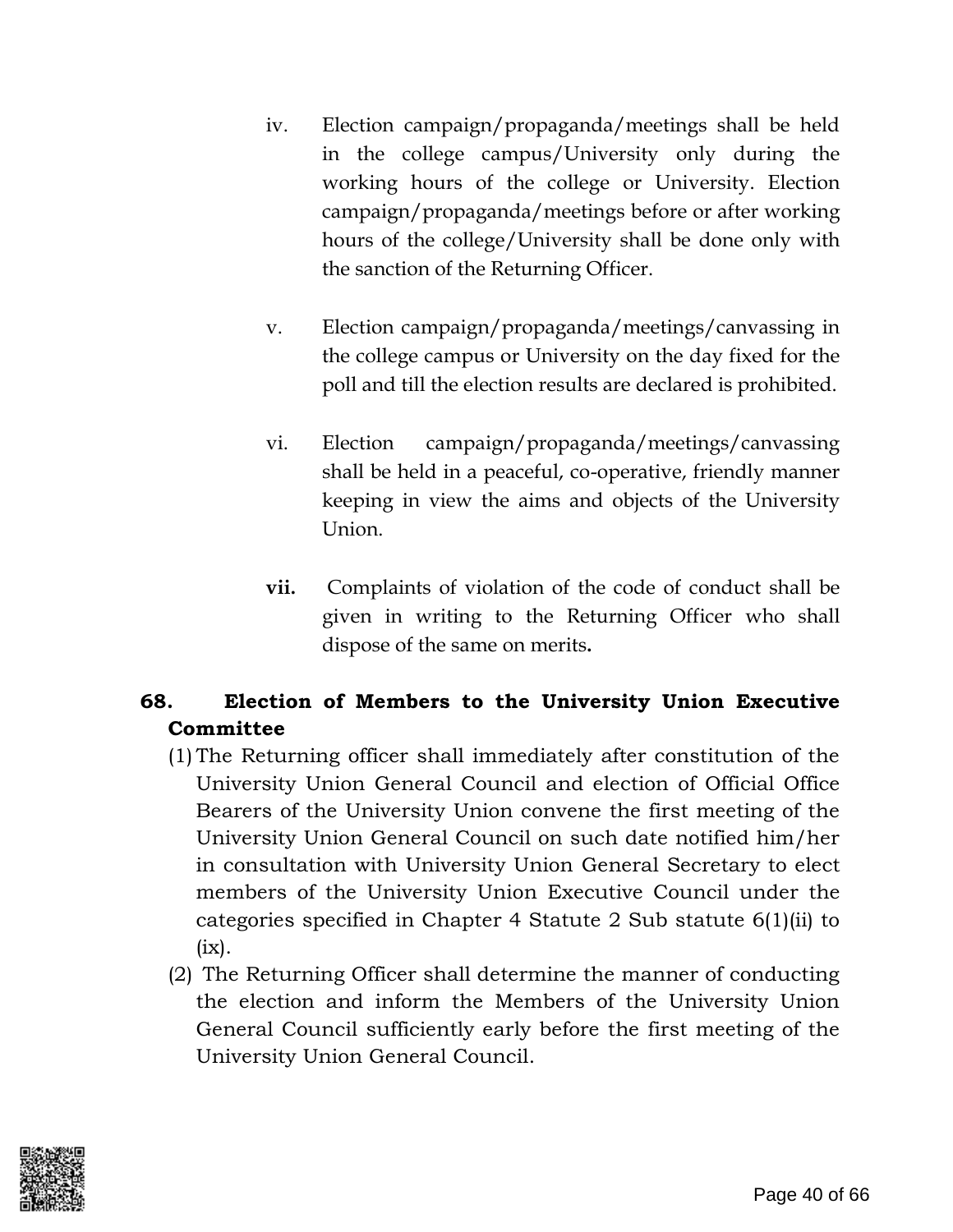- (3) Immediately after the conduct of the election the Returning Officer shall declare the results at the first meeting of the General Council.
- **69. Publishing the constitution of the University Union General Council and its Members, declaring the names and details of the Official Office Bearers of the University Union and Constitution of the University Union Executive Council and its Members.**

The Returning officer shall within 3 days from the date declaration of results of the respective elections publish in the University Website the constitution of the University Union General Council and its Members, the names and details of the Official Office Bearers of the University Union and the Constitution of the University Union Executive Council and its Members.

#### **APPENDIX – A**

**Name of the College………………………………………………………… ………………………………………………………. Election to (here mention the vacancy to which election is being conducted) …………………………………………………………………**

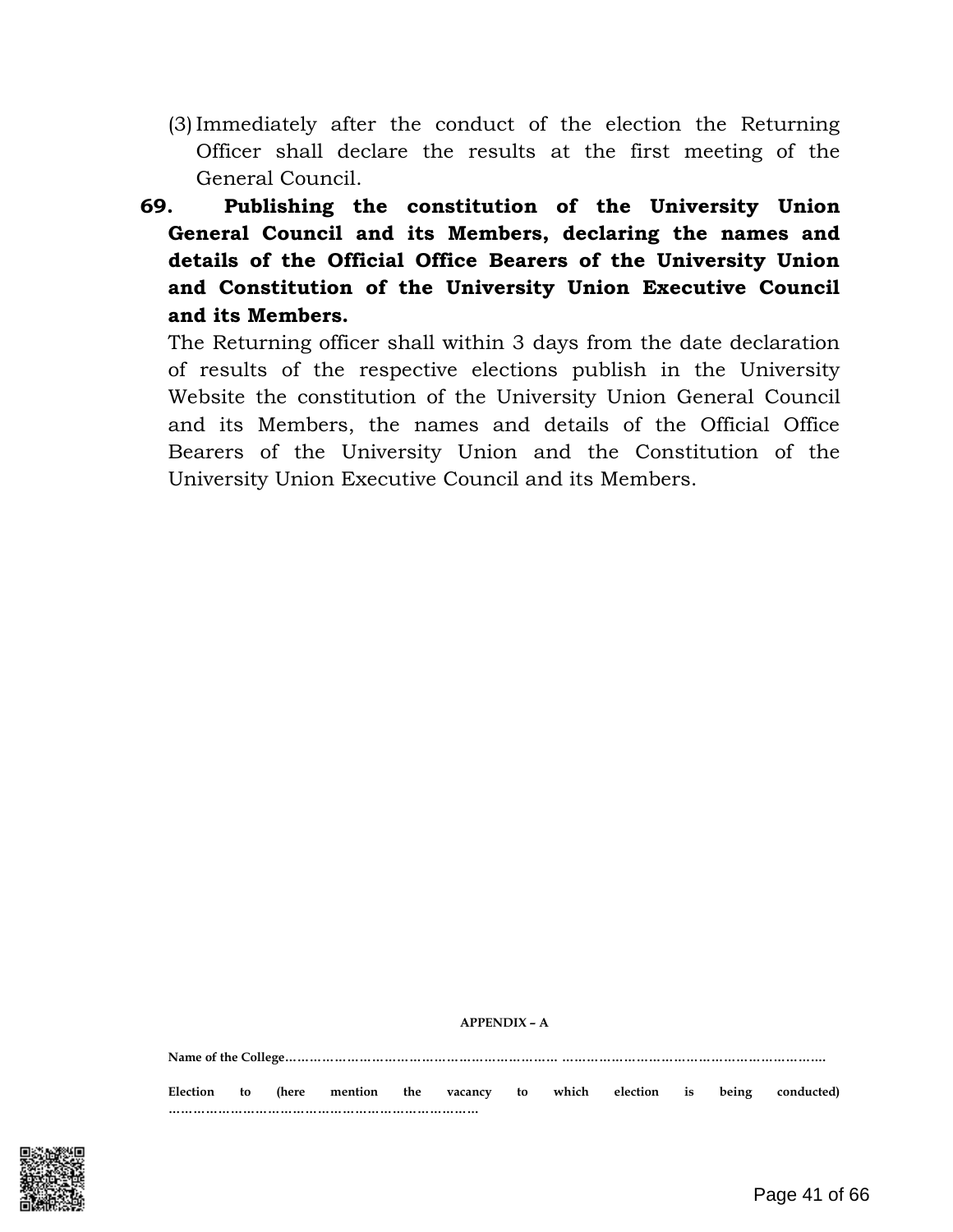#### **NOMINATION PAPER**

| Name of the candidate                         |                                                                                 |
|-----------------------------------------------|---------------------------------------------------------------------------------|
| Semester of the candidate                     |                                                                                 |
| Course enrolled for                           |                                                                                 |
| Number of the candidate in the electoral roll |                                                                                 |
| KTU ID number                                 |                                                                                 |
| Consent of the candidate                      | I agree, if elected, to serve on the body to which I am proposed as a candidate |
|                                               |                                                                                 |
| Name of the Proposer                          |                                                                                 |
| Semester of the proposer                      |                                                                                 |
| Course enrolled for                           |                                                                                 |
| Number of the proposer in the electoral roll  |                                                                                 |
| KTU ID number                                 |                                                                                 |
|                                               | Signature of the proposer                                                       |
|                                               |                                                                                 |
| Name of the seconder                          |                                                                                 |
| Semester of the seconder                      |                                                                                 |
| Course enrolled for                           |                                                                                 |
| Number of the seconder in the electoral roll  |                                                                                 |
| <b>KTU ID number</b>                          |                                                                                 |
|                                               | Signature of the seconder                                                       |
|                                               |                                                                                 |

**College Seal** 

#### **ACKNOWLEDGMENT**

**Name of the College .....................……………………………………….**

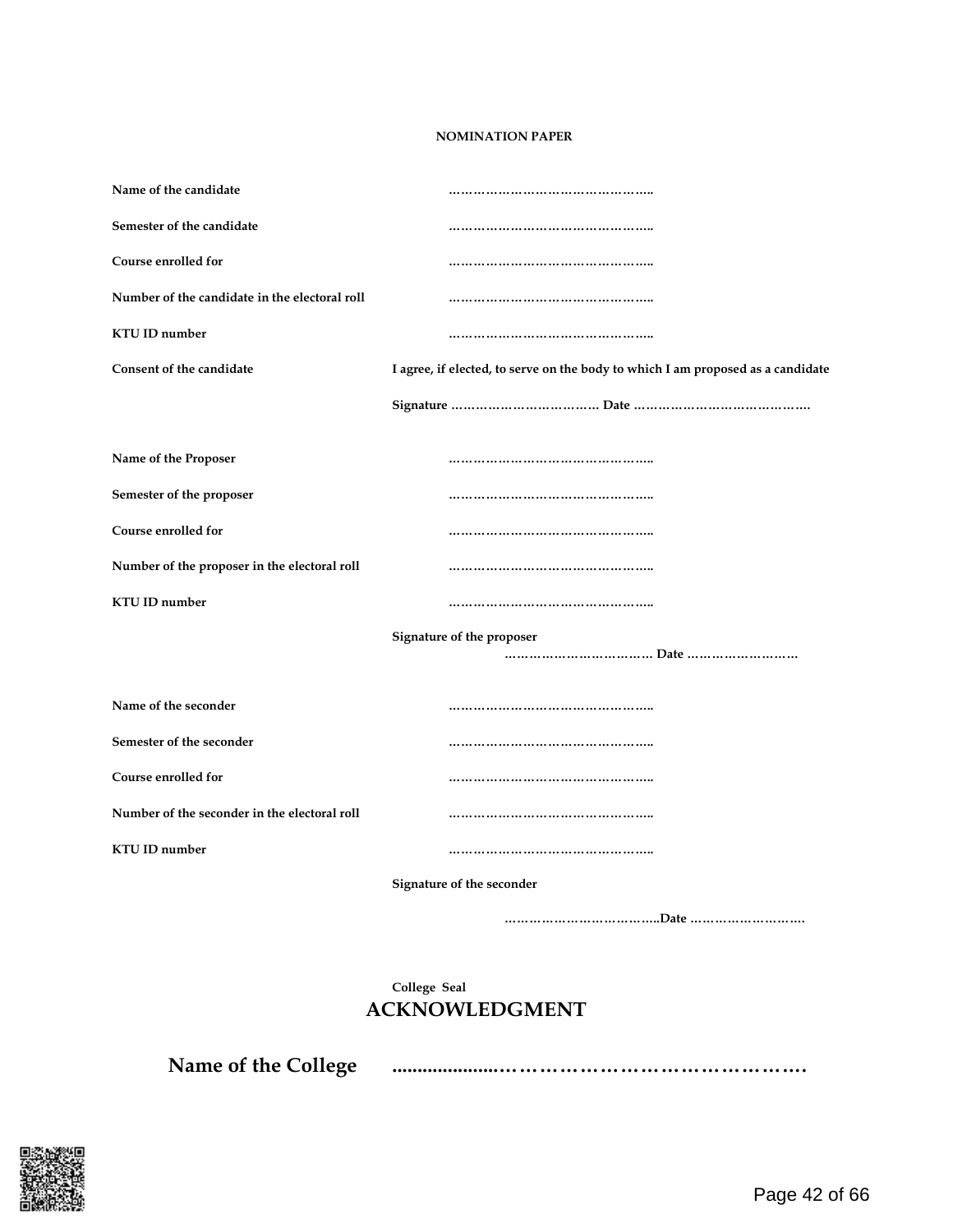**Election to (here mention the vacancy to which election is being conducted) …………………………………………………………………**

**Received the nomination paper of …………………………………..**

**Returning Officer Date & Seal**

**College Seal** 

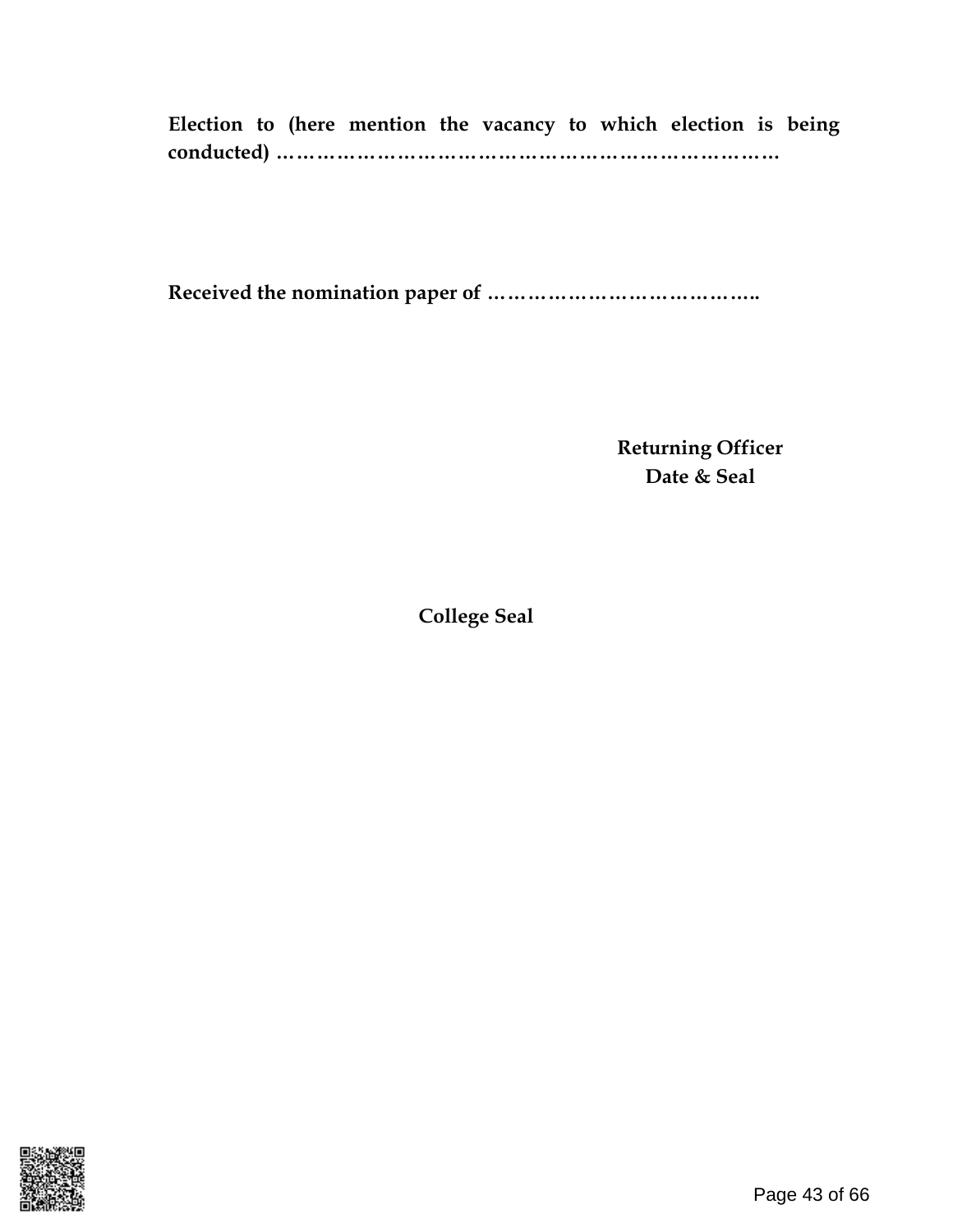# **Counterfoil of Ballot Paper BALLOT PAPER**

**Election to ……… (here mention the vacancy to which election is being held)**

**Name of the elector ………………………………..**

**Semester …………………………………..**

**Course …………………………………..**

**Number of the elector in the electoral roll**

**…………………………..**

**Returning Officer** 

**Seal of the College**

**Sl.No. Sl. No. APPENDIX B**

Name of the College………………………………………… Name of the College………………………

**Election to ……………………………**

**(here mention the vacancy to which position election is being held)**

| S1.No          | Course |  | Name of the Candidate, Semester, | Mark showing<br><b>Voter's Choice</b> |
|----------------|--------|--|----------------------------------|---------------------------------------|
| 1              |        |  |                                  |                                       |
| $\overline{2}$ |        |  |                                  |                                       |
| 3              |        |  |                                  |                                       |
| 4              |        |  |                                  |                                       |

**(Elector's choice to be shown by X mark)**

**Returning Officer**

**Seal of the College**

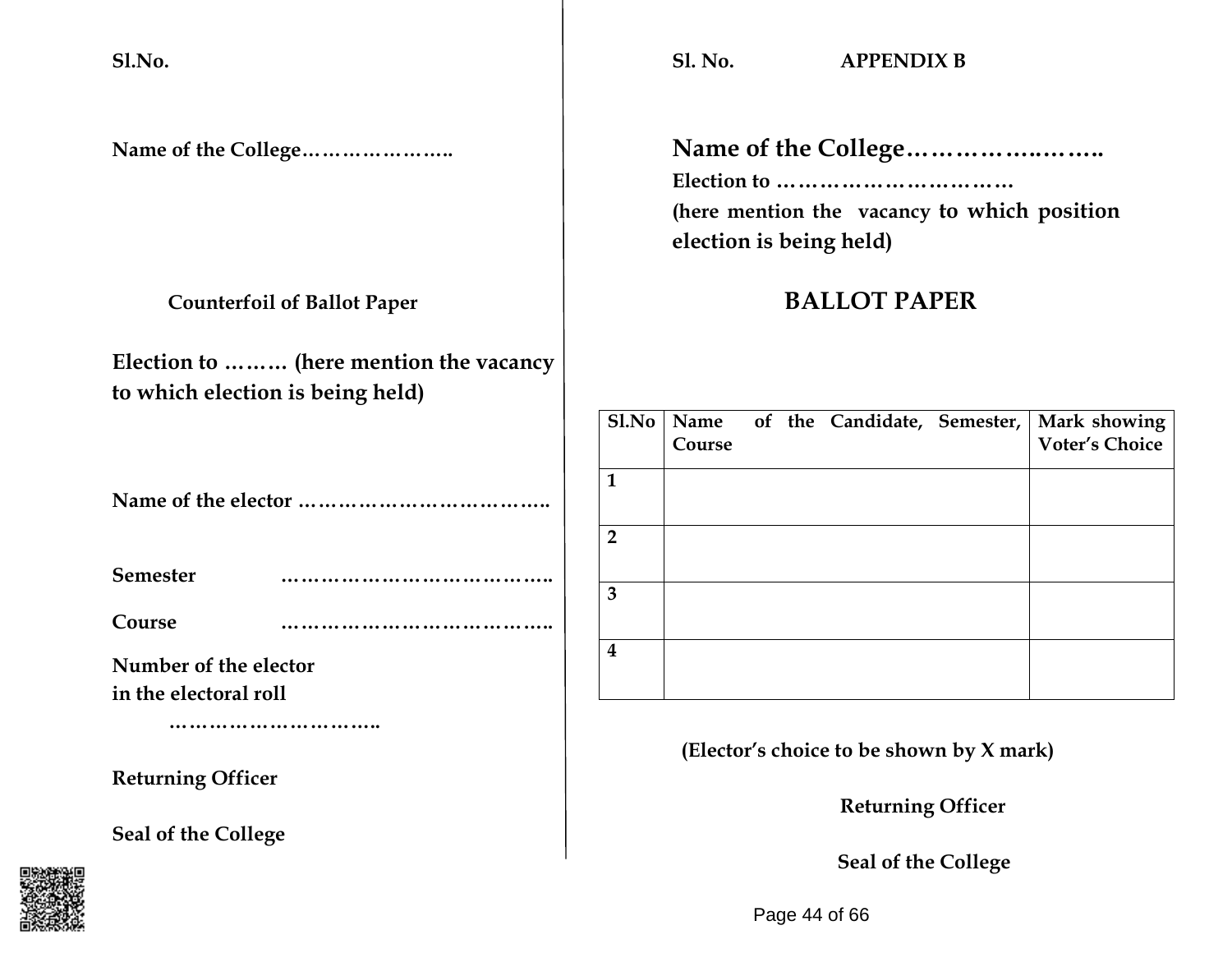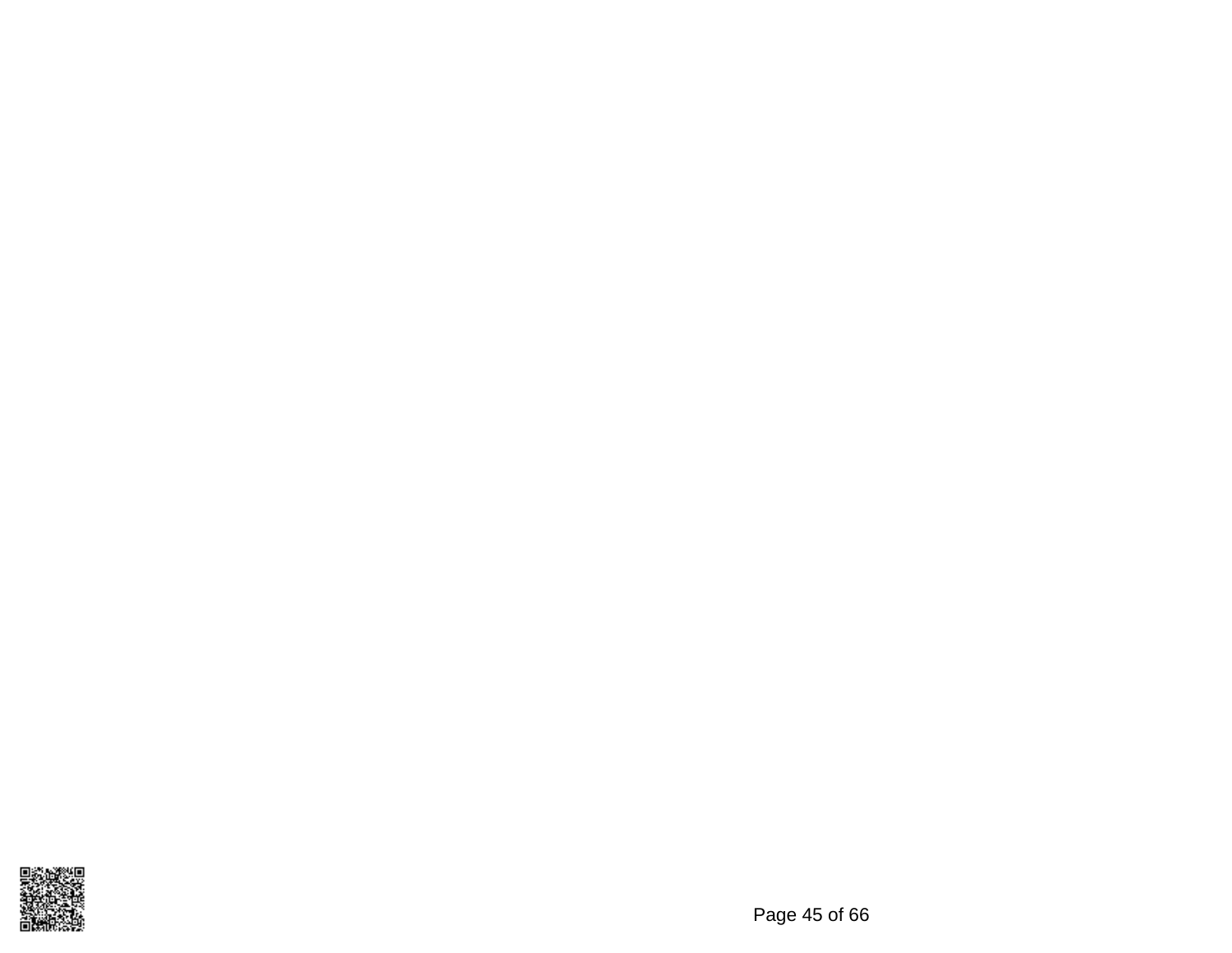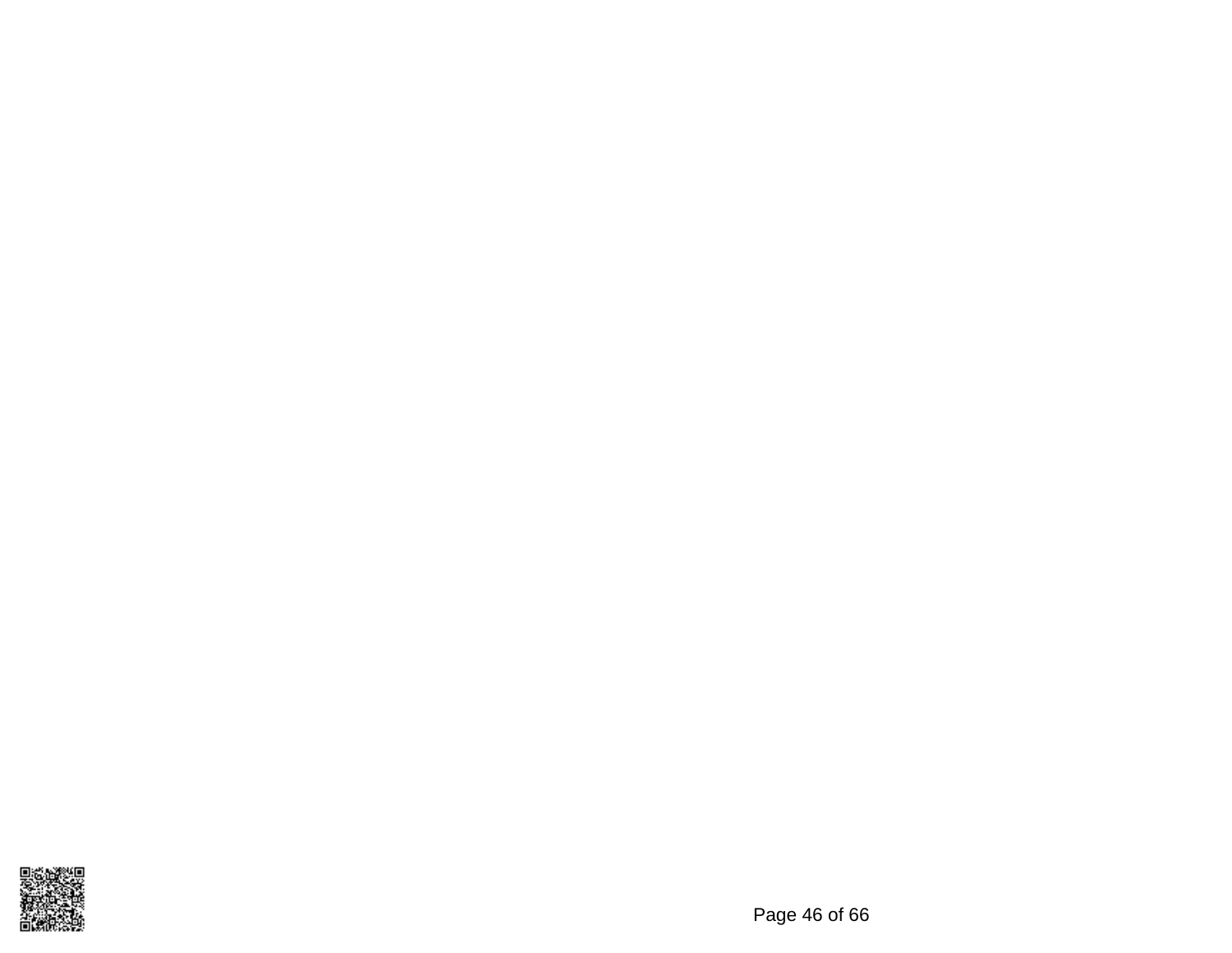ITEM NO.6 COURT NO.5 SECTION XIA

#### SUPREME COURT OF INDIA RECORD OF PROCEEDINGS

Petition(s) for Special Leave to Appeal (Civil) No(s).24295/2004

(From the judgement and order dated 24/06/2004 in WP No. 30845/2003 of The HIGH COURT OF KERALA AT ERNAKULAM)

UNIVERSITY OF KERALA Petitioner(s)

**VERSUS** 

COUNCIL,PRINCIPALS',COLLEGES,KERALA &ORS Respondent(s)

(With prayer for interim relief and office report)

WITH SLP(C) NO. 24296-24299 of 2004 (With prayer for interim relief and office report)

Date: 22/09/2006 These petitions were called on for hearing today.

CORAM : HON'BLE MR. JUSTICE ARIJIT PASAYAT HON'BLE MR. JUSTICE LOKESHWAR SINGH PANTA

For Petitioner(s) Mr. R. Sathish,Adv.

For Respondent(s)/ Mr. Gopal Subramaniam, A.S.G. Union of India Mr. Abhishek Tewari,Adv. Mr. P. Parmeswaran,Adv.

Mr. E.M.S. Anam,Adv.

Mr. K.R. Sasiprabhu,Adv.

Mr. G. Prakash,Adv.

Mrs. Beena Prakash,Adv. Mr. K.D. Dileep Kumar,Adv.

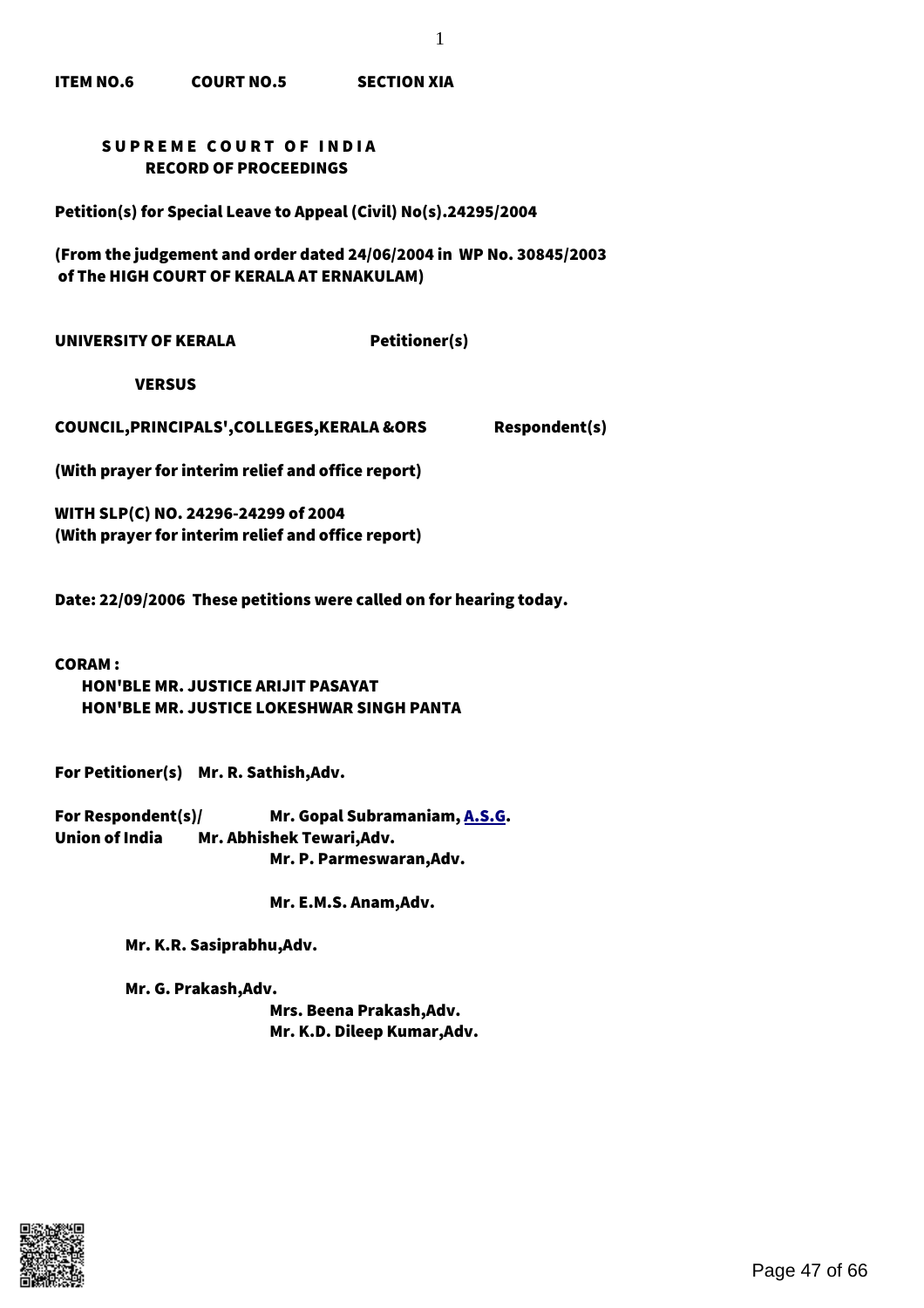Mr. T.G.Narayanan Nair,Adv.

2

Mr. M.P. Vinod,Adv. Mr. Ajay K. Jain,Adv. Mr. Sajith P.,Adv.

Mr. M.K. Michael,Adv. Mr. S.M. Jadhav,Adv. Mr. K. Rajeev,Adv. Mr. M.K.D. Namboodiri,Adv.

 UPON hearing counsel the Court made the following O R D E R

Heard.

We have perused the Report of the Committee constituted by the Ministry of Human Resource Development, Government of India in terms of the order of this Court dated 12.12.2005. The Committee headed by Mr. J.M. Lyngdoh has submitted the Report making recommendations and suggestions relating to Students' Union Elections. We are, prima-facie, of the view that the recommendations need acceptance and as an interim measure, we direct the following recommendations to be implemented, subject to such modifications indicated hereinafter.

The recommendations are:-

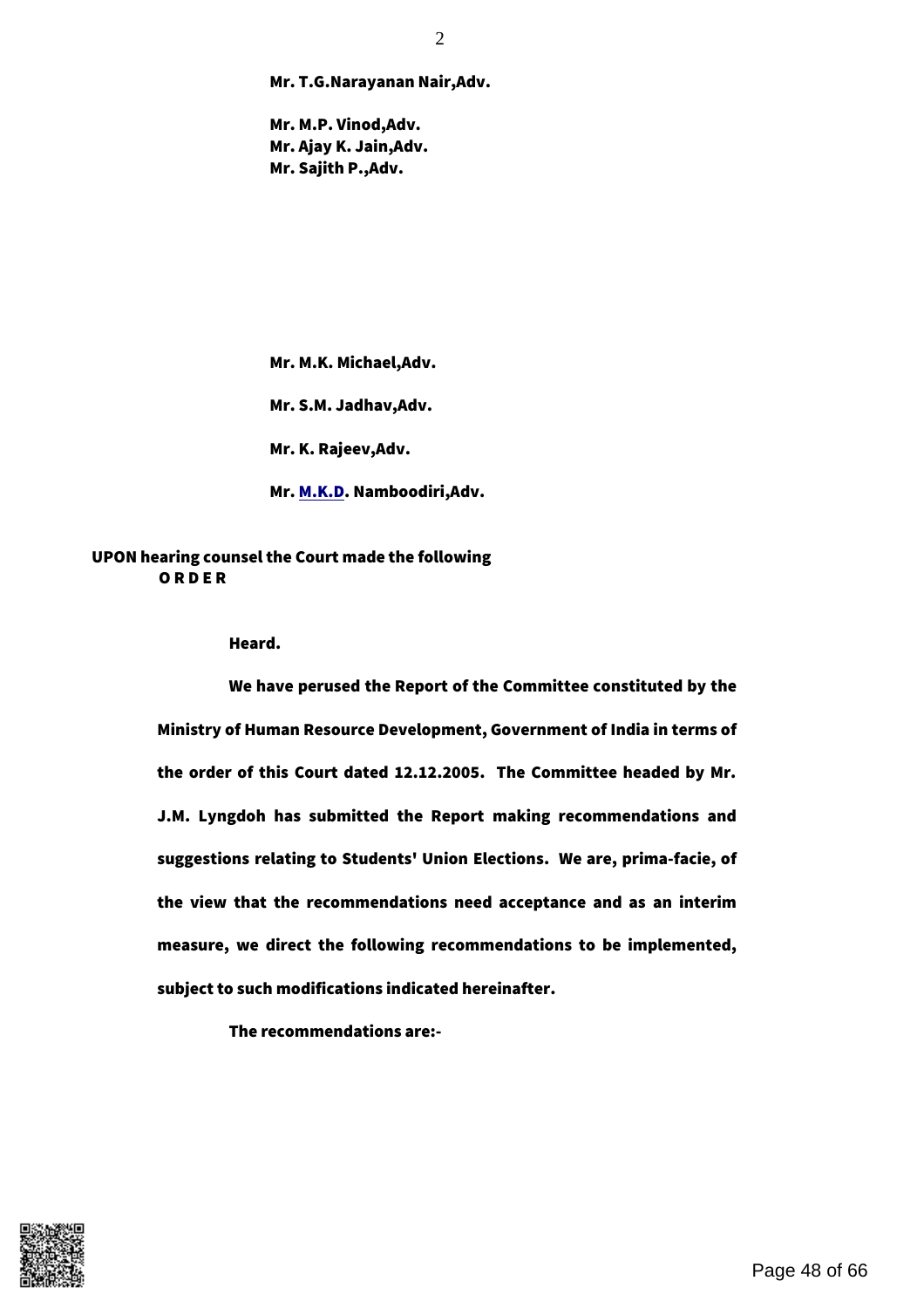" 6.1.1 Universities and colleges across the country must ordinarily conduct elections for the appointment of students to student representative bodies. These elections may be conducted in the manner prescribed herein, or in a manner that conforms to the standards prescribed herein.

6.1.2 Where the atmosphere of the university campus is adverse to the conduct of peaceful, free and fair elections, the university, its constituent colleges and departments must initiate a system of student representation based on nominations, especially where elections are being held at present. It would be advisable, however, not to base such nomination system on purely academic merit, as is being practiced throughout the country.

6.1.3 In cases where elections are not being held, or where the nomination model prevails, the nomination model should be allowed to continue for a limited period of time. It is to be noted that the nomination system suffers from several flaws, and must only be restored to as an INTERIM MEASURE.

6.1.4 Subject to the recommendations in respect of the possible model of elections, all institutions must over a period of 5 years, convert from the nomination model to a structured election model, that may be based on a system of parliamentary (indirect) elections, or on the presidential (direct) system, or a hybrid of both. It is highly desirable that all institutions follow this mechanism of gradual

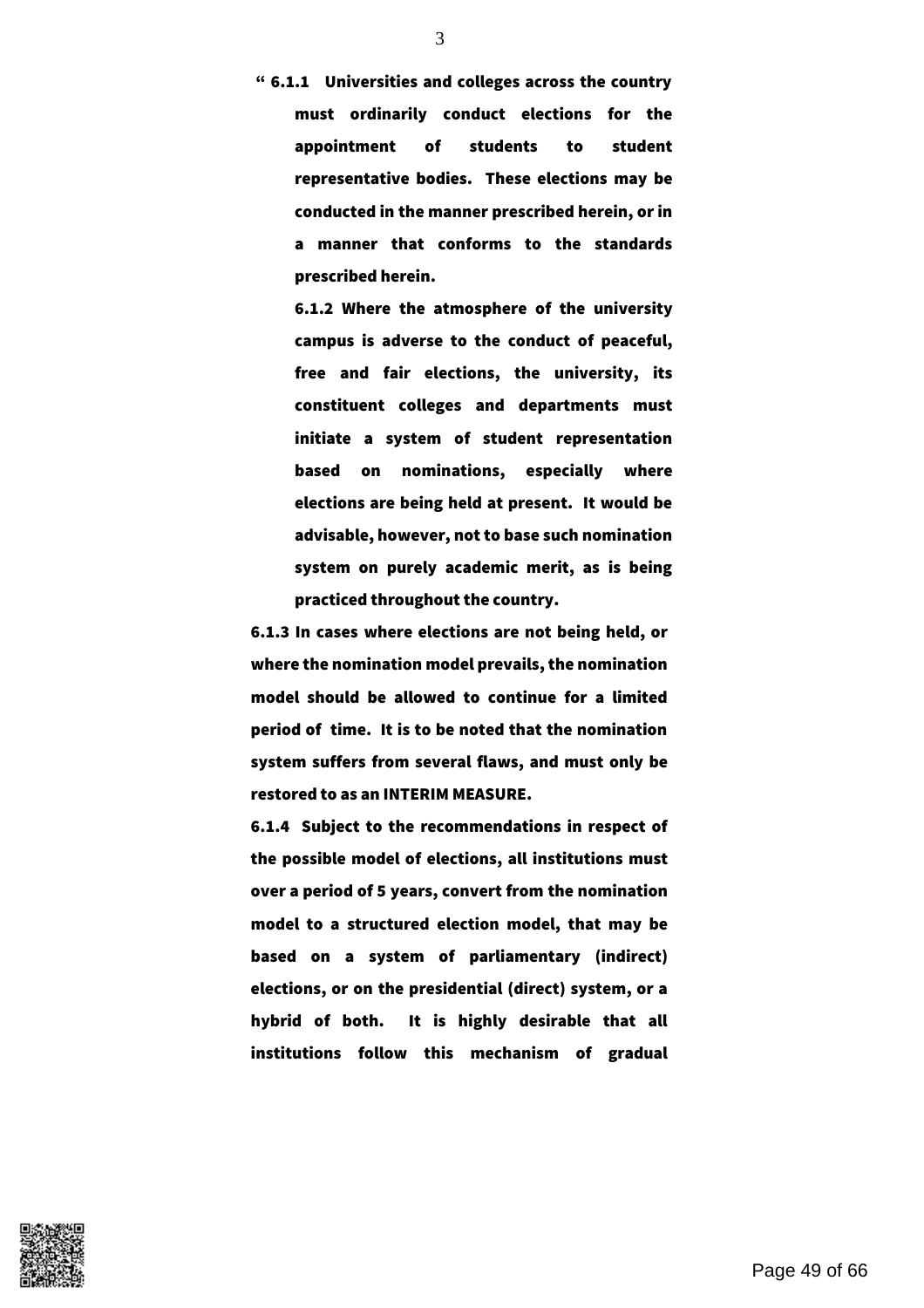conversion, especially for privately funded institutions that prefer a status quo situation.

6.1.5 All institutions must conduct a review of the student representation mechanism. The first review may be conducted after a period of 2 years of the implementation of the mechanism detailed above, and the second review may be conducted after the 3rd or the 4<sup>th</sup> vear of implementation. The primary objective of these reviews will be to ascertain the success of the representation and election mechanism in each individual institution, so as to decide whether or not to implement a full-fledged election structure. Needless to say these reviews will be based on a consideration of the views and suggestions of all stakeholders, such as students, faculty, administration, student bodies, and parents.

6.1.6 Institutions must, as a primary objective, subject to the pertinent issue of discipline on campus, seek to implement a structured system of student elections by conclusion of a period of 5 years from the date of the implementation of the recommendations. 6.1.7 Subject to the autonomy of the universities in respect of the choice of the mode of election, all universities must institute an apex student representative body that represents all students, colleges, and departments coming under the particular university. In the event that the university is geographically widespread, individual colleges may constitute their own representative bodies, which would further elect representatives for the apex universities body.



Page 50 of 66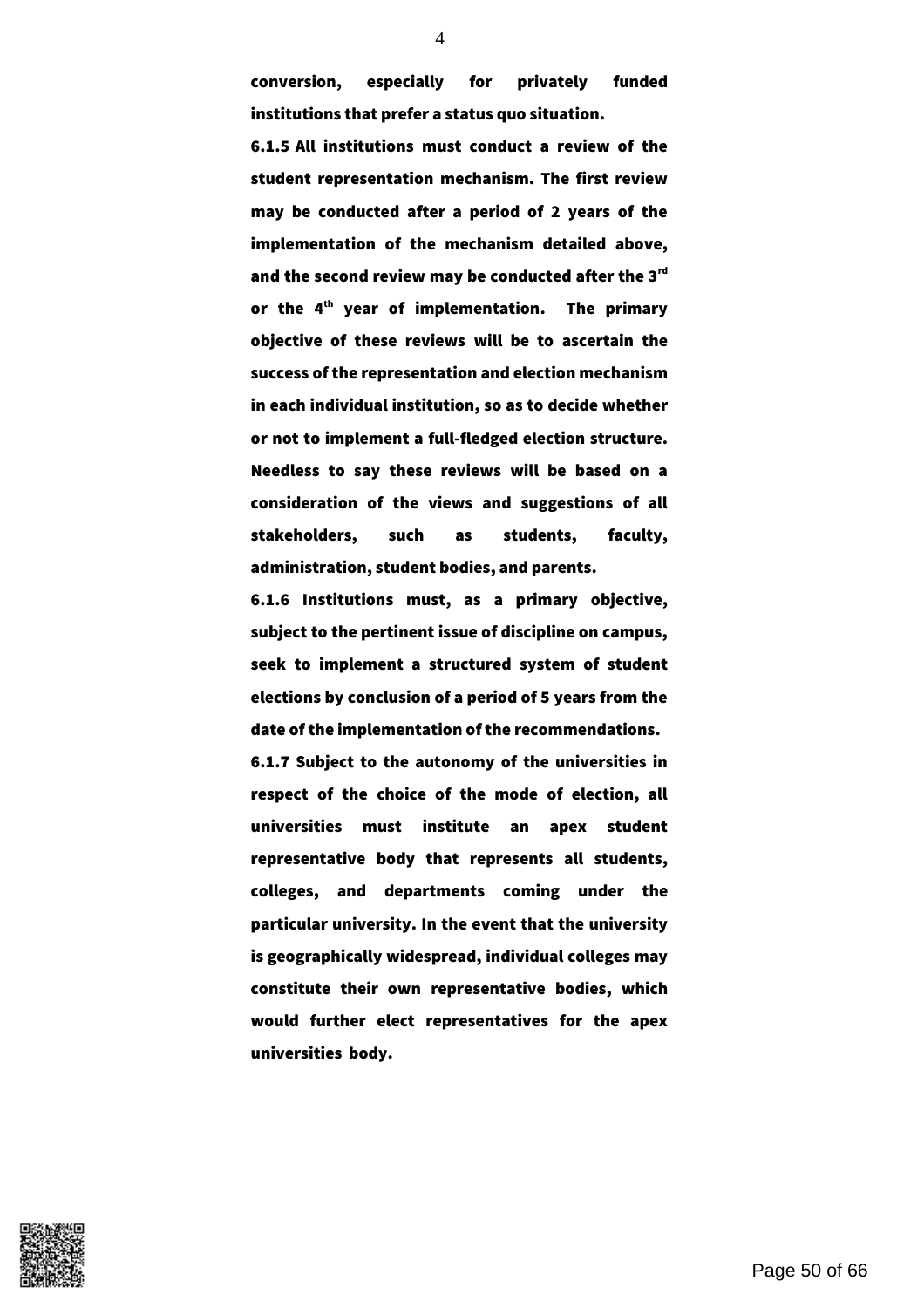6.1.8 The union/representative body so elected shall only comprise of regular students on the rolls of the institution. No faculty member, nor any member of the administration shall be permitted to hold any post on the executive of such representative body, nor shall be allowed to be a member of any such representative body.

#### 6.2 Modes of Elections

6.2.1 A system of direct election of the office bearers of the student body, whereby all students of all constituent colleges, as well as all students of university departments vote directly for the office bearers. This model may be followed in smaller universities with well-defined single campuses (for e.g. JNU/University of Hyderabad, and with a relatively smaller student population. A graphic representation of this model is annexed herewith at Annexure IV-A.

In respect of universities with large, widespread campuses and large student bodies either of the following models may be adopted.

6.2.2 A system of elections, where colleges and campuses directly elect college and campus office bearers, as well as university representatives. The university representatives form an electoral college, which shall elect the university student union office bearers. A graphic representation of this model is annexed herewith at Annexure-IV-B.

6.2.3 A system of elections where on one hand, directly elected college and campus office bearers, as well as university representatives. The university

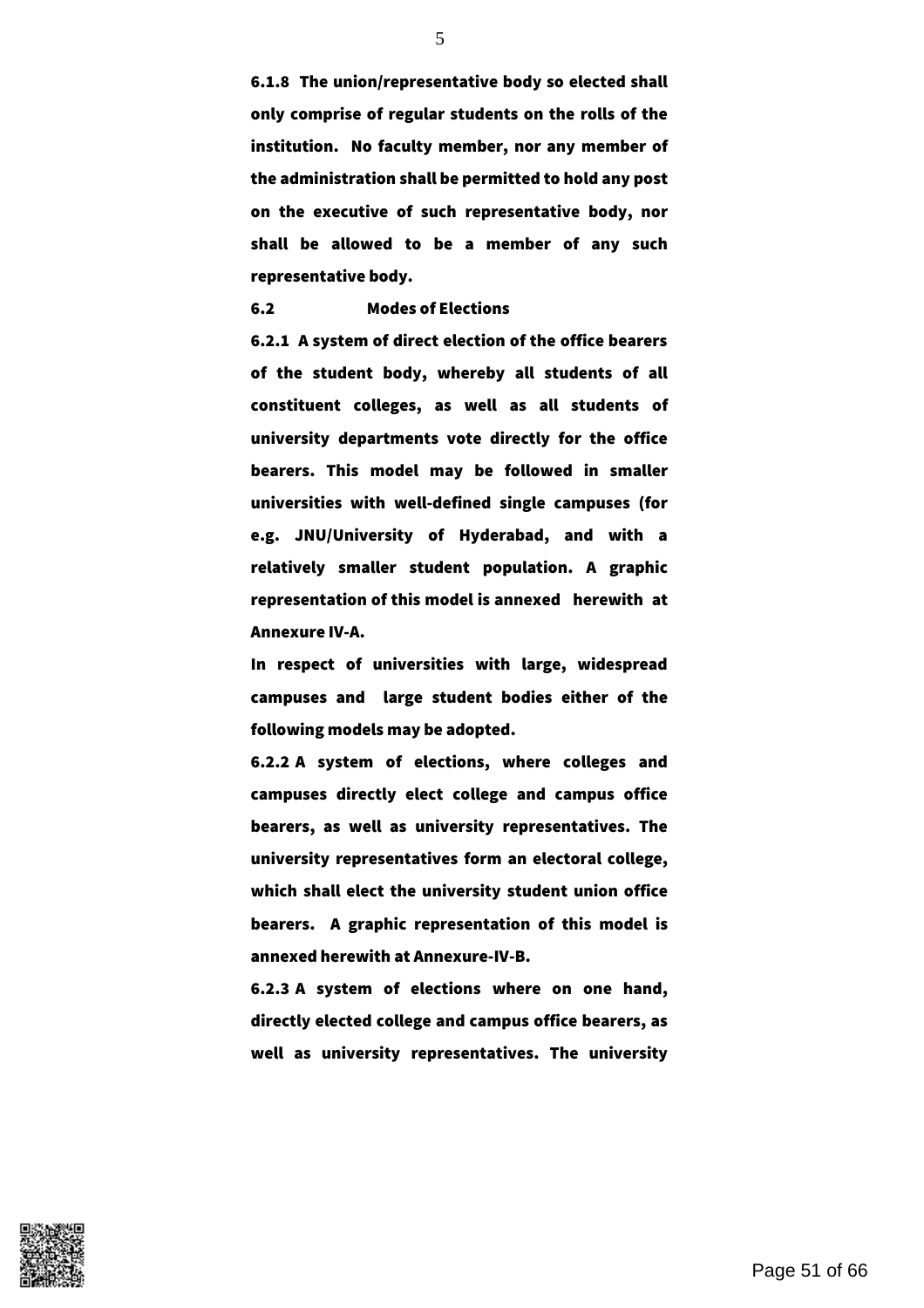representative form an electoral college, which shall elect the university student union office bearers. A graphic representation of this model is annexed herewith at Annexure IV-B.

6.2.3 A system of elections where on one hand, directly elected class representative elect the office bearers of the college as well as the university representatives, and the campus itself directly elects the campus office bearers and the university representatives. The university representatives shall form an electoral college, which shall elect the office bearer of the university student union. A graphic representation of this model is annexed herewith at Annexure IV-C.

6.2.4 A system of election wherein class representatives shall be directly elected in the colleges and universities campus and they in turn shall elect the office bearers for the college unions and the university campus union. Also they shall elect their representatives for university student union. These elected representative from colleges and university campus shall form the electoral college, which shall elect the office bearers of the university student union. This model shall be applicable to large university with large number of affiliated colleges. A graphic representation of this model is annexed herewith at Annexure IV-D.

6.3 Disassociation of Student Elections and Student Representation from Political Parties.

6.3.1 During the period of the elections no person, who is not a student on the rolls of the

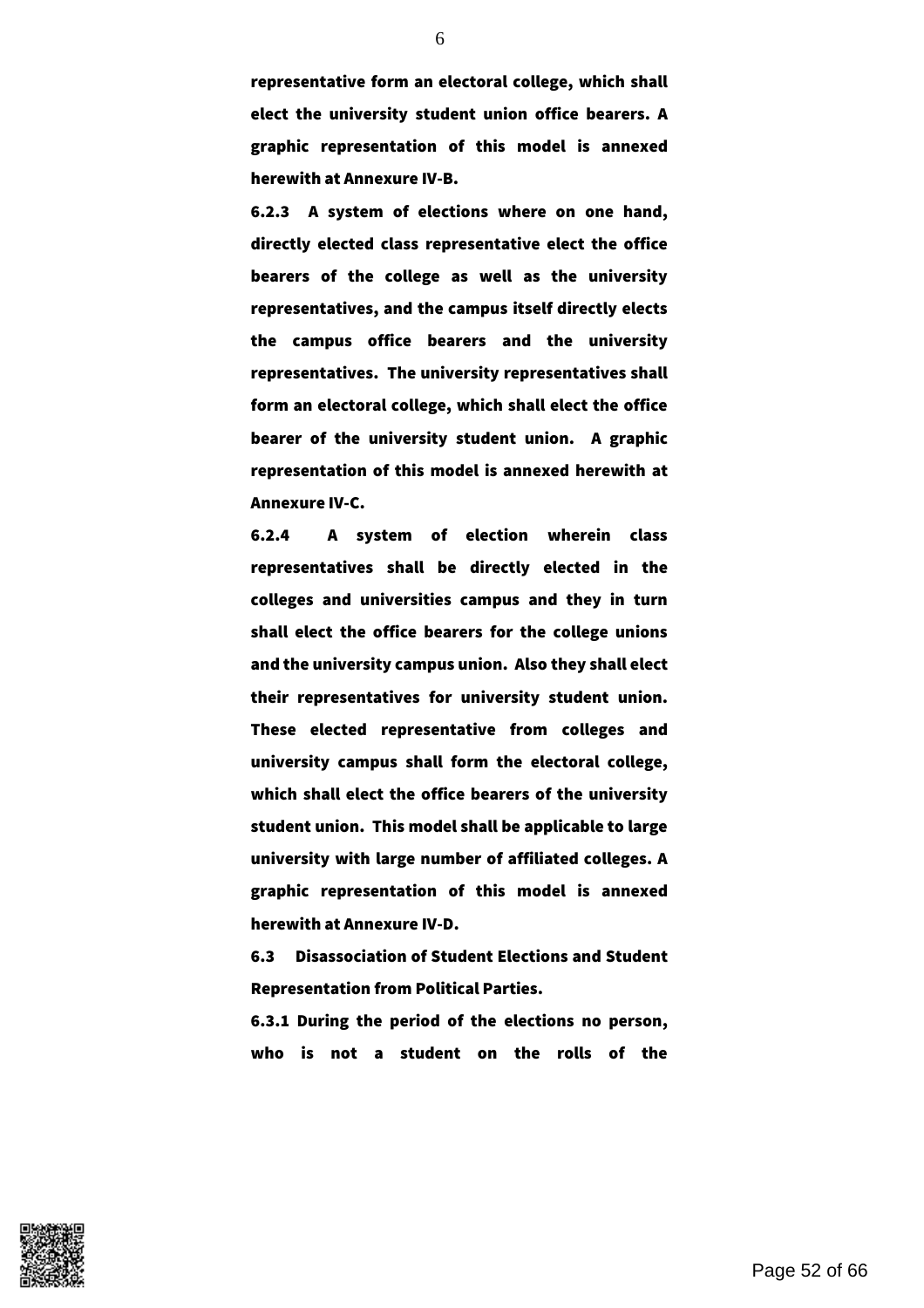college/university, shall be permitted to take part in the election process in any capacity. Any person, candidate, or member of the student organisation, violating this rule shall be subject to disciplinary proceedings, in addition to the candidature, as the case may be being revoked.

6.4 Frequency and Duration of Election Process

6.4.1 It is recommended that the entire process of elections, commencing from the date of filing of nomination papers to the date of declaration of results, including the campaign period, should not exceed 10 days.

6.4.2 It is further recommended that elections be held on a yearly basis and that the same should be held between 6 to 8 weeks from the date of commencement of the academic session.

6.5 Eligibility Criteria for Candidates

6.5.1 Under graduate students between the ages of 17 and 22 may contest elections. This age range may be appropriately relaxed in the case of professional colleges, where courses often range between 4 to 5 years.

6.5.2. For Post Graduate Students the maximum age limit to legitimately contest and election would be 24 - 25 years.

6.5.3 For research Students the maximum age limit to legitimately contest an election would be 28 years.

6.5.4 Although, the Committee would refrain from prescribing any particular minimum marks to be attained by candidate, the candidate should in no event have any academic arrears in the year of contesting the election.

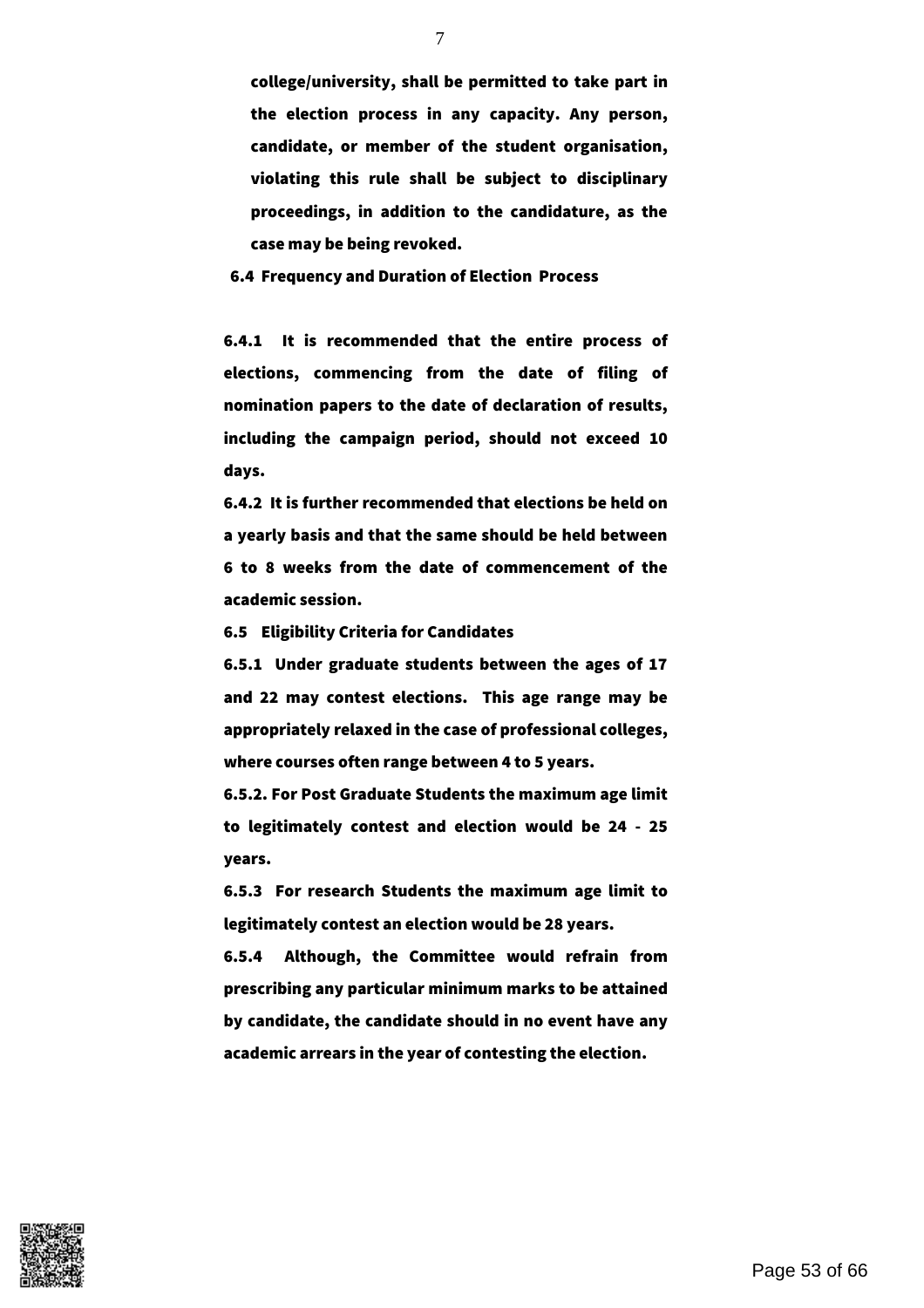6.5.5 The candidate should have attained the minimum percentage of attendance as prescribed by the university or 75% attendance, whichever is higher.

6.5.6 The candidate shall have one opportunity to contest for the post of office bearer, and two opportunities to contest for the post of an executive member.

6.5.7 The candidate shall not have a previous criminal record, that is to say he should not have been tried and/or convicted of any criminal offence or misdemeanor. The candidate shall also not have been subject to any disciplinary action by the University authorities.

6.5.8 The candidate must be a regular, full time student of the college/university and should not be a distance/proximate education student.

That is to say that all eligible candidates must be enrolled in a full time course, the course duration being at least one year.

6.6 Election - Related Expenditure and Financial Accountability

6.6.1 The maximum permitted expenditure per candidate shall be Rs.5000/-.

6.6.2 Each candidate shall, within two weeks of the declaration of the result, submit complete and audited accounts to the college/university authorities. The college/university shall publish such audited accounts within 2 days of submission of such accounts, through a suitable medium so that any member of the student body may freely examine the same.

6.6.3 The election of the candidate will be nullified in the event of any non-compliance or in the event of any excessive expenditure.



Page 54 of 66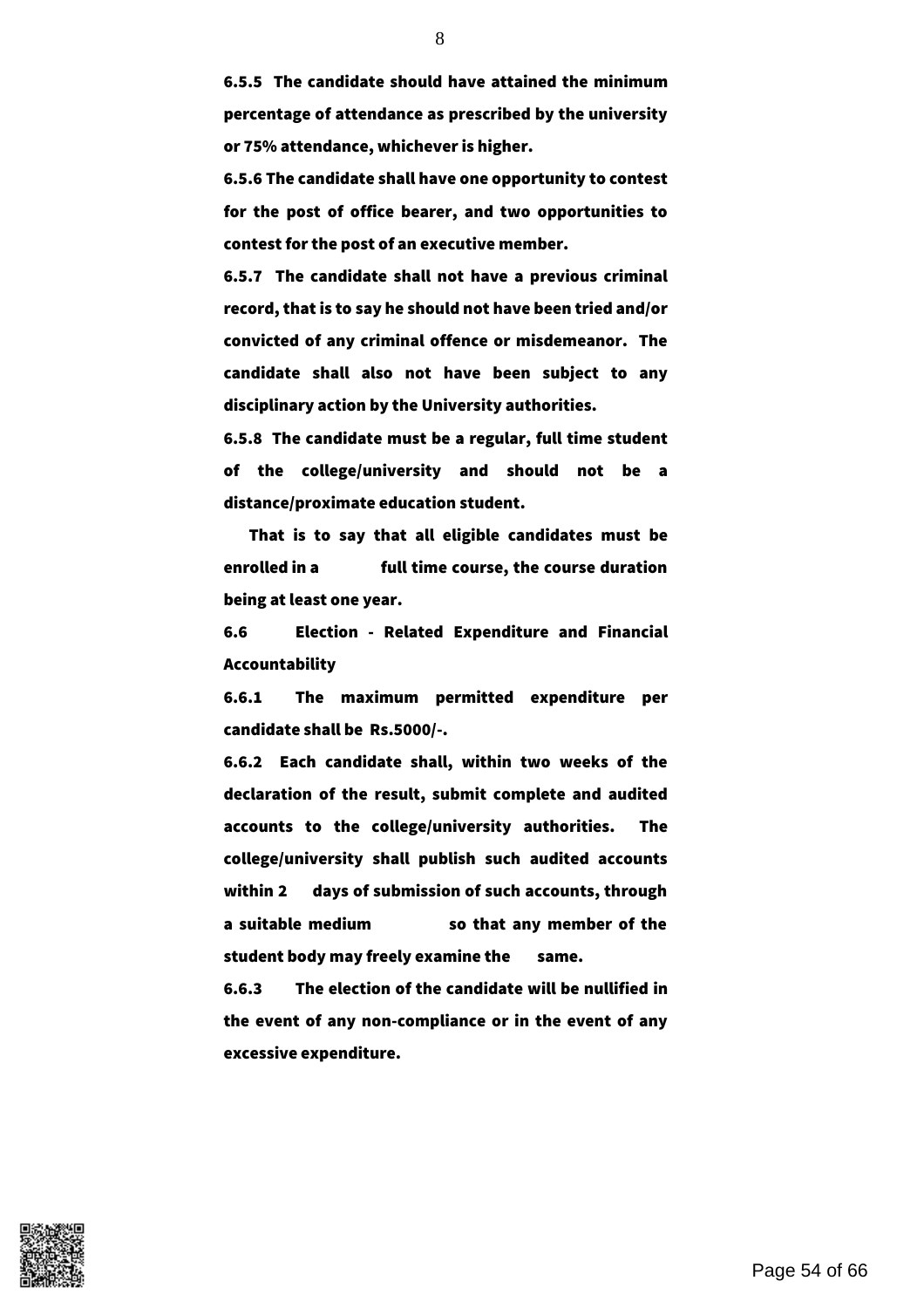6.6.4 With the view to prevent the inflow of funds from political parties into the student election process, the candidates are specially barred from utilizing funds from any other sources than voluntary contributions from the student body.

- 6.7 Code of Conduct for Candidates and Elections Administrators
- 6.7.1 No candidate shall indulge in, nor shall abet, any activity, which may aggravate existing differences or create mutual hatred or cause tension between different castes and communities, religious or linguistic, or between any group(s) of students.

6.7.2 Criticism of other candidates, when made, shall be confined to their policies and programs, past record and work. Candidates shall refrain from criticism of all aspects of private life, not connected with the public activities of the other candidates or supporters of such other candidates. Criticism of other candidates, or their supporters based on unverified allegations or distortion shall be avoided.

6.7.3 There shall be no appeal to caste or communal feelings for securing votes. Places of worship, within or without the campus shall not be used for election propaganda.

 6.7.4 All candidates shall be prohibited from indulging or abetting, all activities which are considered to be "corrupt practices' and offences, such as bribing of voters, intimidation of voters, impersonation of voters canvassing or the use of propaganda within 100 meters of polling stations, holding public meetings during the period of 24 hours ending with the hour fixed for the

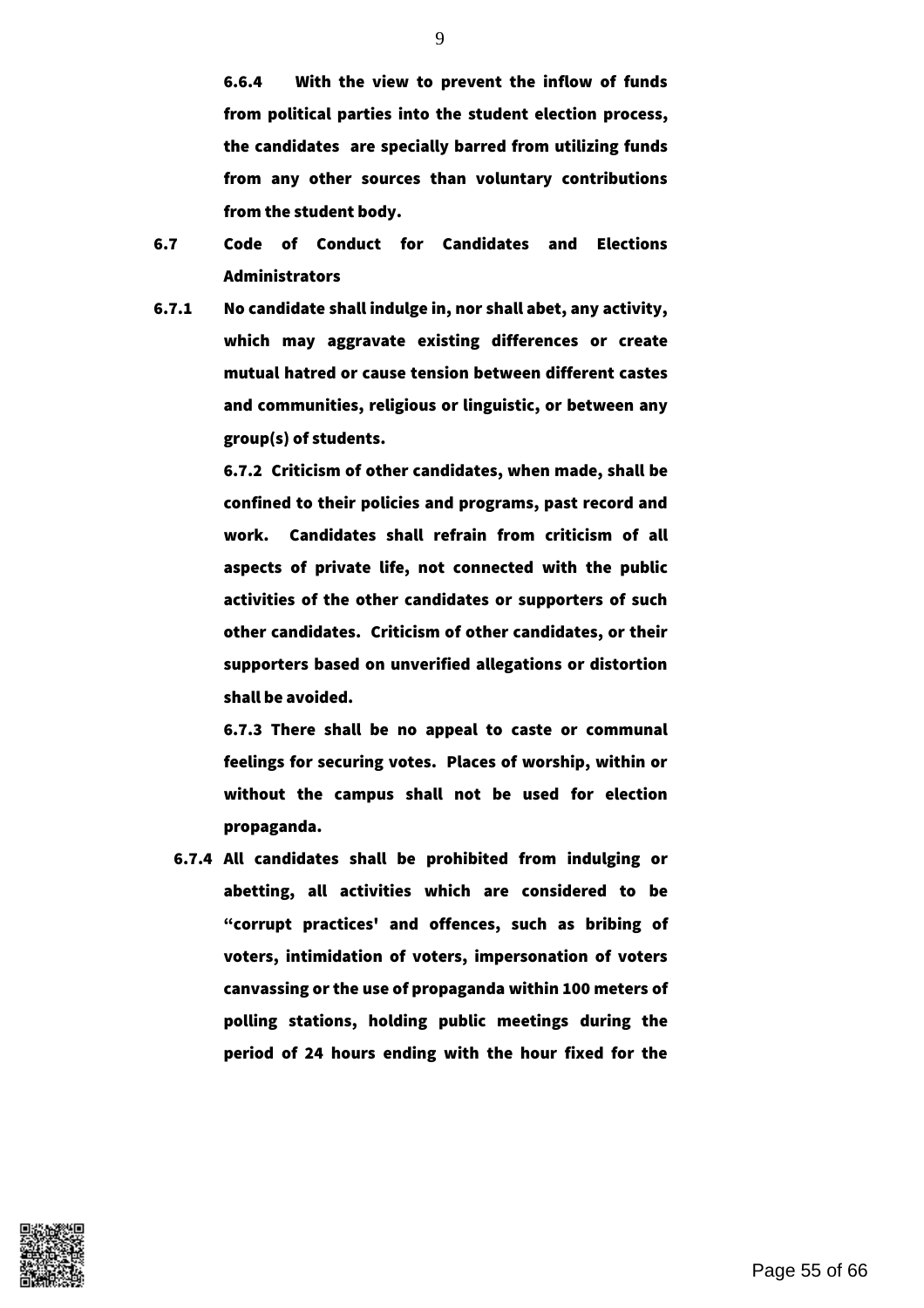close of the poll, and the transport and conveyance of voters to and from polling station.

6.7.5 No candidate shall be permitted to make use of printed posters, printed pamphlets, or any other printed material for the purpose of canvassing. Candidates may only utilize hand-made posters for the purpose of canvassing, provided that such hand-made posters are procured within the expenditure limit set out herein above.

6.7.6 Candidates may only utilize hand-made posters at certain places in the campus, which shall be notified in advance by the election commission/university authority.

6.7.7 No candidate shall be permitted to carry out processions, or public meetings, or in any way canvass or distribute propaganda outside the university/college campus.

6.7.8 No candidate shall, nor shall his/her supporters, deface or cause any destruction to any property of the university / college campus, for any purpose whatsoever, without the prior written permission of the college/university authorities. All candidates shall be held jointly and severally liable for any destruction/defacing of any university/college property. 6.7.9 During the election period the candidates may hold

processions and / or public meetings, provided that such processions and/or public meetings do not, in any manner, disturb the classes and other academic and cocurricular activities of the college/ university. Further, such procession/ public meeting may not be held without the period written permission of the college/university

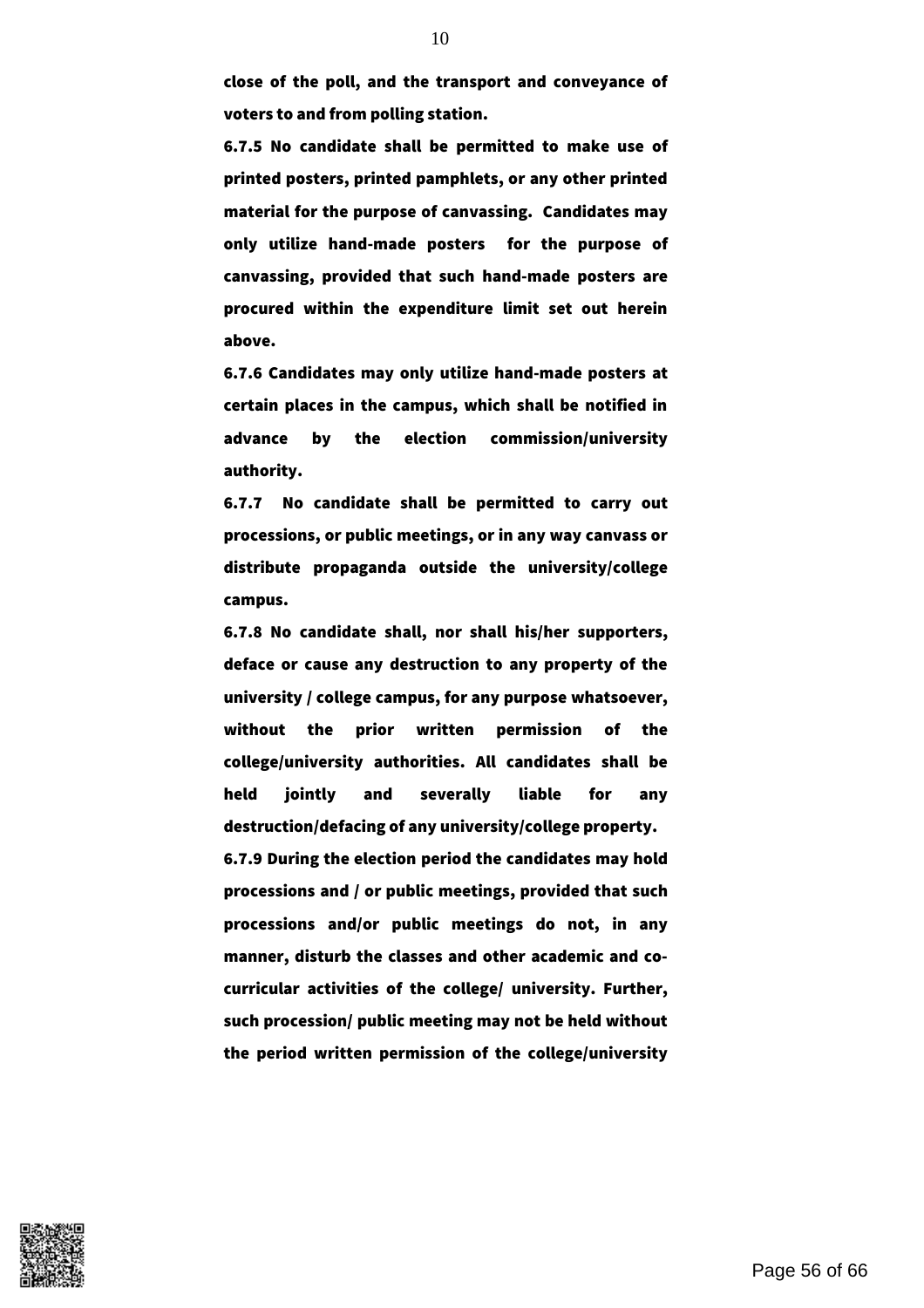authority.

6.7.10 The use of loudspeakers, vehicles and animals for the purpose of canvassing shall be prohibited.

6.7.11 On the day of polling, student organizations and candidates shall -

(i) co-operate with the officers on election duty to ensure peaceful and orderly polling and complete freedom to the voters to exercise their franchise without being subjected to any annoyance or obstruction;

(ii) not serve or distribute any eatables, or other solid and liquid consumables, except water on polling day; (iii) not hand out any propaganda on the polling day.

6.7.12 Excepting the voters, no one without a valid pass/letters of authority from the election commission or from the college/university authorities shall enter the polling booths.

6.7.13 The election commission/college/ university authorities shall appoint impartial observers. In the case of deemed universities and self-financed institutions, government servants may be appointed as observers. If the candidates have any specific complaint or problem regarding the conduct of the elections they may bring the same to the notice of the observer.

 Observers shall also be appointed to oversee the process of nomination of students in institutions that are following the nominations model of student representation.

6.7.14 All candidates shall be jointly responsible for ensuring the cleaning up of the polling area within 48 hours of the conclusion of polling.

6.7.15 Any contravention of any of the above



Page 57 of 66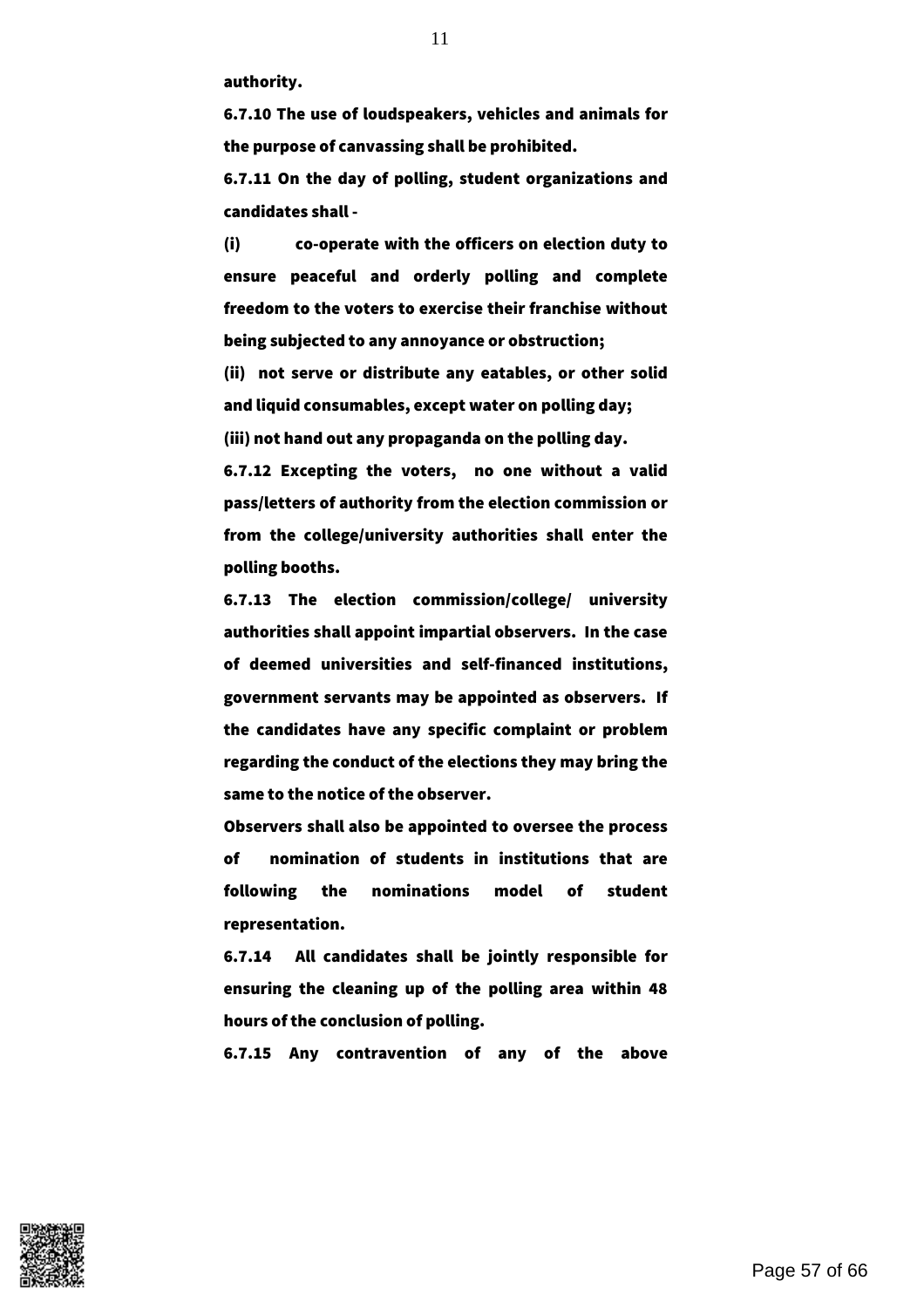recommendations may make the candidate liable to be stripped of his candidature, or his elected post, as the case may be. The election commission/ college/ university authorities may also take appropriate disciplinary action against such a violator.

6.7.16 In addition to the above-mentioned code of conduct, it is also recommended that certain provisions of the Indian Penal Code, 1860 (Section 153-A and Chapter IX-A - "Offences Relating to Election"), may also be made applicable to student elections.

6.8 Grievances Redressal Mechanism

6.8.1 There should be a Grievances Redressal Cell with the Dean (Student Welfare) / teacher in charge of student affairs as its chairman. In addition, one senior faculty member, one senior administrative officer and two final year students - one boy and one girl (till the election results declared, students can be nominated on the basis of merit and/or participation in the co-curricular activities in the previous year). The grievance cell shall be mandated with the redressal of election-related grievance, including, but not limited to breaches of the code of conduct of elections and complaints relating to election-related expenditure. This cell would be the regular unit of the institution.

6.8.2 In pursuit of its duties, the grievance cell may prosecute violators of any aspect of the code of conduct or the rulings of the grievance cell. The grievance cell shall serve as the court of original jurisdiction. The institutional head shall have appellate jurisdiction over issues of law and fact in all cases or controversies arising out of the conduct of the elections in which the grievance

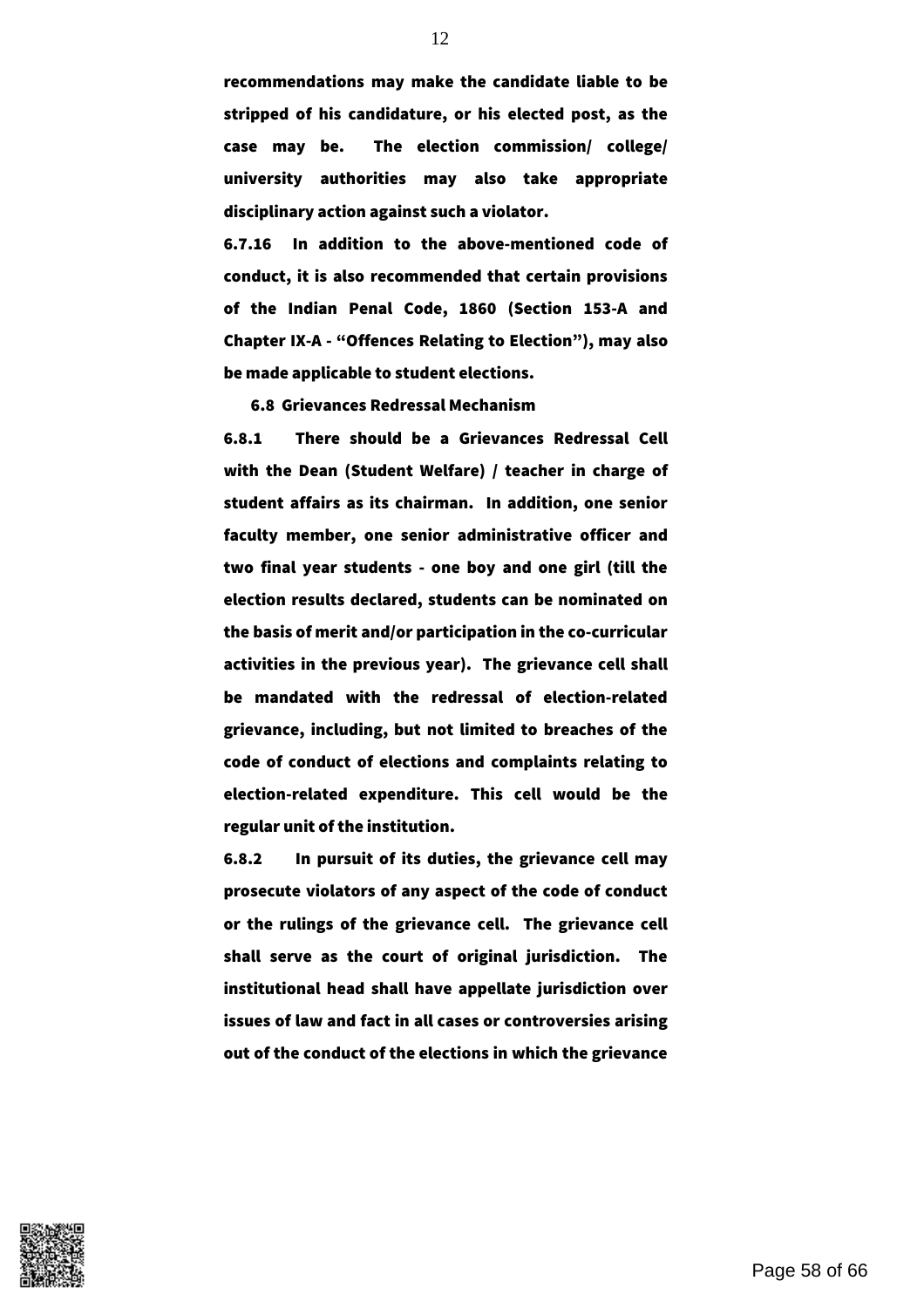cell has issued a final decision. Upon review, the institutional head may revoke or modify the sanctions imposed by the grievance cell.

13

6.8.3 In carrying out the duties of the office, the Grievance cell shall conduct proceedings and hearing necessary to fulfill those duties. In executing those duties they shall have the authority:

(i) to issue a writ of subpoena to compel candidates, agents, and workers, and to request students to appear and give testimony, as well as produce necessary records; and

(ii) to inspect the financial reports of any candidate and make these records available for public scrutiny upon request.

6.8.4 Members of the Grievance cell are prohibited from filing complaints. Any other student may file a complaint with the Grievance cell, within a period of 3 weeks from the date of declaration of results. All complaints must be filed under the name of the student filing the complaint. The Grievance cell shall act on all complaints within 24 hours after they are received by either dismissing them or calling a hearing.

6.8.5 The Grievance cell may dismiss a complaint if:

(iii) the complaint was not filed within the time frame prescribed in Recommendation 8.4 above;

(iv) the complaint fails to state a cause of action for which relief may be granted.

(v) the complainant has not and/or likely will not suffer injury or damage.

6.8.6 If a complaint is not dismissed, then a hearing must be held. The Grievance cell shall inform, in writing,

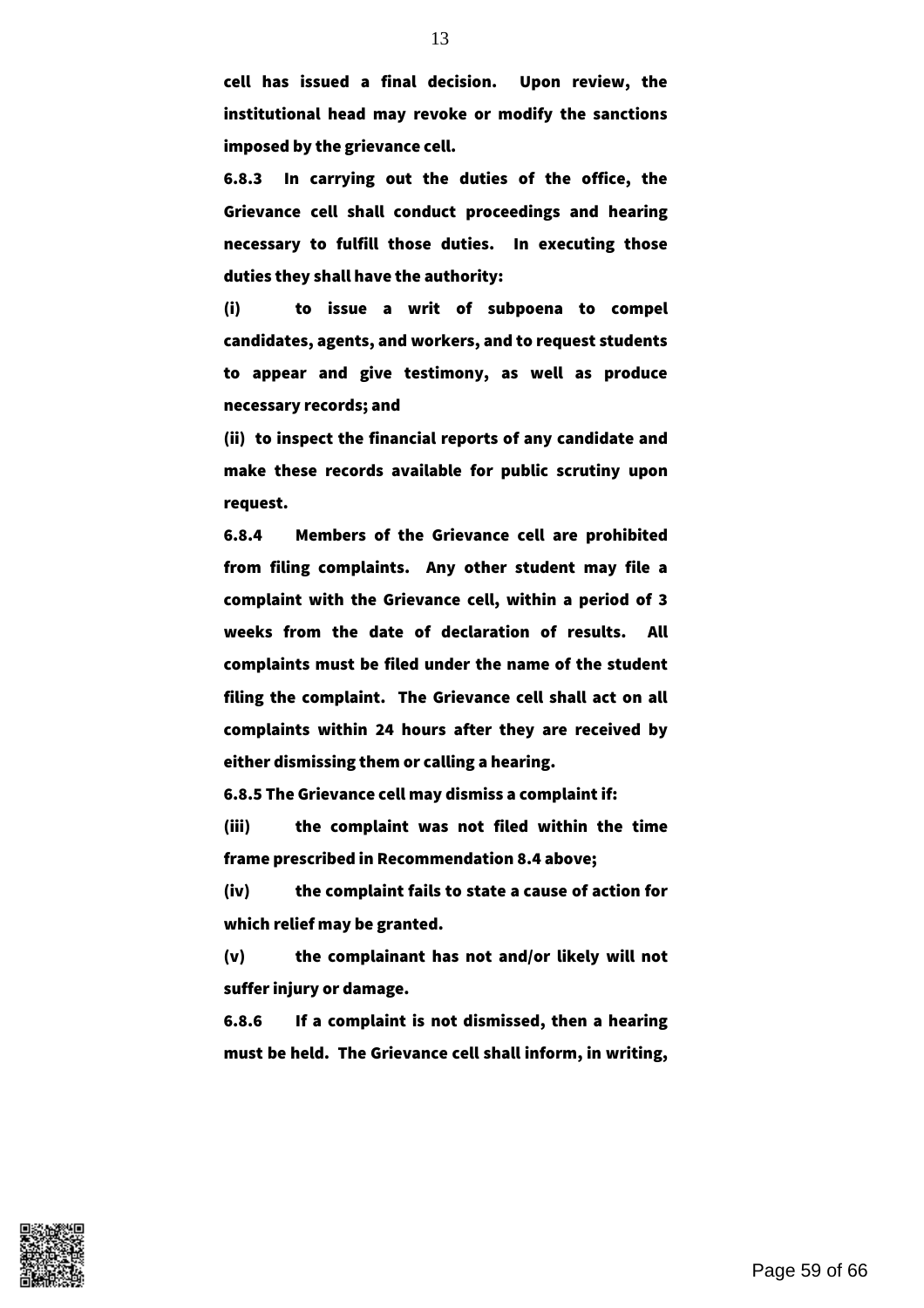or via e-mail, the complaining party and individuals or groups named in the complaint of the time and place of the hearing. The parties are not considered notified until they have received a copy of the complaint.

6.8.7. The hearing shall be held at the earliest possible time, but not within twenty-four (24) hours after receipt of the notice described above, unless all parties agree to waive the 24-hour time constraint.

6.8.8 At the time, notice of hearing is issued, the Grievance Cell, by majority vote, may issue a temporary restraining order, if it determines that such action is necessary to prevent undue or adverse effects on any individual or entity. Any restraining order, once issued, will remain in effect until a decision of the Grievance Cell is announced after the hearing or until rescinded by the Grievance Cell.

 6.8.9 All Grievance Cell hearing, proceedings, and meetings must be open to the public.

6.8.10 All parties of the Grievance Cell hearing shall present themselves at the hearing, may be accompanied by any other student from which they can receive counsel, and have the option to be represented by that counsel.

6.8.11 For any hearing, a majority of sitting Grievance Cell members must be in attendance with the Chair of the Grievance Cell presiding. In the absence of the Chair, the responsibility to preside shall fall to an Grievance Cell member designated by the Chair.

6.8.12 The Grievance cell determine the format for the hearing, but must require that both the complaining and responding parties appear physically before the board to

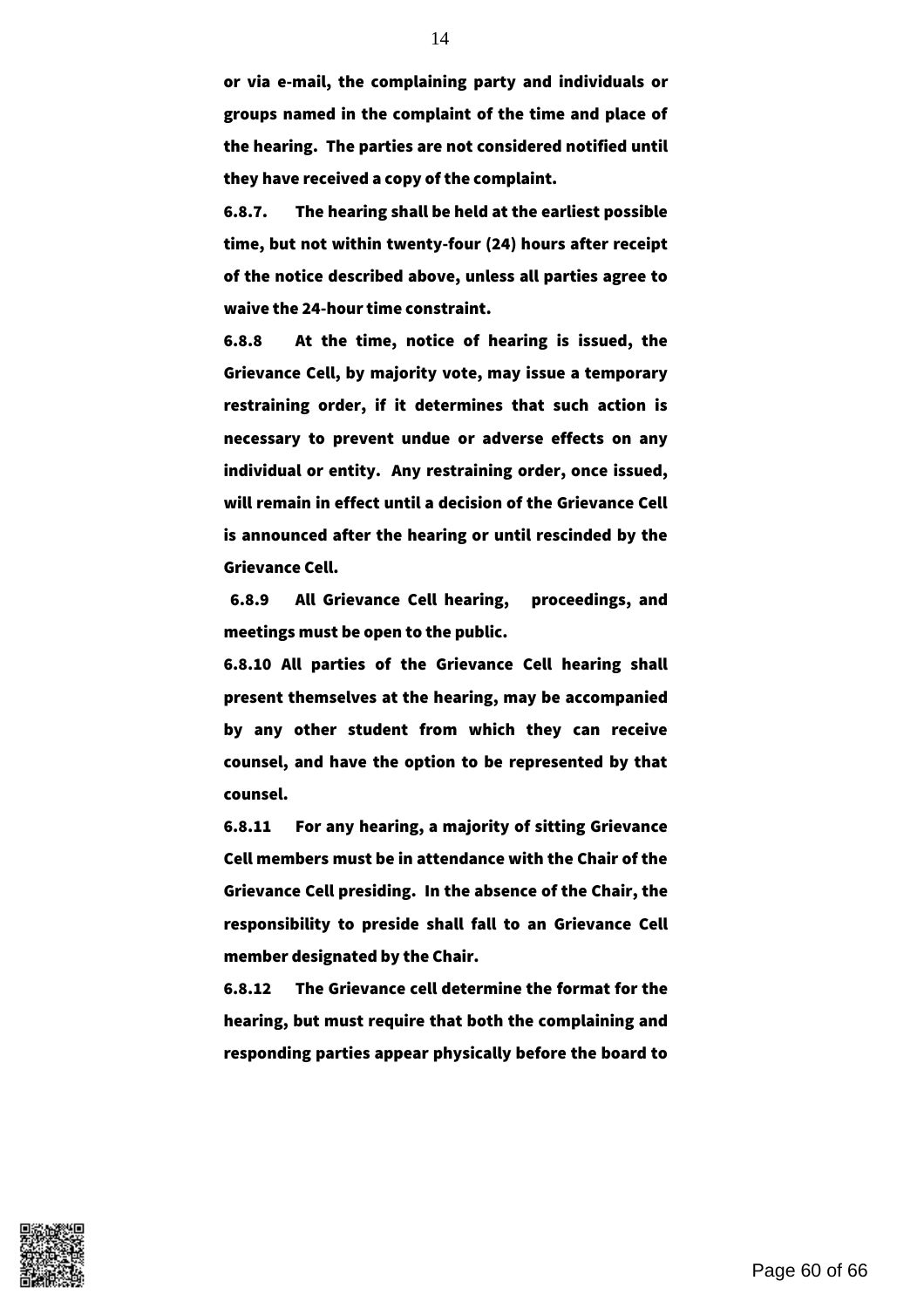discuss the issues through a complaint, answered, rebuttal, and rejoinder format. The purpose of the hearing is to gather the information necessary to make a decision, order, or ruling that will resolve an election dispute. To effectuate this purpose, the following rules should prevail at all hearings:

\* Complaining parties shall be allowed no more than two witnesses, however, the Grievance cell may call witnesses as required. If said witnesses are unable to appear at the hearing, signed affidavits may be submitted to the Grievance Cell Chair for the purpose of testifying by proxy.

\* All questions and discussions by the parties in dispute shall be directed to the Grievance Cell.

There shall be no direct or cross-examination of any party or witness by complaining or responding parties during hearings.

Reasonable time limits may be set by the Grievance Cell provided they give fare and equal treatment to both sides.

The complaining party shall bear the burden of proof.

Decisions, orders and rulings of the Grievance Cell must be concurred to by a majority of the Grievance Cell present and shall be announced as soon as possible after the hearing. The Grievance cell shall issue a written opinion of the ruling within 12 hours of announcement of the decision. The written opinion must set forth the findings of fact by the Grievance Cell and the conclusions of law in support of it. Written opinions shall set a precedent for a time period of three election cycles for

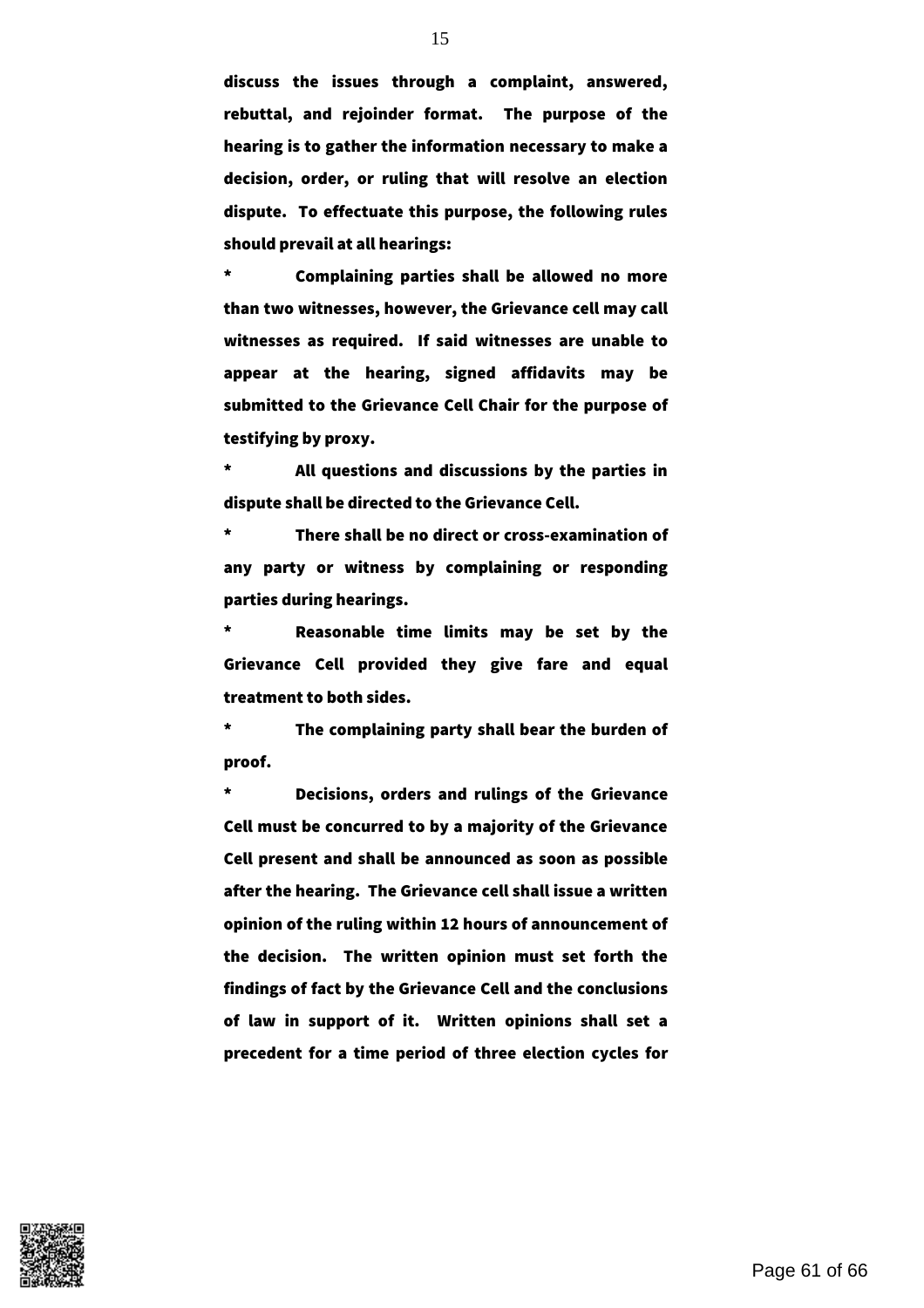Grievance Cell ruling, and shall guide the Grievance Cell in its proceedings. Upon consideration of prior written opinions, the grievance cell may negate the decision, but must provide written documentation of reasons for doing so.

\* If the decision of the Greivance Cell is appealed to the institutional head, the Grievance Cell must immediately submits its ruling to the commission.

The Grievance Cell shall select the remedy or sanction most appropriate to both the type and severity of the infraction, as well as the stand of mind or intent of the violator as determined by the Greivance Cell. Possible remedies and sanctions include, but are not limited to, fines, suspension of campaigning privileges, and disqualification from the election.

Any fine or total amount of fines against a candidate in an election cycle may not exceed the spending limit as defined herein above.

If, after a hearing, the Grievance Cell finds that provisions of this Code were violated by a candidate, or a candidate's agent or workers, the Grievance Cell may restrict the candidate, or the candidates agents or workers, from engaging in some or all campaign activities for some or all of the remainder of the campaign. If an order is issued covering only part of the remaining period, it shall take effect immediately so that after its termination, the candidate will have an opportunity to resume campaigning during the days immediately prior to and including the election days.

If, after a hearing, the Grievance Cell finds that provisions of either this Code or decisions, opinions,

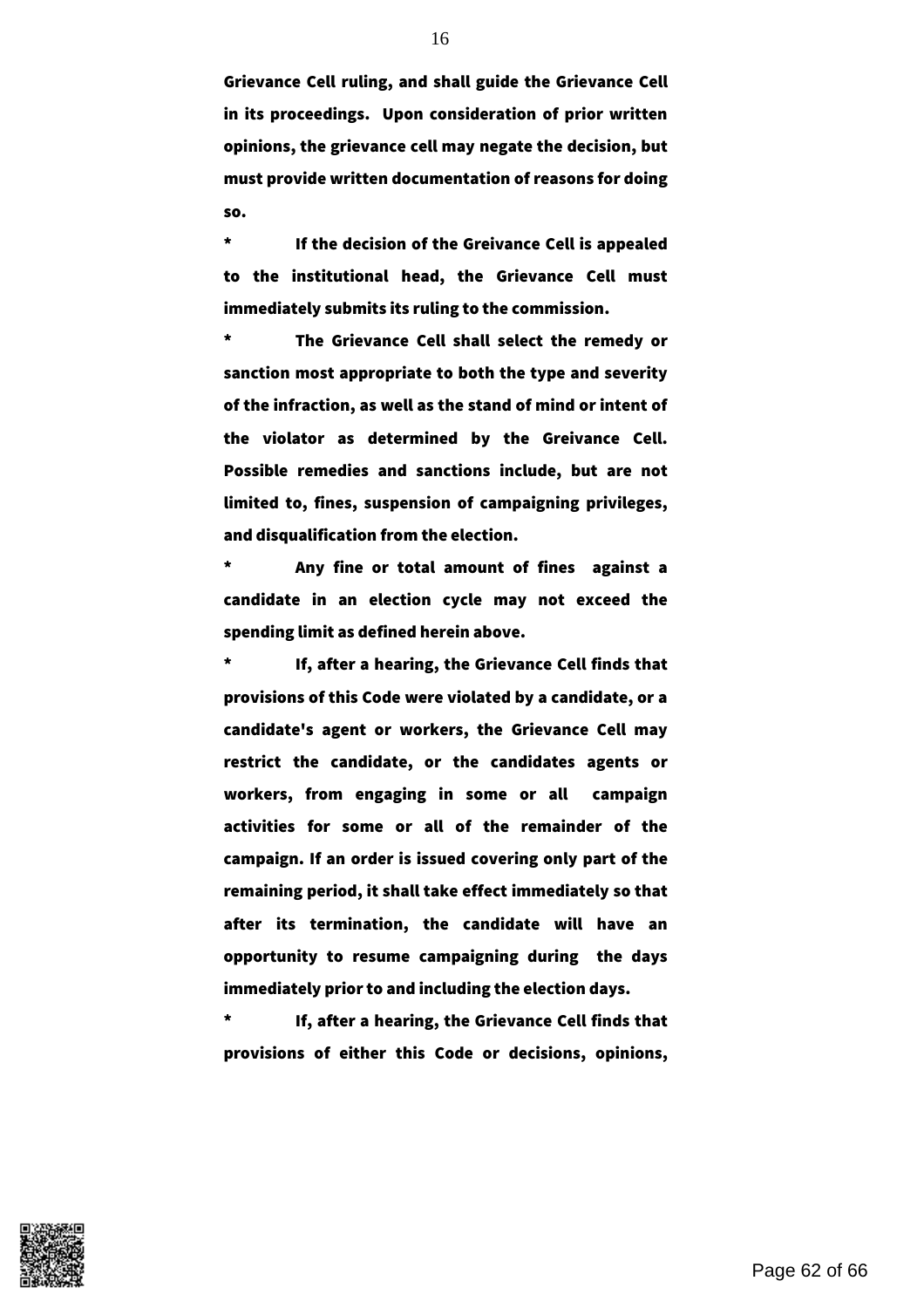orders, or ruling of the Grievance Cell have been willfully and blatantly violated by a candidate, or a candidate's agents or workers, the Grievance Cell may disqualify the candidate.

Any party adversely affected by a decision of the Grievance Cell may fine an appeal with the institutional head within twenty four (24) hours after the adverse decision is announced. The institutional head shall have discretionary appellate jurisdiction over the Grievance Cell in all cases in which error on the part of the Grievance Cell is charged.

The decision of the Grievance cell shall stand and shall have full effect until the appeal is heard and decided by the institutional heard.

The institutional head shall hear appeals of Grievance Cell rulings as soon as possible, but not within twenty four (24) hours after the Grievance cell delivers to the Appellant and the institutional head a copy of its written opinion in the case. Appeal may be heard prior to this time, but only if the Appellant waives the right to a written opinion and the institutional head agrees to accept the waiver.

The institutional head can issue suitable orders to suspend or halt the operation of the ruling issued by the Grievance Cell until the appeals are decided.

The institutional head shall review findings of the Grievance cell when appealed. The institutional head may affirm or overturn the decision of the Grievance cell, or modify the sanctions imposed.

6.9 Maintaining Law and Order on the Campus during the Election Process

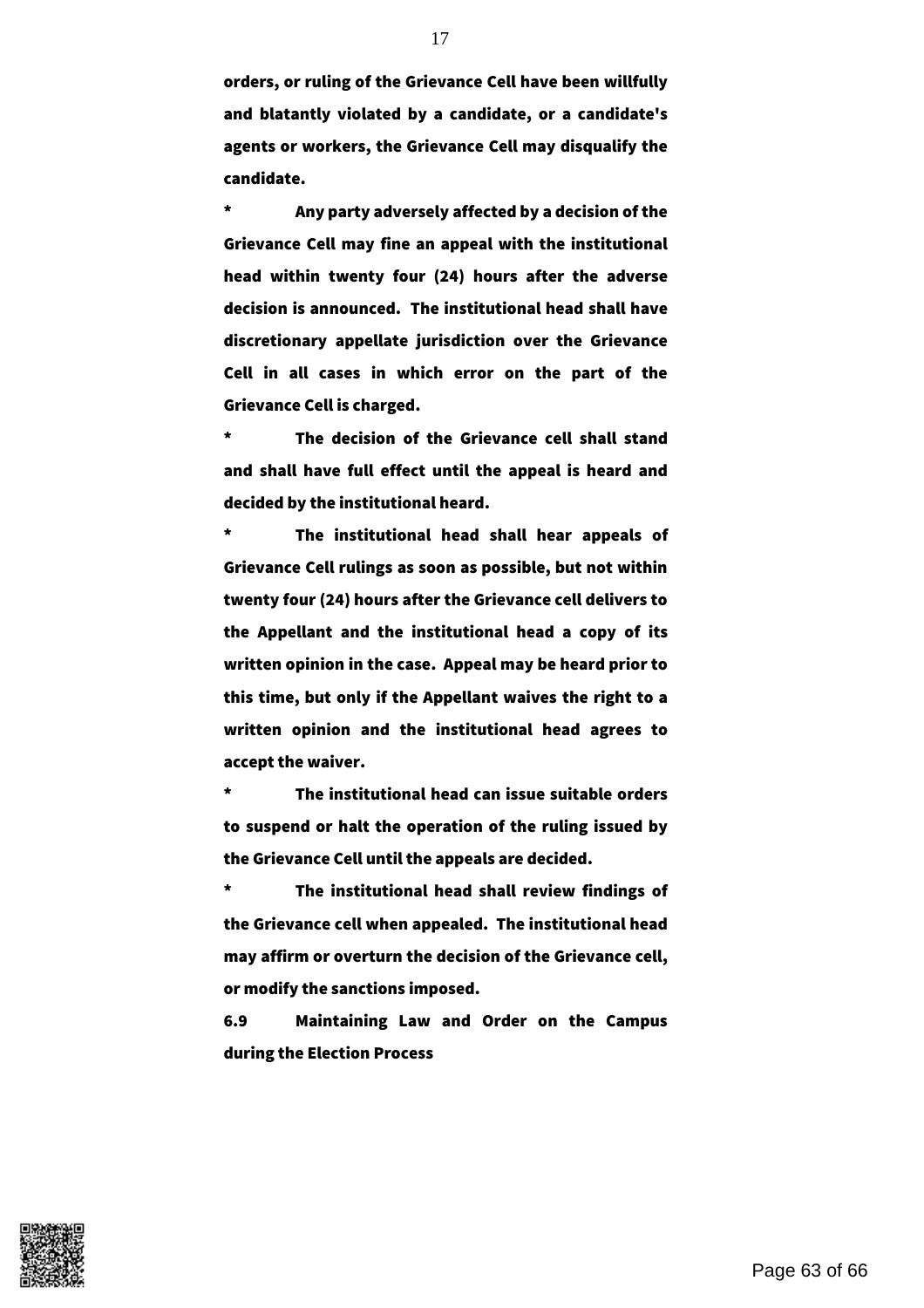6.9.1 Any instance of acute lawlessness or the commission of a criminal offence shall be reported to the police by the university/ college authorities as soon as possible, but not later than 12 hours after the alleged commission of the offence.

6.10 Miscellaneous Recommendations

6.10.1 Student representation is essential to the overall development of students, and, therefore, it is recommended that university statutes should expressly provide for student representation.

6.10.2 Student representation should be regulated by statute (either a Central Statute, State Statute or individual university statutes), incorporating the recommendations prescribed herein.

6.10.3 The institution should organize leadershiptraining programs with the help of professional organizations so as to groom and instill in students leadership qualities.

6.10.4 In the event of the office of any major post of office bearers falling vacant within two months of elections, reelections should be conducted; otherwise the Vice President may be promoted to be post of President and Joint Secretary to the post of Secretary, as the case may be."

We, however, direct modifications in paragraphs 6.6.2 and 6.9.1. The expression "and audited accounts" in paragraph 6.6.2 shall be substituted by the words "and certified accounts" (to be certified by the candidate). Similarly, the period of "12 hours" indicated in paragraph 6.9.1. i.e. "12 hours" shall be substituted by the words "6 hours".

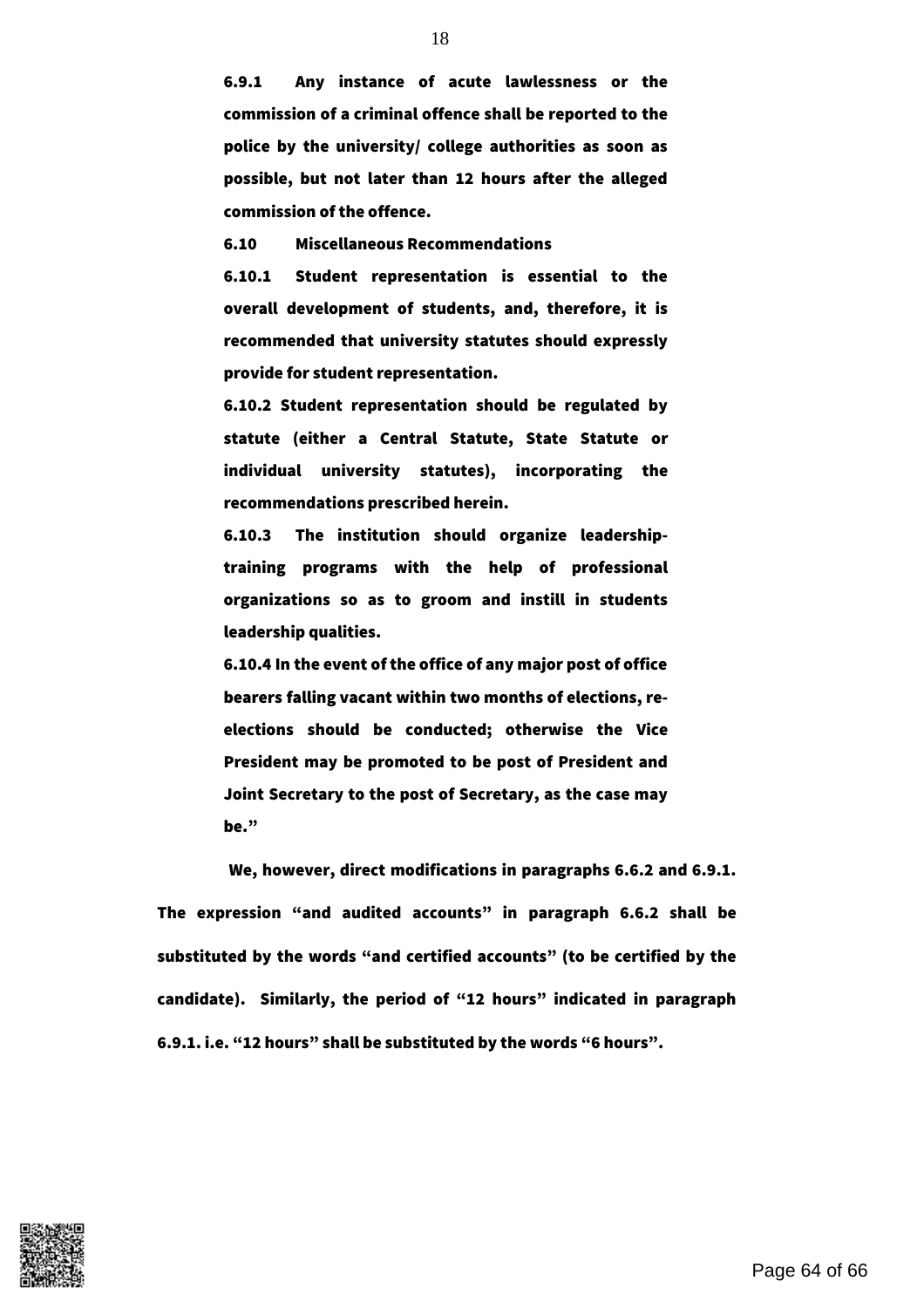Learned counsel for the parties are permitted to submit their suggestions/views regarding elaborations in respect of the aforesaid recommendations as well as other suggestions/views given by the Committee as regards the grievances mechanism and the other suggestions as regards the schedules etc. The suggestions/views shall be filed within four weeks.

Call these matters on 06.11.2006.

During the course of hearing of the petition, Mr. Gopal Subramaniam, learned Additional Solicitor General brought to our notice the need for a direction to provide security to the academic community who are involved in the process of Students' Union Elections in the Universities and the Colleges. It was suggested that to ensure protection to them, the Superintendent of Police, In-charge of the area shall provide enough police protection and shall ensure that no untoward incident takes place by providing adequate number of police personnel to be posted near the place of elections. The suggestions appear to be wholesome. We direct that the suggestions given be implemented as and when the necessity so arises. It is made clear that the recommendations made, which we have accepted to be adopted as an interim measure, shall be followed in all College/University Elections, to be held hereinafter, until further orders.

This order shall be communicated to the respective States and Union Territories by Mr. Gopal